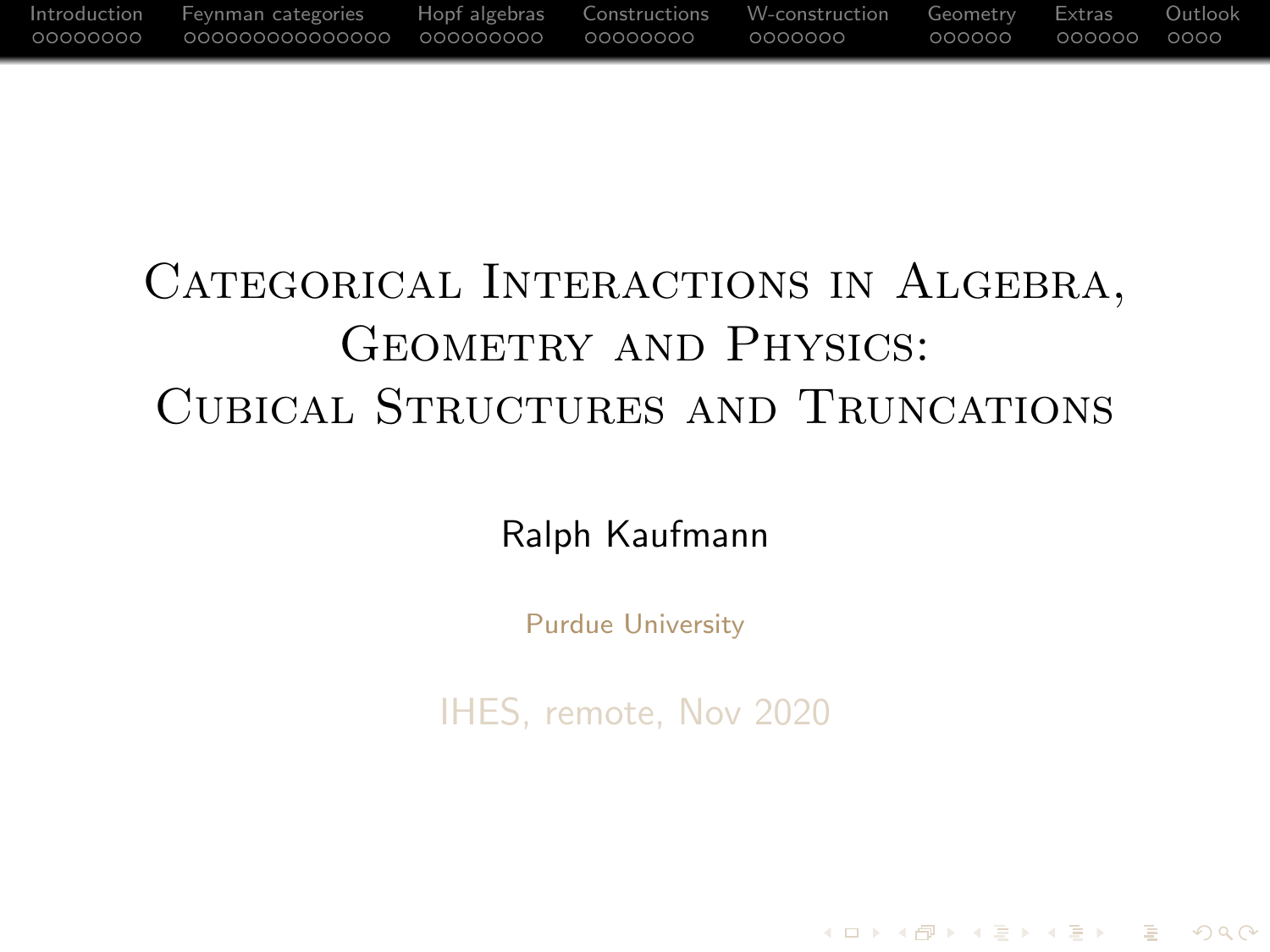<span id="page-1-0"></span>

|      | Introduction Fevnman-categories Hopf-algebras Constructions W-construction Geometry Extras Outlook |  | COOOOO OOOOOO OOOO |  |
|------|----------------------------------------------------------------------------------------------------|--|--------------------|--|
| Plan |                                                                                                    |  |                    |  |

K ロ ▶ K 리 ▶ K 로 ▶ K 로 ▶ - 로 - K 이익(N

### **n** [Introduction](#page-2-0)

- **2** [Feynman categories](#page-10-0) [Definition](#page-10-0)
- **8** [Hopf algebras](#page-25-0)
	- [Bi– and Hopf algebras](#page-25-0)
- **4** [Constructions](#page-34-0)

 $\mathcal{F}_{dec\mathcal{O}}$  $\mathcal{F}_{dec\mathcal{O}}$  $\mathcal{F}_{dec\mathcal{O}}$ 

**6** [W-construction](#page-42-0)

[W–construction](#page-42-0)

### **6 [Geometry](#page-49-0)**

[Moduli space geometry](#page-49-0)

**n** [Extras](#page-55-0)

[Master equations](#page-59-0)

### **8 [Outlook](#page-61-0)**

[Next steps and ideas](#page-61-0)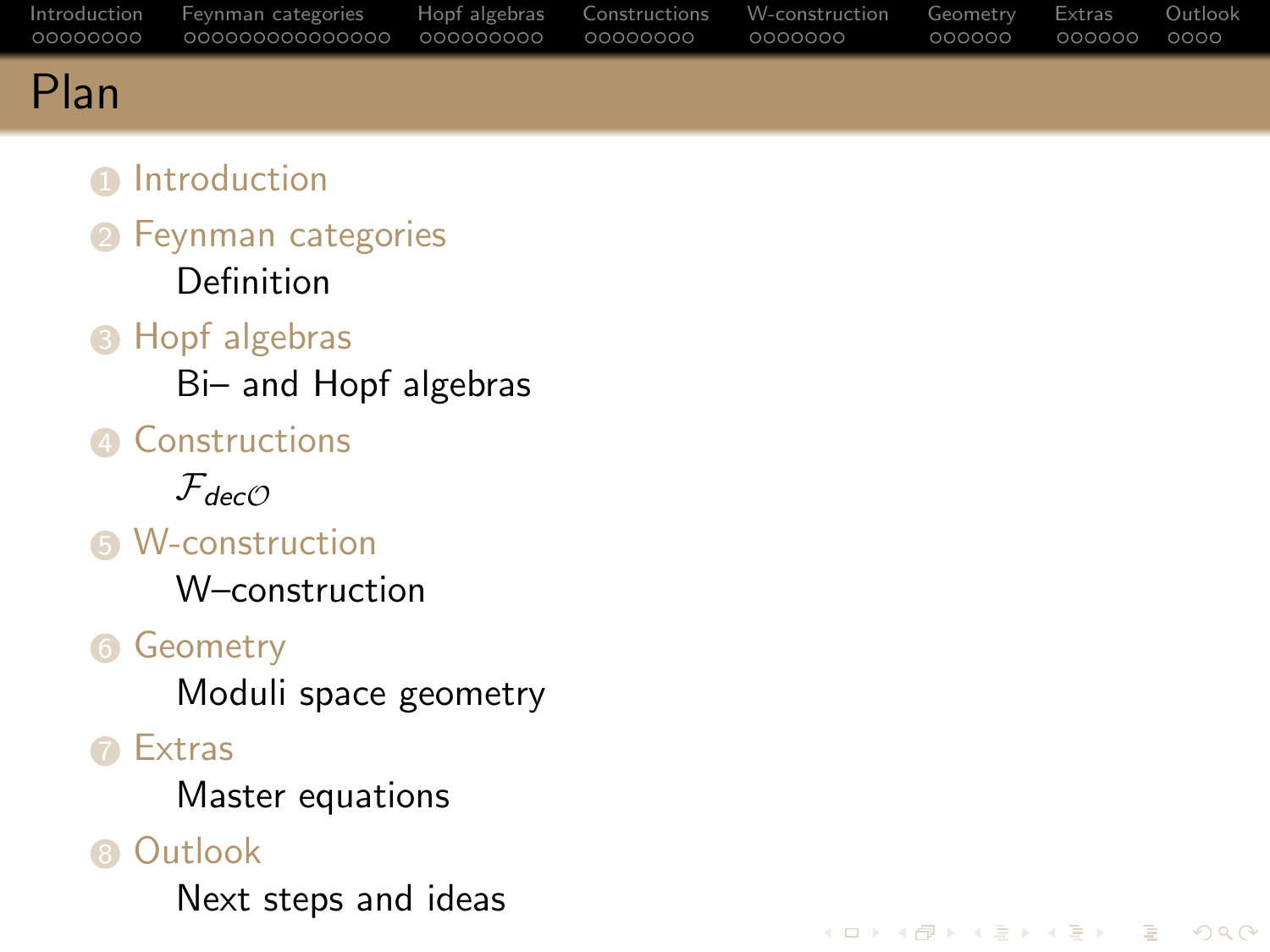<span id="page-2-0"></span>

| Dodication |                                                                                                    |  |  |  |
|------------|----------------------------------------------------------------------------------------------------|--|--|--|
|            | Introduction Feynman categories Hopf algebras Constructions W-construction Geometry Extras Outlook |  |  |  |

#### Celebrating 60 years of achievement

Happy birthday Dirk!

#### Personal note

Dedication

Ever since I was a post-doc back in 1998 at the IHES the conversations and discussions with Dirk have been very influential for me. Much of the latest developments of what I will be presenting would not be in the same form, or exist, if these would not have taken place. Thank you!

KED KAP KED KED E LOQO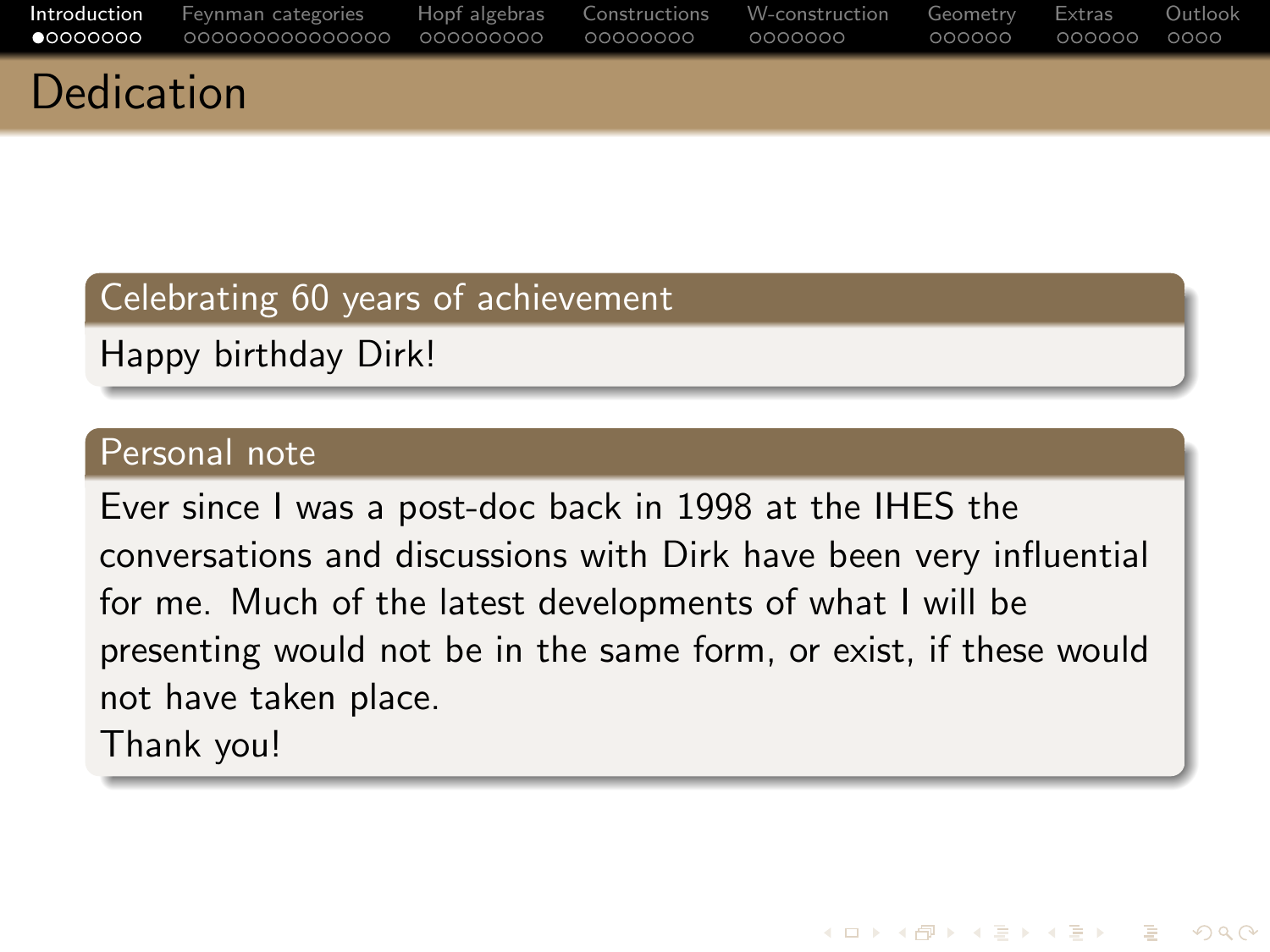<span id="page-3-0"></span>

| Introduction Feynman categories Hopf algebras Constructions W-construction Geometry Extras Outlook |  |  |  |
|----------------------------------------------------------------------------------------------------|--|--|--|
|                                                                                                    |  |  |  |
| Ideas and Castal                                                                                   |  |  |  |

### Ideas and Goals

### Main idea

- Several structures are most naturally regarded in a categorical context  $\rightsquigarrow$  Feynman categories.
- There are natural structures on *morphisms* that are the "raison d'être" for many other more complicated structures.

### Main Objective

Find common categorical background for various constructions in Algebra, Geometry and Physics, which allows for

- **1** Deeper theoretical understanding.
- **2** Calculations.
- Links between Algebra, Geometry and Physics.

### Automatic relation between different structures

Functors, push-forward, pull-back, six functo[r f](#page-2-0)[or](#page-4-0)[m](#page-2-0)[ali](#page-3-0)[s](#page-4-0)[m](#page-1-0)[.](#page-2-0)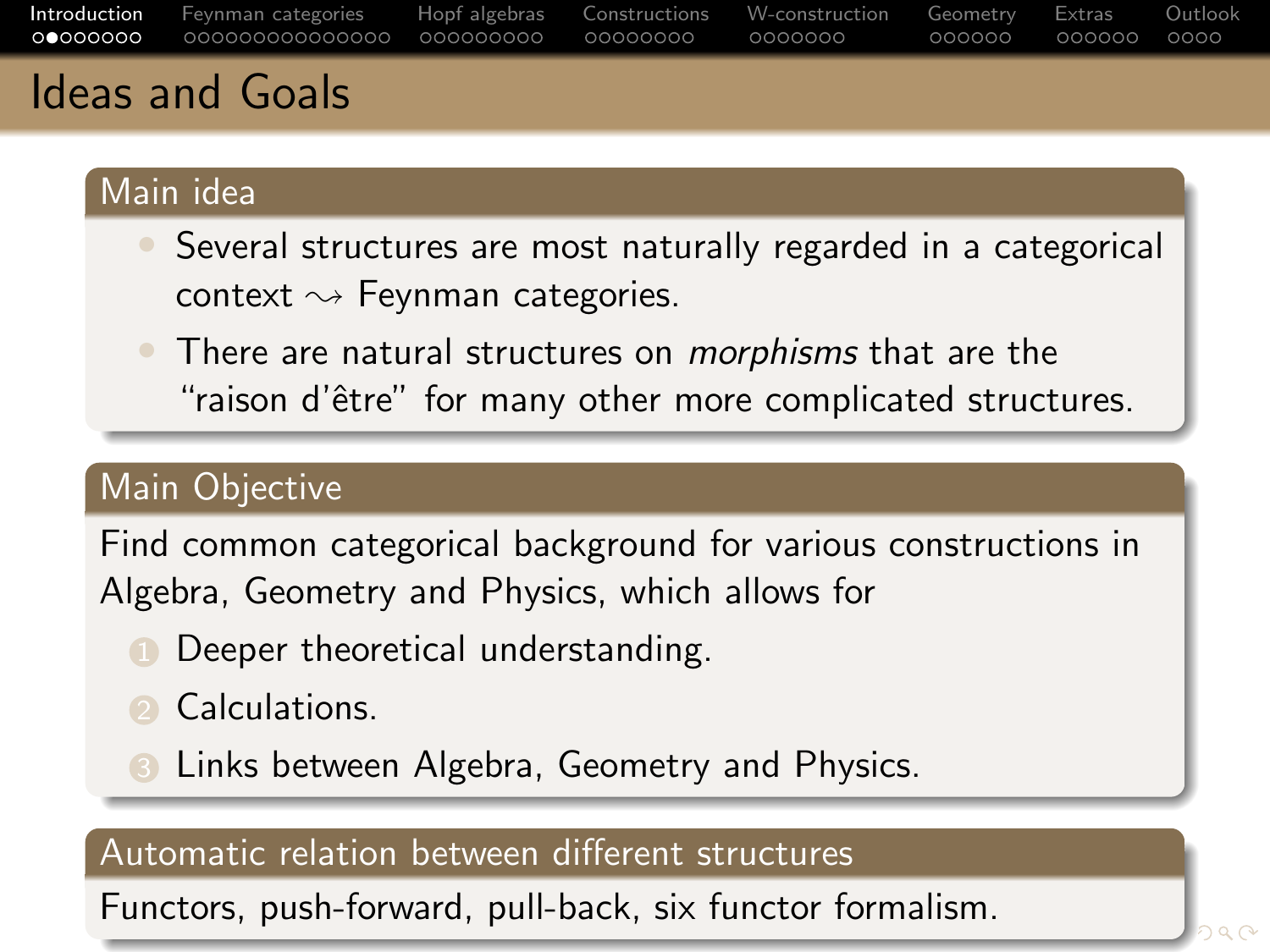<span id="page-4-0"></span>

| $C$ and $\mathbb{L}$ is all $\mathbb{L}$ |                                                                                                    |  |  |  |
|------------------------------------------|----------------------------------------------------------------------------------------------------|--|--|--|
|                                          |                                                                                                    |  |  |  |
|                                          | Introduction Feynman categories Hopf algebras Constructions W-construction Geometry Extras Outlook |  |  |  |

#### Combinatorics  $\sim$  Algebra

Constuctions

The morphisms directly yield colored or partial algebras and co-algebras. Hopf and bialgebras ensue.

#### Representations  $\rightsquigarrow$  Combinatorics, Algebra and Geometry

Look at representations. These are functors into a target category  $\mathcal{C}$ . This can have combinatorial, algebraic or geometric flavor.

#### Different flavours

Can also enrich, this makes the morphisms directly linear or geometric. Spaces of morphisms, dg morphisms etc.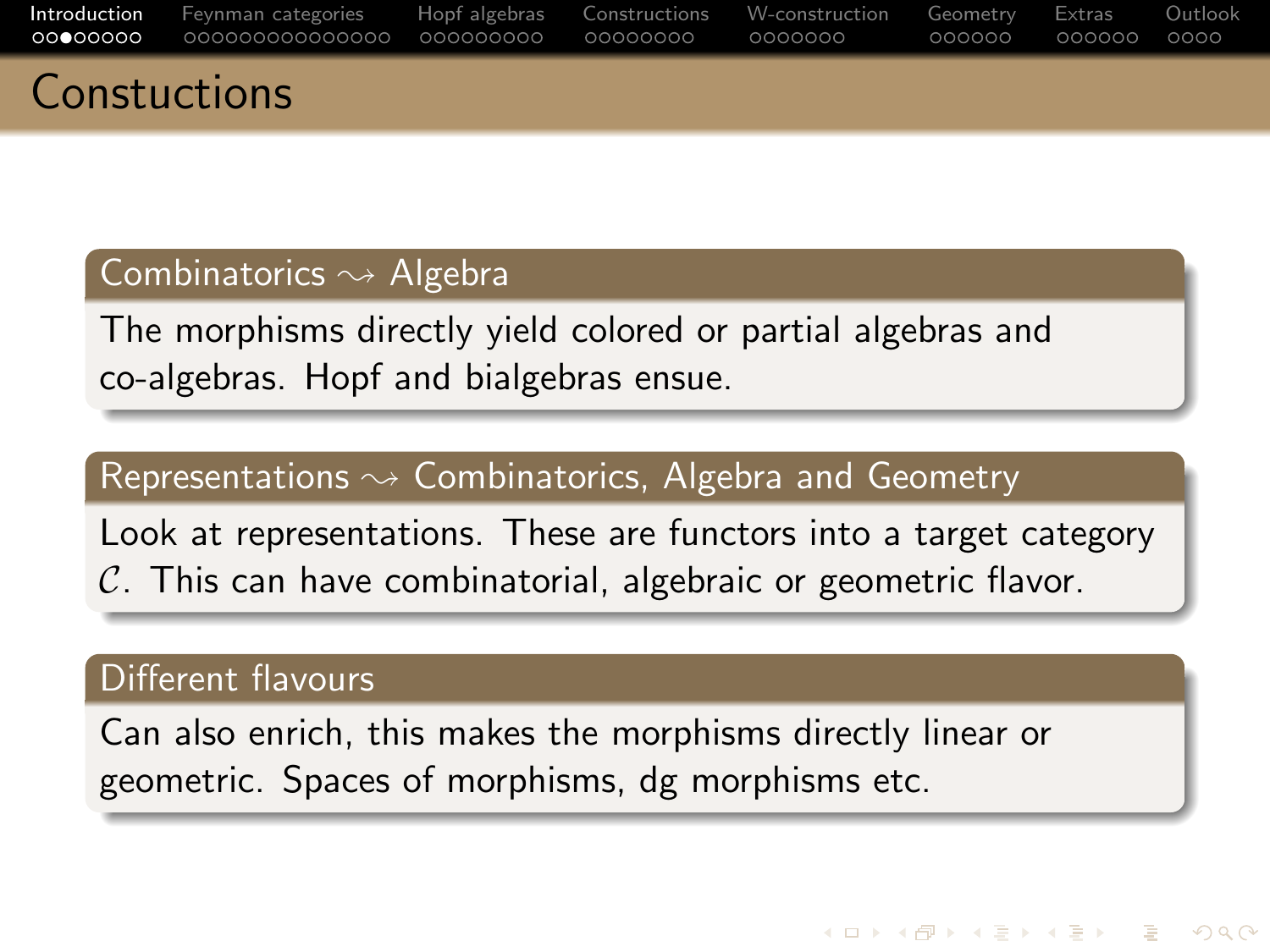| $C$ anotations                                                                                     |  |  |  |
|----------------------------------------------------------------------------------------------------|--|--|--|
| Introduction Feynman-categories Hopf-algebras Constructions W-construction Geometry Extras Outlook |  |  |  |

#### Constructions  $\rightsquigarrow$  Geometry, enrichment

Constructions

- **1** Grothendieck construction. E.g. gives various types of graphs.
- W construction  $\rightsquigarrow$  cubical complexes. E.g. of graphs  $\rightsquigarrow$ moduli spaces.
- Plus construction. Interpolates between different theories.  $\rightsquigarrow$ hierarchies:
	- object,simplicial, planar rooted trees (non-sigma operadic), nestings of these (hyper–) . . .
	- object, crossed-simplicial (symmetric) aka. NCSet, rooted trees (operads), nestings of these . . .

**KORK STRAIN STRAIN** 

- Cyclic objects, planar trees, nestings, ...
- Graphs, nestings (hyper-), ...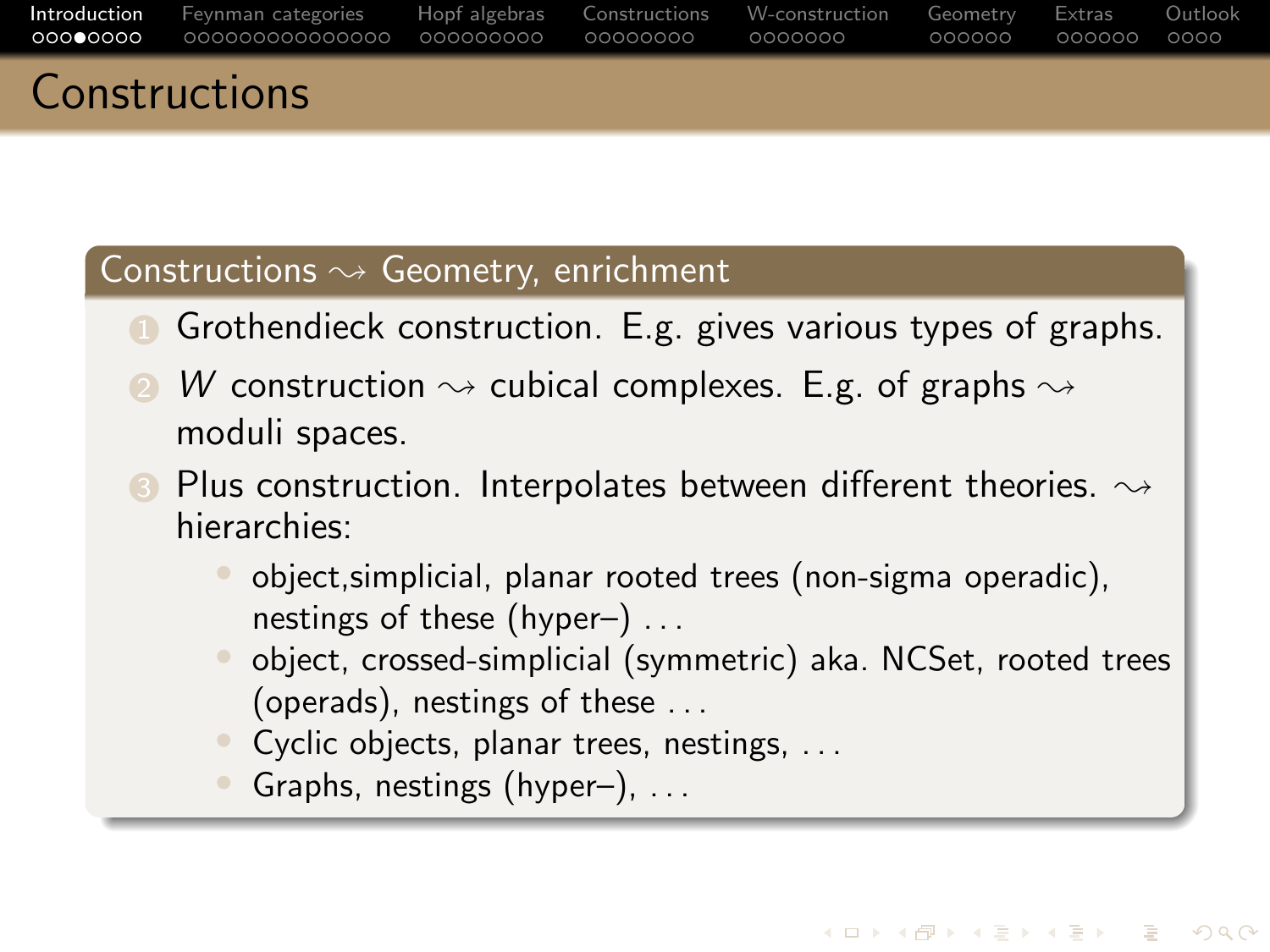### Example for a graphical Feynman category

### Objects and morphisms

- Objects are stars: labeled vertices, with marked flags/tails.
- Morphisms: Graphs, with identification data for the source and target.

### $\phi^3/$ restriction to 3–valent vertices



Note: "everything" is labelled and tracked.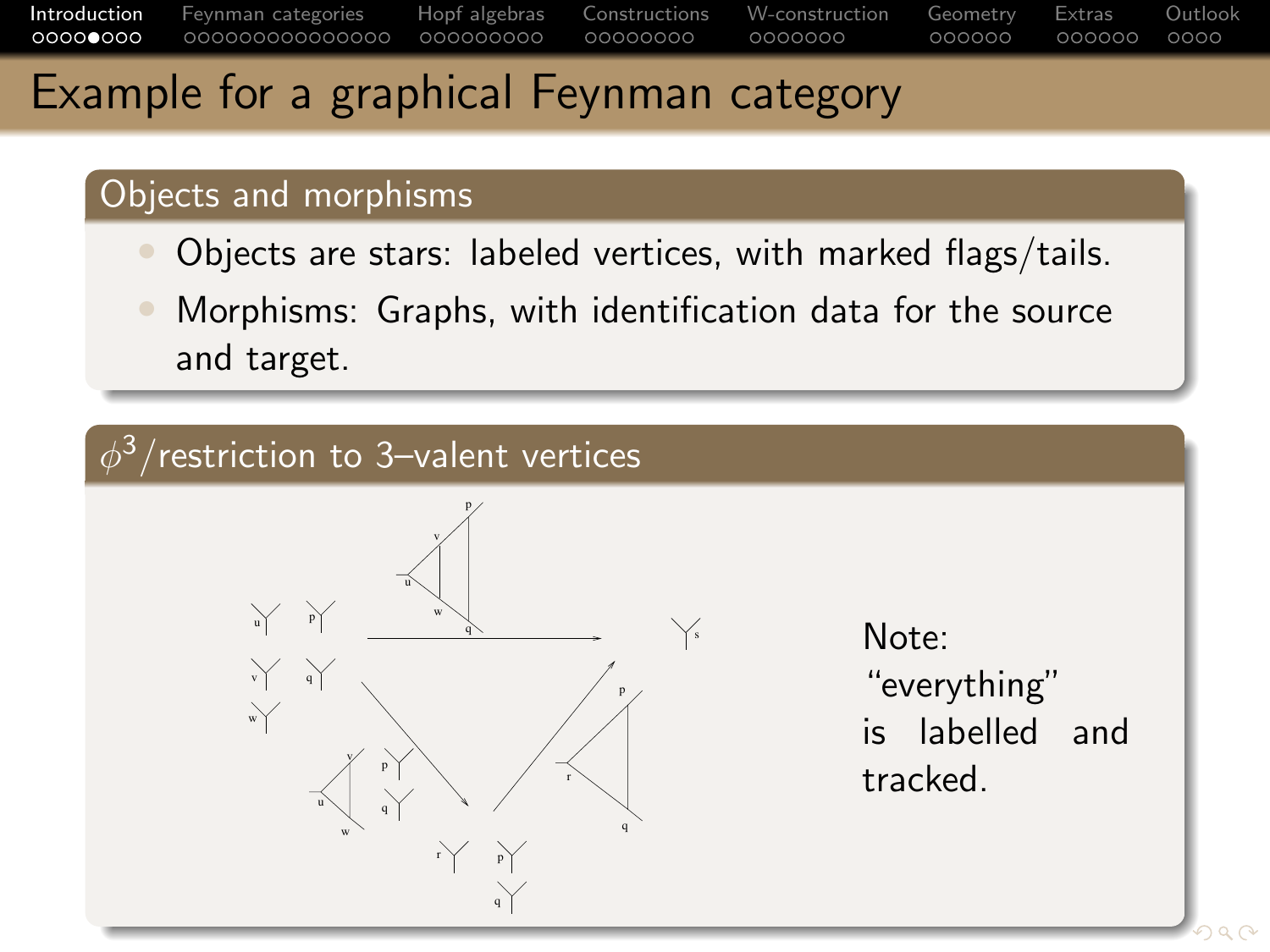



### Rules

- Composition of morphisms  $\hat{=}$  insertion.<br>• Contraction of subgraph  $\hat{=}$  factorization
- Contraction of subgraph  $\widehat{=}$  factorization of morphisms.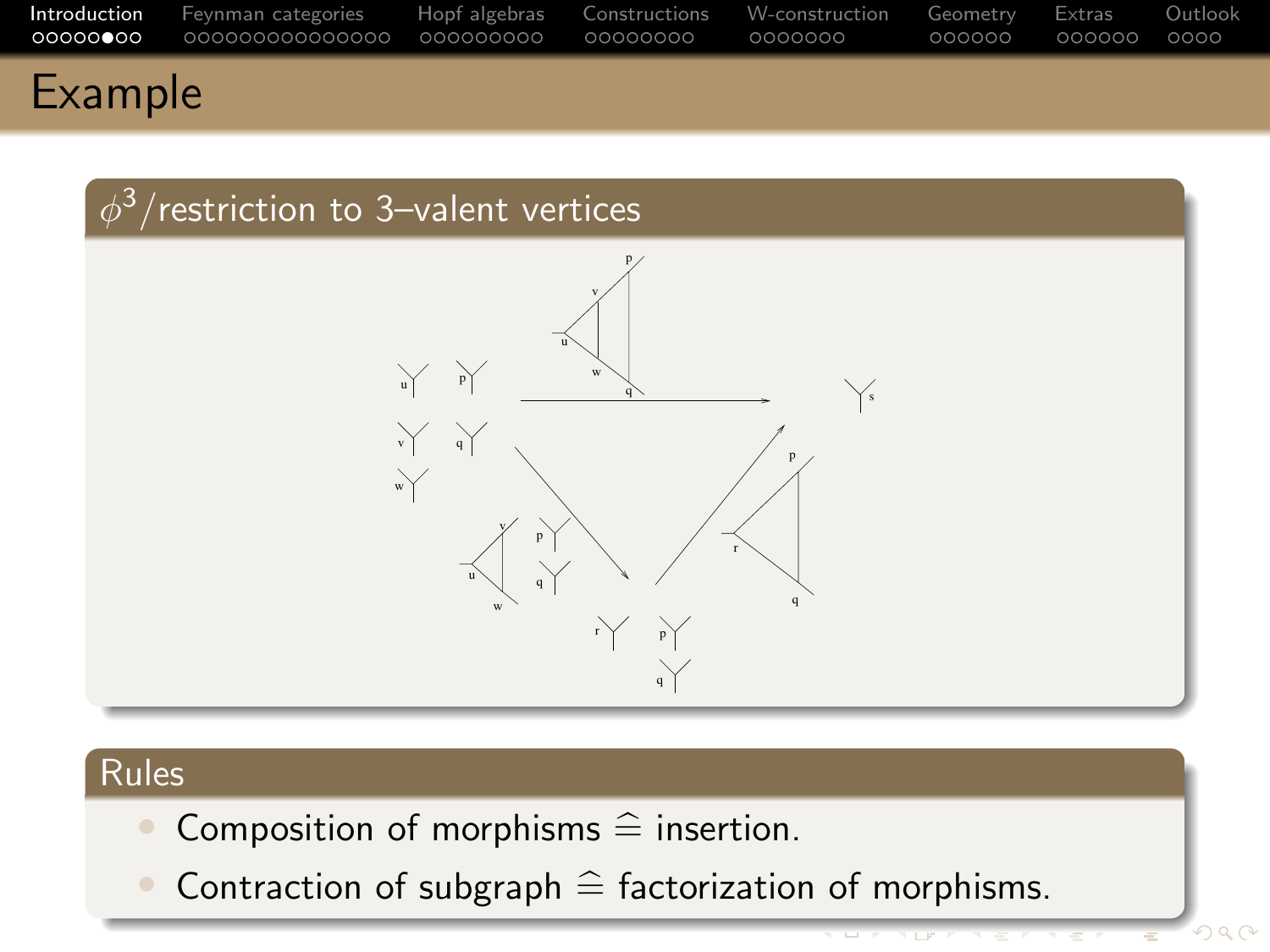|                   | Introduction Feynman-categories Hopf-algebras Constructions W-construction Geometry Extras Outlook |  |  |  |
|-------------------|----------------------------------------------------------------------------------------------------|--|--|--|
| الملمومين وبالتال |                                                                                                    |  |  |  |

### $\phi^3/$ restriction to 3–valent vertices



### **Subtleties**

- Isomorphisms and automorphisms of objects  $\rightsquigarrow$  groupoid.
- Isomorphisms and automorphisms of morphisms  $\rightsquigarrow$ multiplicities and compatibilities.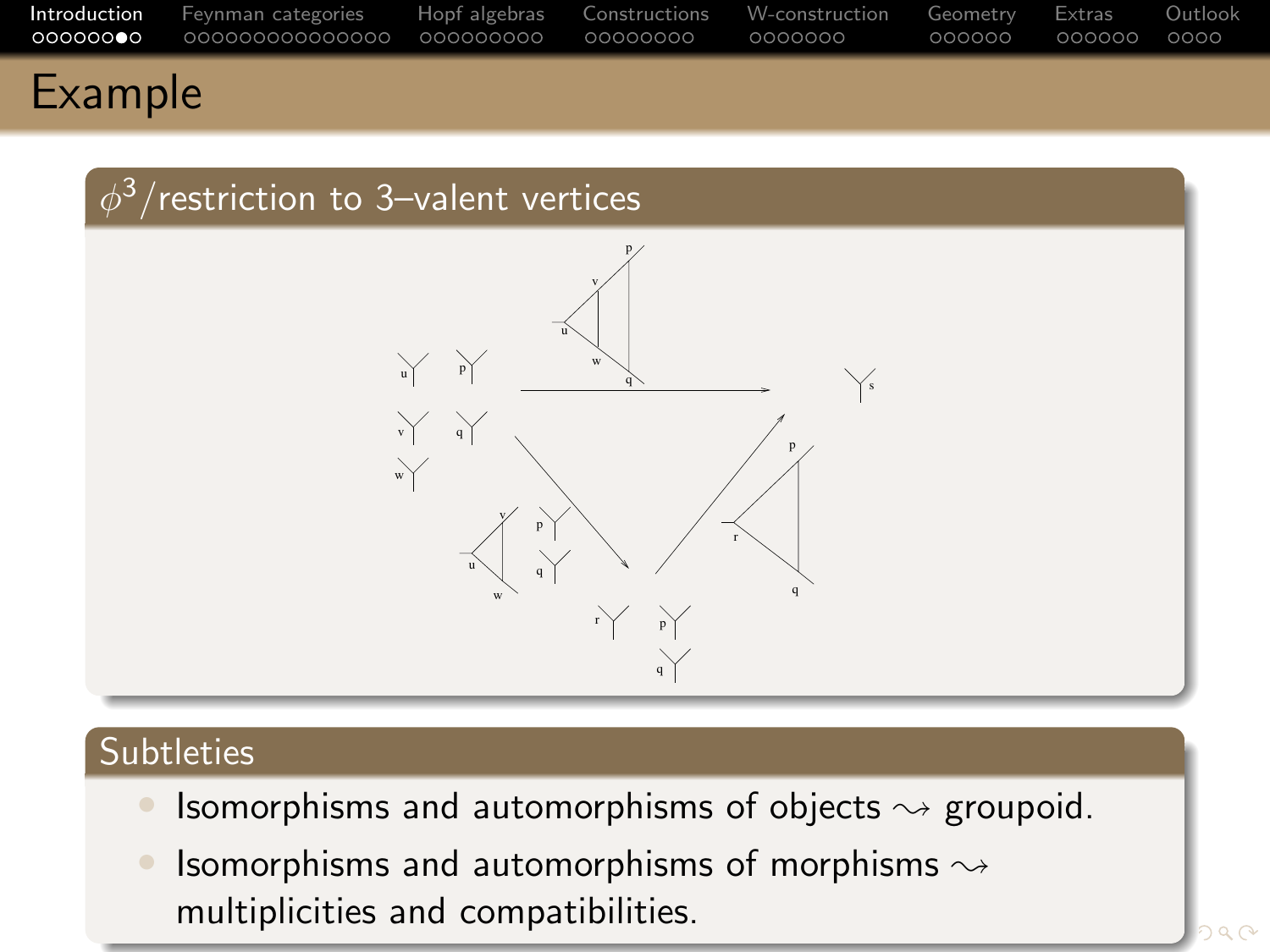<span id="page-9-0"></span>

### Example cubical complex



Figure: The cubical structure in the case of  $n = 3$ . One can think of the edges marked by 1 as cut.

**KOD KARD KED KED B YOUR**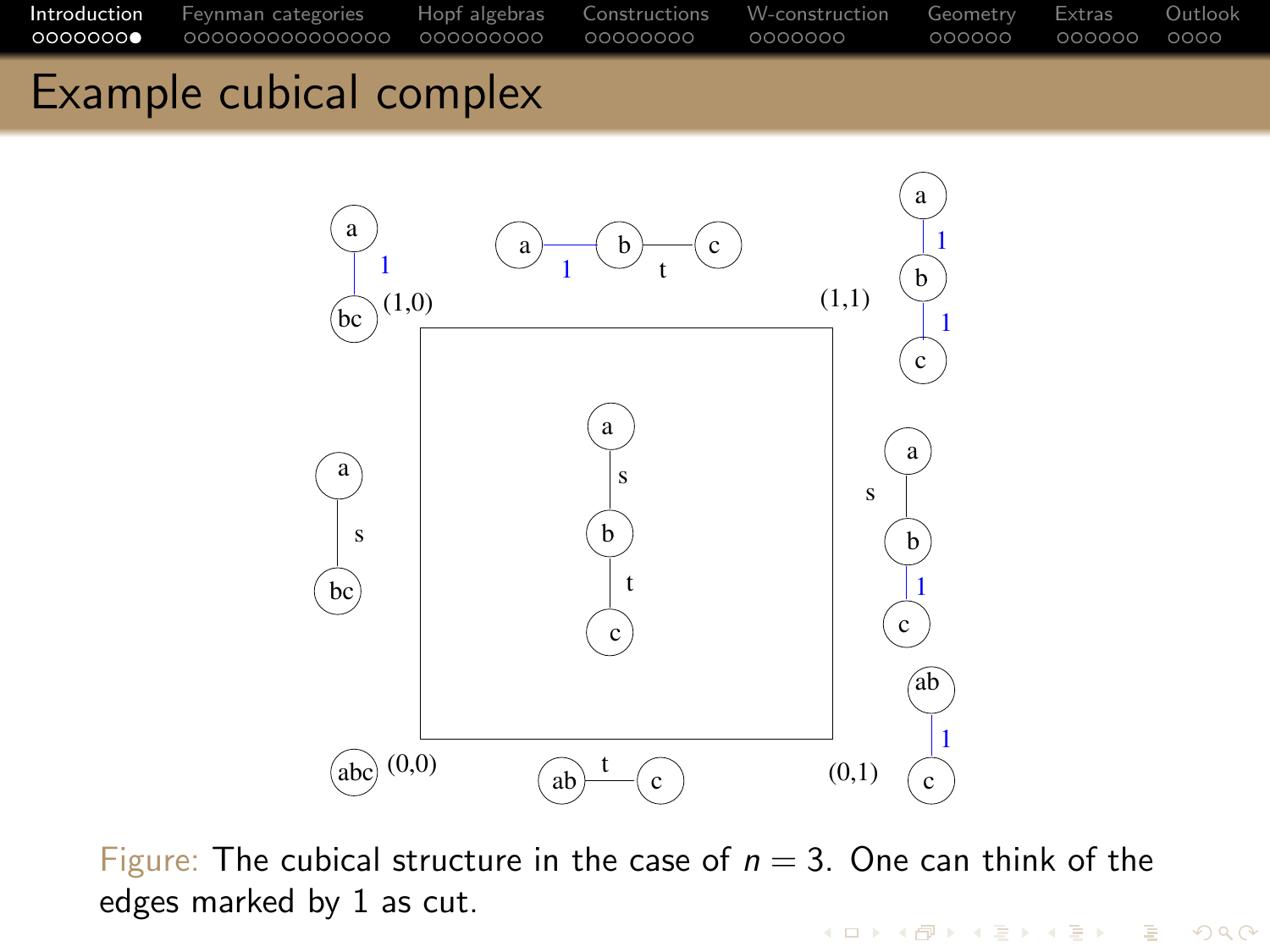<span id="page-10-0"></span>

| Feynman categories |  |  |  |
|--------------------|--|--|--|

### Data

- $\bigcirc$   $\mathcal{V}$  a groupoid
- $\bullet$   $\mathcal F$  a symmetric monoidal category
- $\mathbf{3} \cdot \mathbf{i} \cdot \mathbf{j} \cdot \mathbf{k}$  a functor.

### Notation

 $\mathcal{V}^{\otimes}$  the free symmetric category on  $\mathcal{V}$  (words in  $\mathcal{V}$ ).

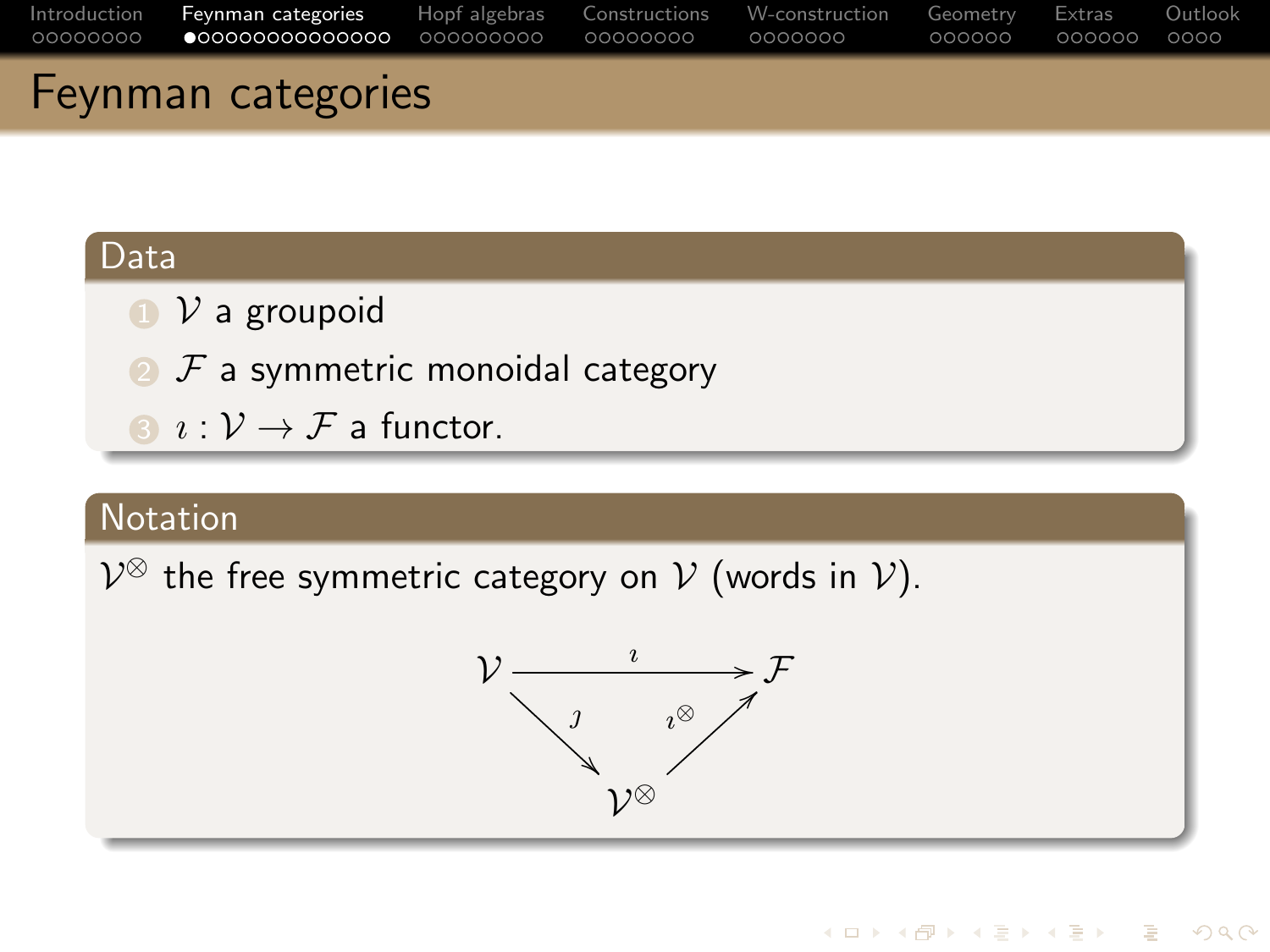| Introduction Fevnman categories Hopf algebras Constructions W-construction Geometry Extras Outlook |  |  |  |
|----------------------------------------------------------------------------------------------------|--|--|--|

### Definition ([\[KW17\]](#page-66-0))

Such a triple  $\mathfrak{F} = (\mathcal{V}, \mathcal{F}, \mathfrak{v})$  is called a Feynman category if

- $\bullet \:\iota^\otimes$  induces an equivalence of symmetric monoidal categories between  $\mathcal{V}^{\otimes}$  and  $Iso(\mathcal{F})$ .
- $\textcolor{black}{\blacksquare}$   $\imath$  and  $\imath^\otimes$  induce an equivalence of symmetric monoidal categories between  $Iso(\mathcal{F} \downarrow \mathcal{V})^{\otimes}$  and  $Iso(\mathcal{F} \downarrow \mathcal{F})$  .
- **i** For any  $* \in \mathcal{V}$ ,  $(\mathcal{F} \downarrow *)$  is essentially small.

#### Basic consequences

$$
\blacksquare X \simeq \bigotimes_{v \in I} *_{v}
$$

 $\circledast:Y\to X$ ,  $\phi\simeq\bigotimes_{\nu\in I}\phi_\nu$ ,  $\phi_\nu:Y_\nu\to *_\nu$ ,  $Y\simeq\bigotimes_{\nu\in I}Y_\nu$ . The morphisms  $\phi_v : Y \to *_{v}$  are called basic or one–comma generators.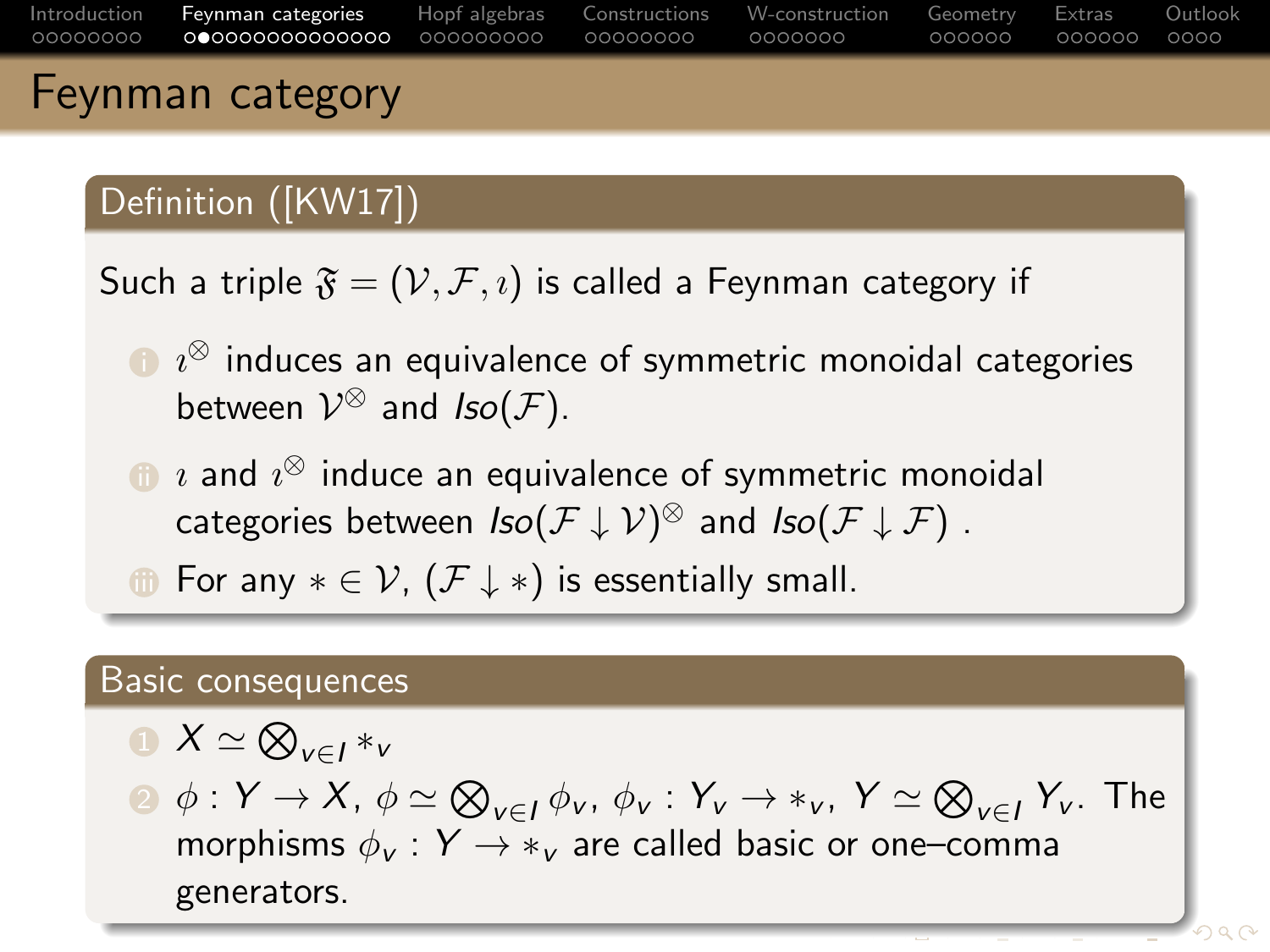|         | Introduction Fevnmancategories Hopf algebras Constructions W-construction Geometry Extras Outlook |  | .000000 .000000 | - OOOO |
|---------|---------------------------------------------------------------------------------------------------|--|-----------------|--------|
| Example |                                                                                                   |  |                 |        |

### Diagram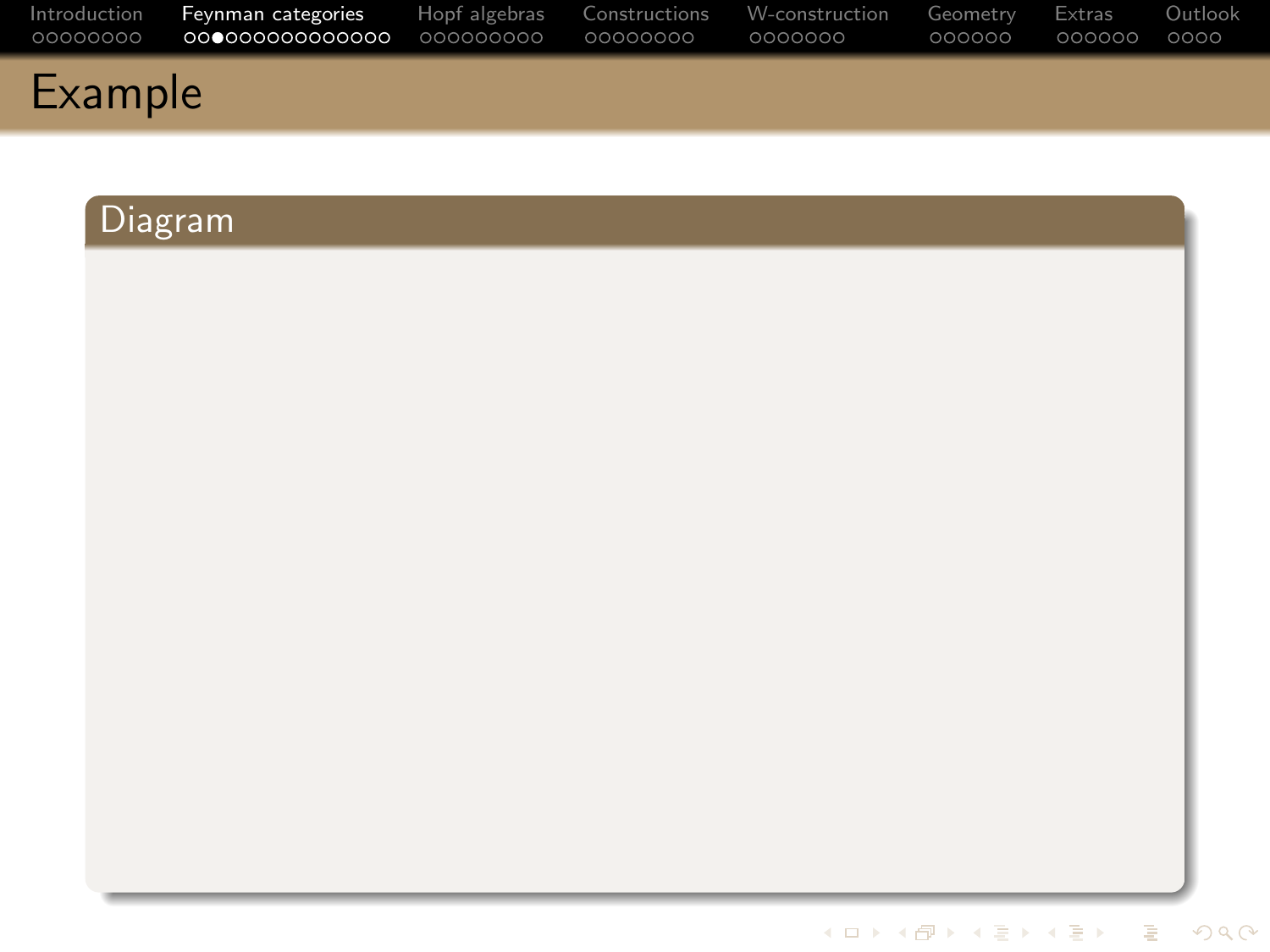### Graph related Feynman categories. Why Feynman?

#### Math

Basic graphs, full subcategory of Borisov-Manin category of graphs whose objects are aggregates of corollas (no edges). The morphisms have an underlying graph, the ghost graph.

### Physics (connected case)

Objects of V are the vertices of the theory. The morphims of  $\mathcal F$ "are" the possible Feynman graphs. Both can be read off the Lagrangian or actions.

The source of a morphisms  $\phi_{\Gamma}$  "is" the set of vertices  $V(\Gamma)$  and the target of a basic morphism is the external leg structure  $\Gamma/E(\Gamma)$ . The terms in the S matrix corresponding to the external leg structure  $*$  is  $(\mathcal{F} \downarrow *_{v})$ . "Dressed vertex".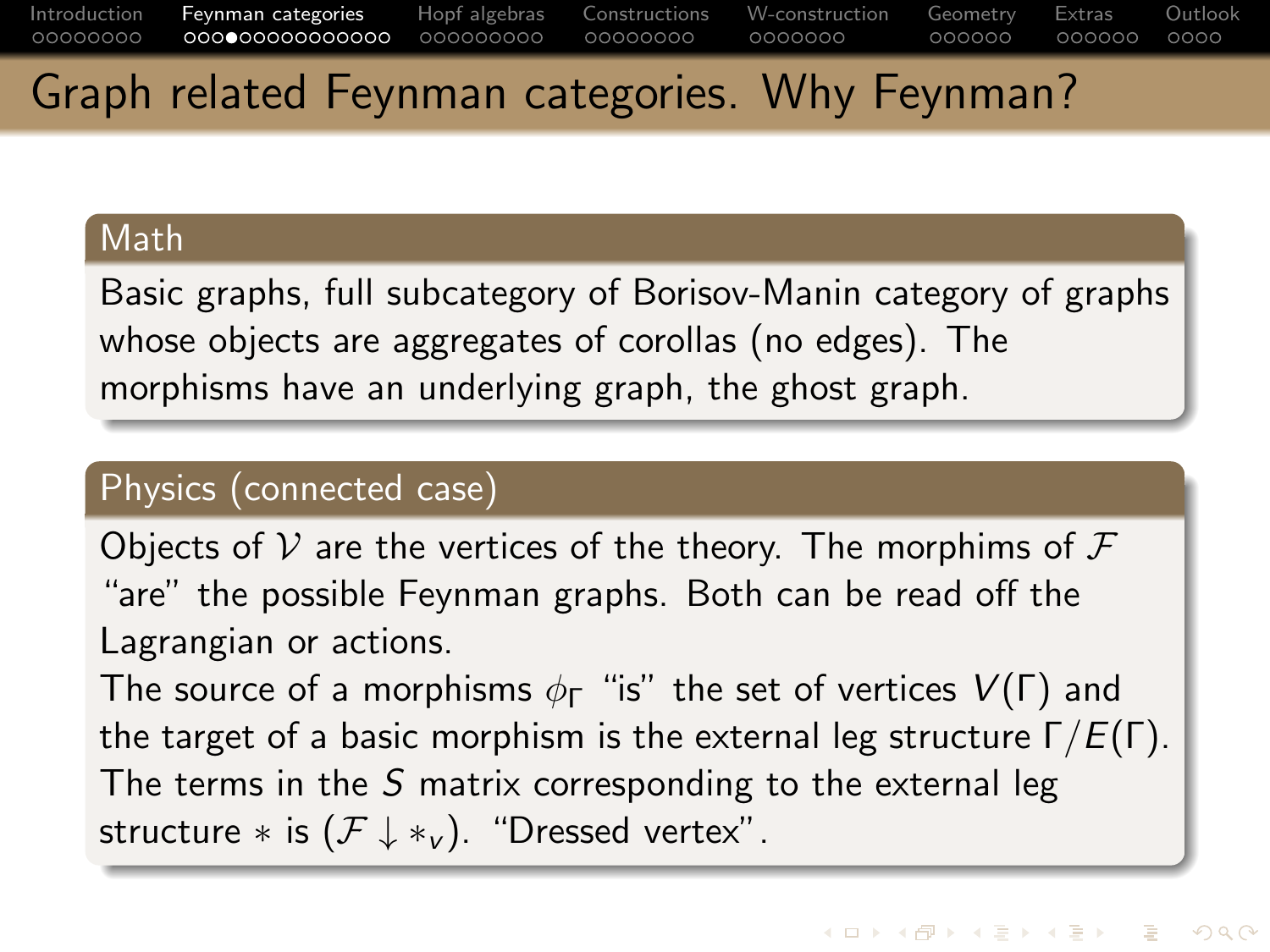|                 | Introduction Fevnman categories Hopf algebras Constructions W-construction Geometry Extras Outlook |  | naadaa aadaaa aada |  |
|-----------------|----------------------------------------------------------------------------------------------------|--|--------------------|--|
| <b>Examples</b> |                                                                                                    |  |                    |  |

### Roughly (in the connected case and up to isomorphism)

The source of a morphism are the vertices of the ghost graph ΓΓ and the target is the vertex obtained from ΓΓ obtained by contracting all edges. If ΓΓ is not connected, one also needs to merge vertices according to  $\phi_V$ .

Composition corresponds to insertion of ghost graphs into vertices.



up to isomorphisms (if  $\mathbb{F}_0$ ,  $\mathbb{F}_1$  are connected) corresponds to inserting  $\mathbb{F}_{\nu}$  into  $*_v$  of  $\mathbb{F}_{1}$  to obtain  $\mathbb{F}_{0}$ .

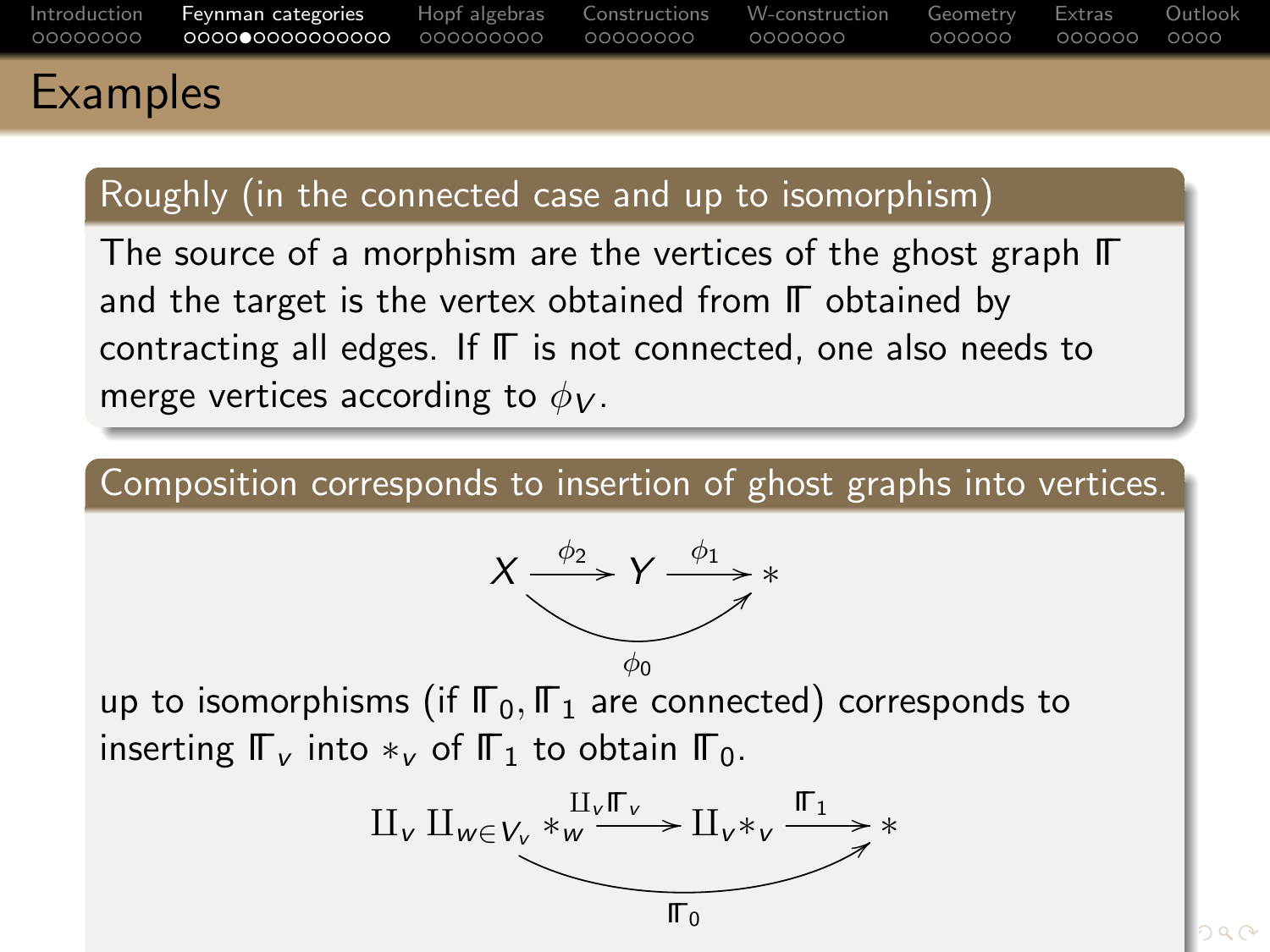

### Basic morphisms



#### Names

- Non-self gluing/(virtual) edge contraction
- Self–gluing/(virtual) loop contraction (exclude for trees/forests)
- Merger (exclude for connected).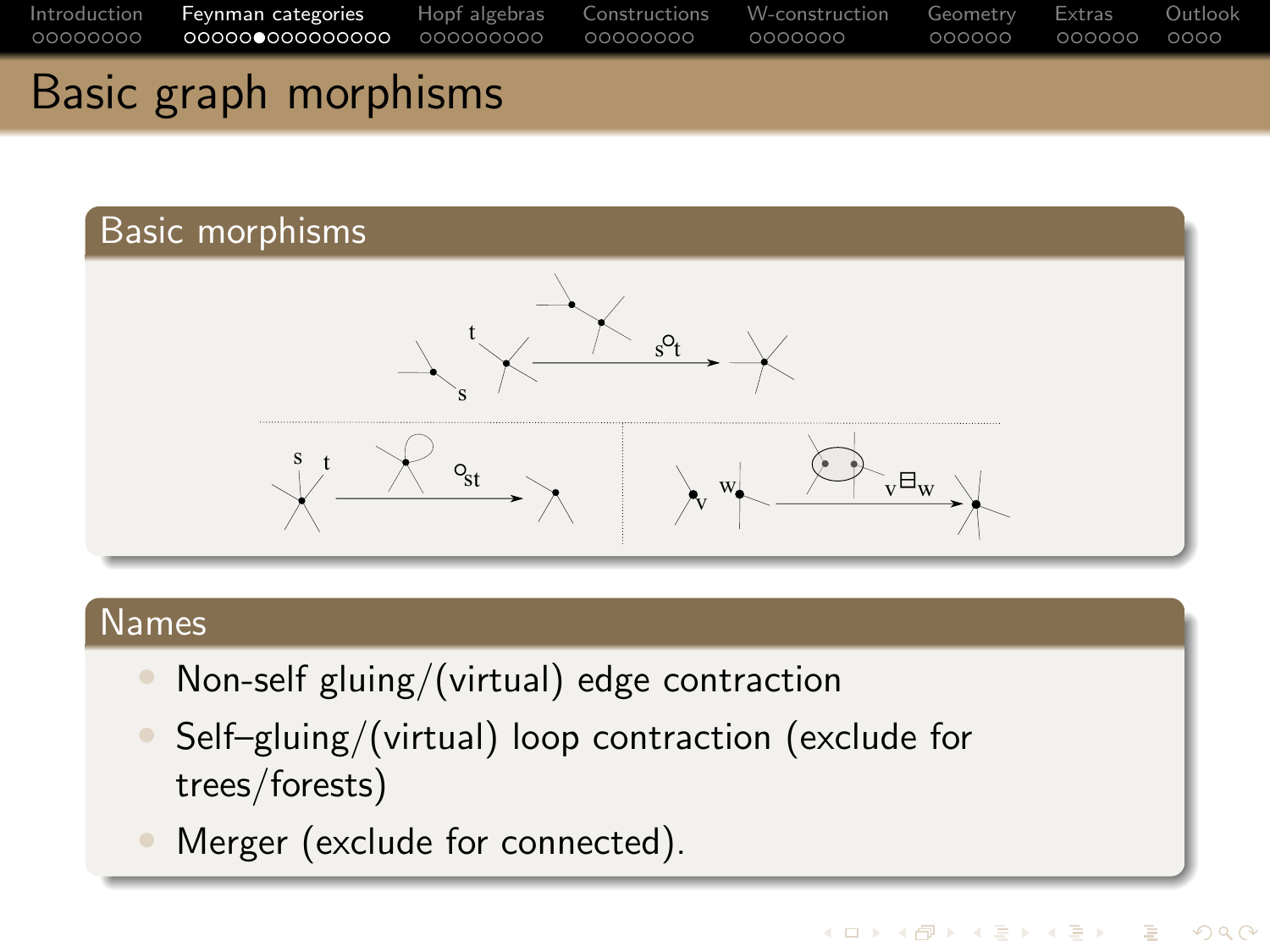#### [Introduction](#page-2-0) [Feynman categories](#page-10-0) [Hopf algebras](#page-25-0) [Constructions](#page-34-0) [W-construction](#page-42-0) [Geometry](#page-49-0) [Extras](#page-55-0) [Outlook](#page-61-0) 00000000 00000000 0000000  $000000$  $0000$ "Representations" of Feynman categories:  $\mathcal O$ ps and  $\mathcal M$ ods

### **Definition**

Fix a symmetric cocomplete monoidal category  $C$ , where colimits and tensor commute, and  $\mathfrak{F} = (\mathcal{V}, \mathcal{F}, i)$  a Feynman category.

- Consider the category of strong symmetric monoidal functors  $\mathcal{F}\text{-} \mathcal{O} ps_{\mathcal{C}} := \text{Fun}_{\otimes}(\mathcal{F}, \mathcal{C})$  which we will call  $\mathcal{F}\text{-}ops$  in  $\mathcal{C}$
- $V-Mods<sub>C</sub> := Fun(V, C)$  will be called V-modules in C with elements being called a  $\mathcal{V}$ -mod in  $\mathcal{C}$ .

### Trival op

Let  $\mathcal{T}: \mathcal{F} \to \mathcal{C}$  be the functor that assigns  $\mathbb{I} \in Obj(\mathcal{C})$  to any object, and which sends morphisms to the identity of the unit.

#### Remark

 $F\text{-}Ops_C$  is again a symmetric monoidal category.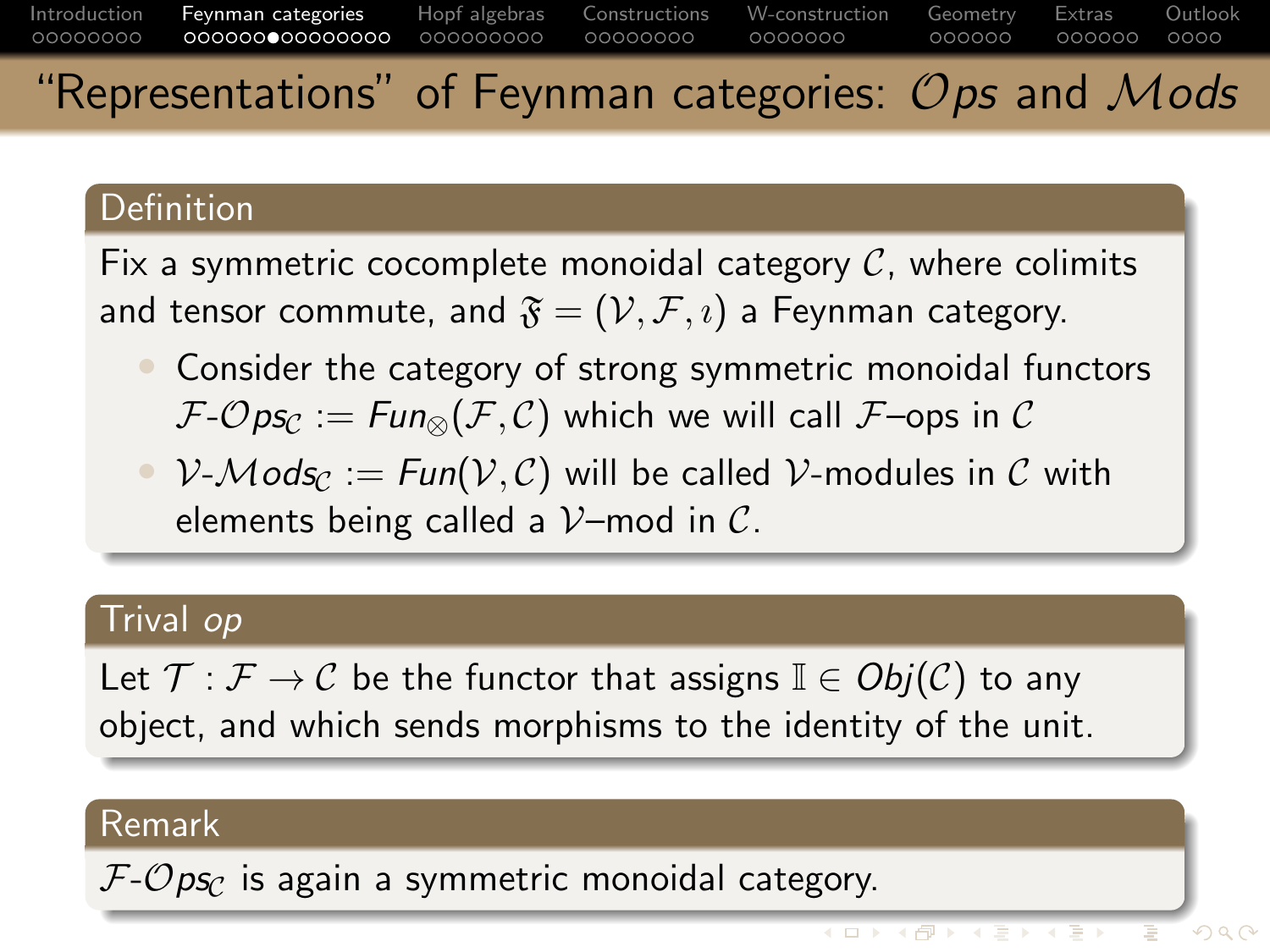[Introduction](#page-2-0) [Feynman categories](#page-10-0) [Hopf algebras](#page-25-0) [Constructions](#page-34-0) [W-construction](#page-42-0) [Geometry](#page-49-0) [Extras](#page-55-0) [Outlook](#page-61-0) Ops as "Feynman rules"

#### Space of fields and propagators

Fix a linear target category for general graph type FCs:  $Vect_m/k$ ; k–vector spaces with a non–degenerate (super)-symmetric bilinear form.

Picking a basis  $\phi_i$  (of fields), the quadratic form  $\textit{g}_{ij}=\langle \phi_i, \phi_j \rangle$  will give the Casimir (propagator)

$$
C=\sum_{ij}g^{ij}\phi_i\otimes\phi_j
$$

**KOD KARD KED KED B YOUR**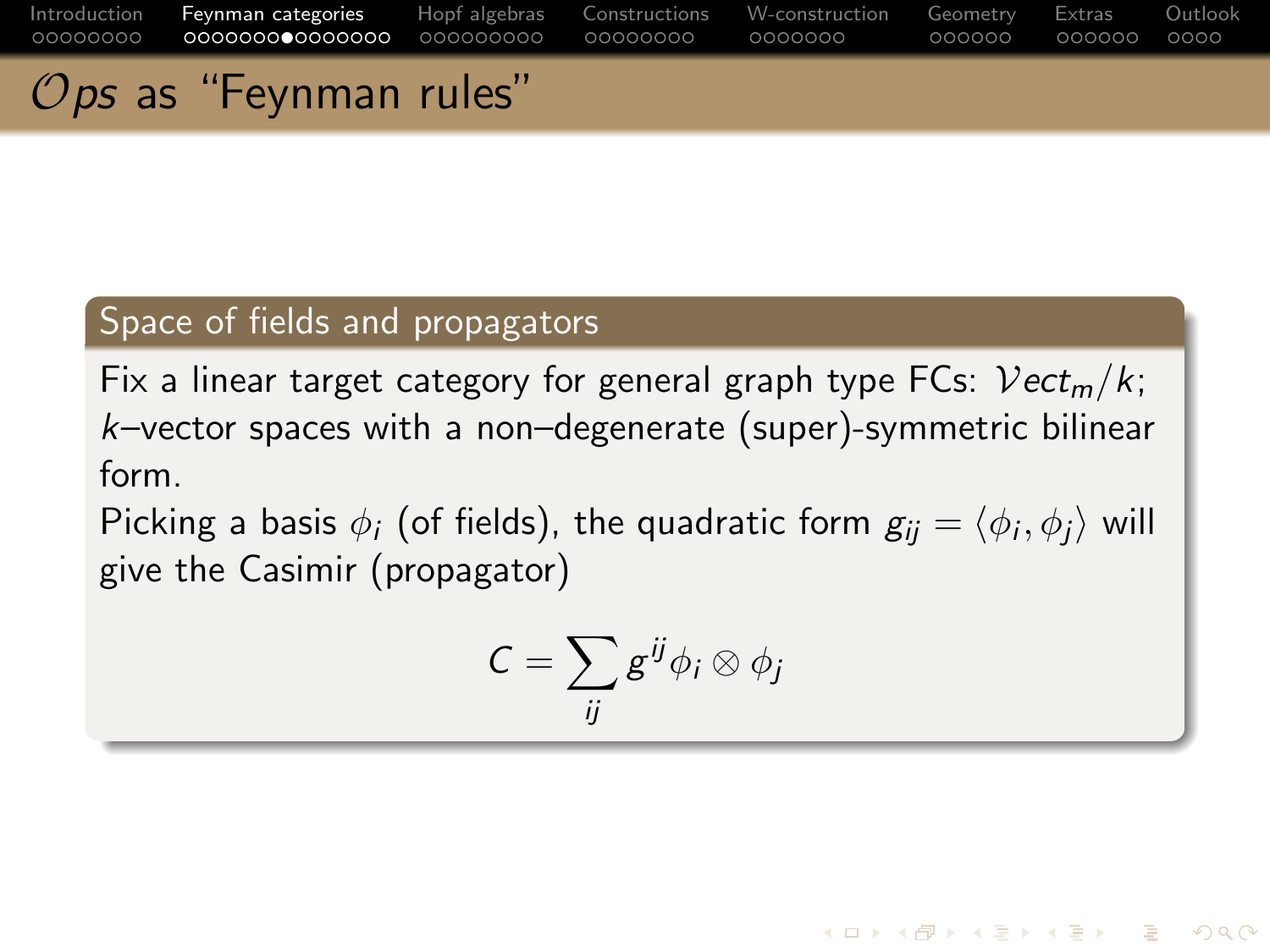[Introduction](#page-2-0) [Feynman categories](#page-10-0) [Hopf algebras](#page-25-0) [Constructions](#page-34-0) [W-construction](#page-42-0) [Geometry](#page-49-0) [Extras](#page-55-0) [Outlook](#page-61-0) 00000000  $000000$  $\mathcal{O}$ *ps* as "Feynman rules"

### Vertex factors from  $\mathcal{O} \in \mathcal{O}$  ps

In the simplest case: for each vertex  $*_5$ , we have an element, the vertex factor:

$$
Y_S := \mathcal{O}(*_S) : W^{\otimes S} \to k
$$

For a graph morphisms  $\phi$ , we get the morphism given by contacting tensors with the propagator

$$
\bigotimes_{v \in V} \mathcal{O}(*_v) \otimes C^{\otimes E} \to \check{W}^{\otimes F} \otimes W^{\otimes E} \to k
$$

where V are the vertices,  $F$  are the flags or half edges, and  $E$  are the edges of the graph.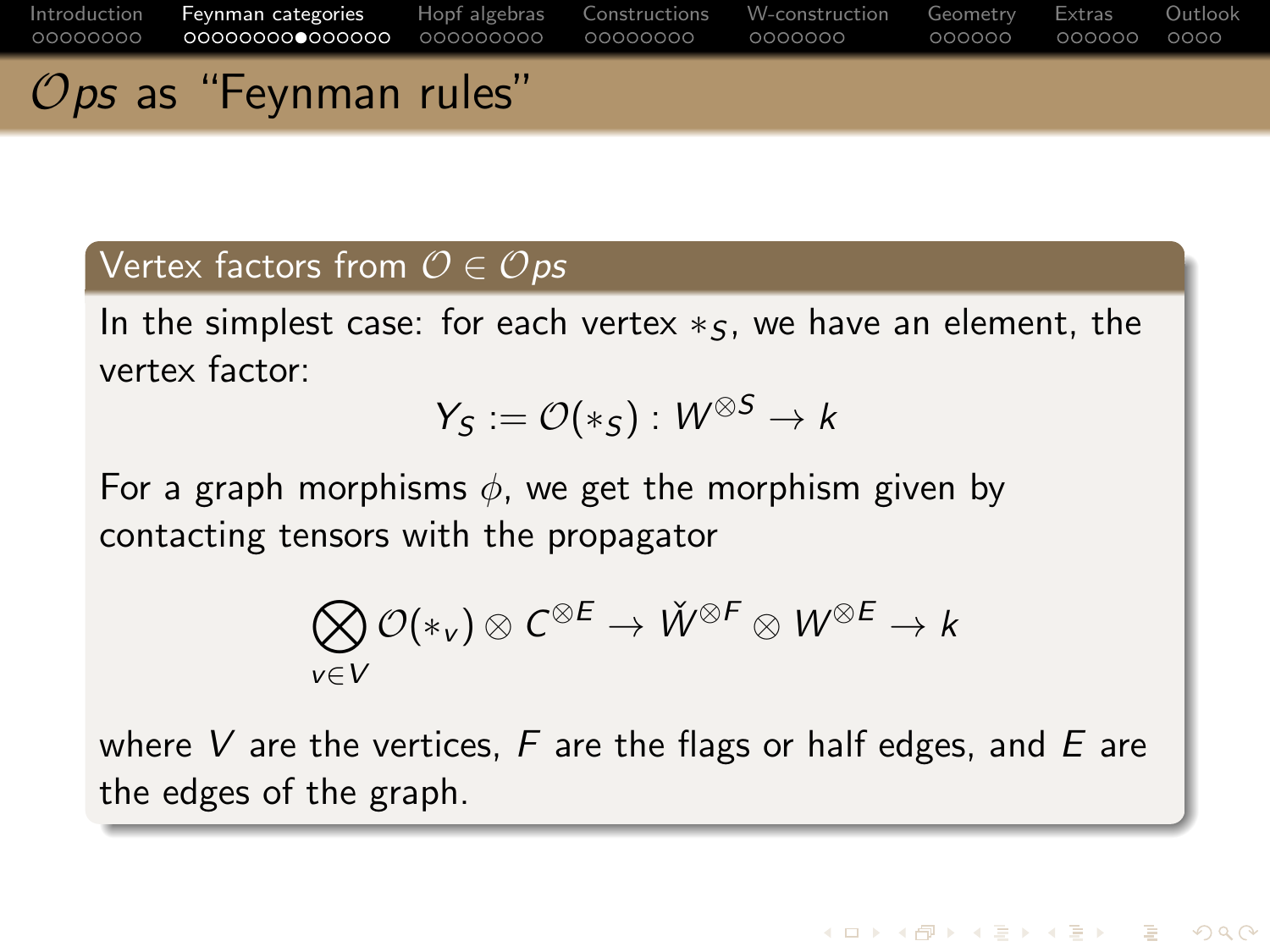[Introduction](#page-2-0) [Feynman categories](#page-10-0) [Hopf algebras](#page-25-0) [Constructions](#page-34-0) [W-construction](#page-42-0) [Geometry](#page-49-0) [Extras](#page-55-0) [Outlook](#page-61-0)  $\mathcal{O}$ ps as "Feynman rules"

#### Remarks

Can do different field lines as colors. Can do more elaborate propagators.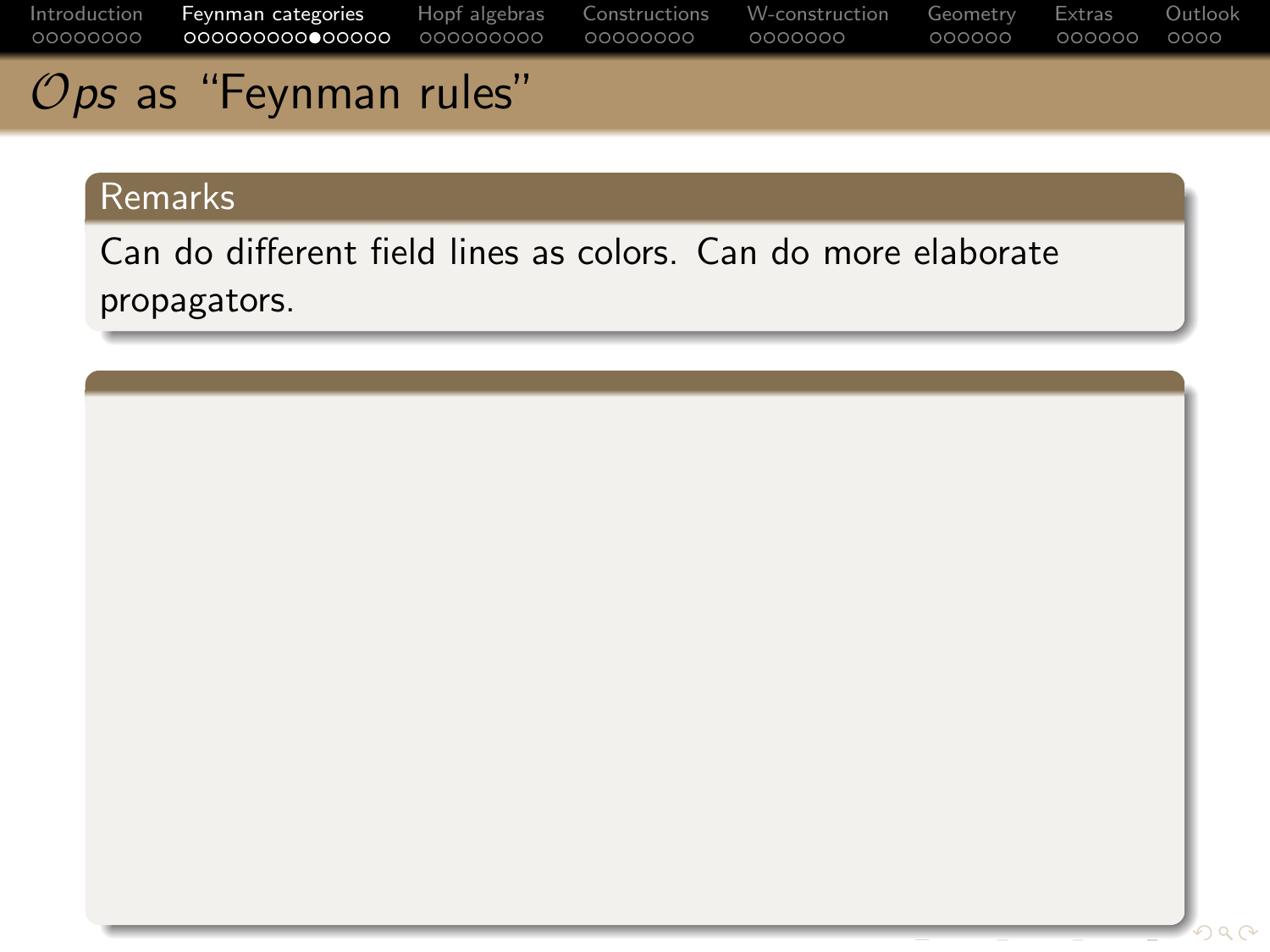### Examples based on  $\mathfrak{G}$ : morphisms have underlying graphs

| $\mathfrak{F}$                        | Feynman category for        | condition on graphs additional decoration |
|---------------------------------------|-----------------------------|-------------------------------------------|
| D                                     | operads                     | rooted trees                              |
| $\mathfrak{O}_{mult}$                 | operads with mult.          | $b/w$ rooted trees.                       |
| ¢                                     | cyclic operads              | trees                                     |
| B                                     | unmarked nc modular operads | graphs                                    |
| $05$ <sup>ctd</sup>                   | unmarked modular operads    | connected graphs                          |
| M                                     | modular operads             | connected $+$ genus marking               |
| $\mathfrak{M}^{nc}$                   | nc modular operads          | genus marking                             |
| $\mathfrak{D}$                        | dioperads                   | connected directed graphs w/o directed    |
|                                       |                             | loops or parallel edges                   |
| P                                     | <b>PROPs</b>                | directed graphs $w/o$ directed loops      |
| $\mathfrak{P}^{ctd}$                  | properads                   | connected directed graphs                 |
|                                       |                             | w/o directed loops                        |
| $\mathfrak{D}^{\circlearrowleft}$     | wheeled dioperads           | directed graphs w/o parallel edges        |
| $\mathfrak{P}^{\circlearrowleft,ctd}$ | wheeled properads           | connected directed graphs                 |
| $\mathfrak{P}^\circ$                  | wheeled props               | directed graphs                           |
|                                       |                             |                                           |

Table: List of Feynman categories with conditions and decorations on the graphs, yielding the zoo of examples**KOD KAR KED KED BOAR**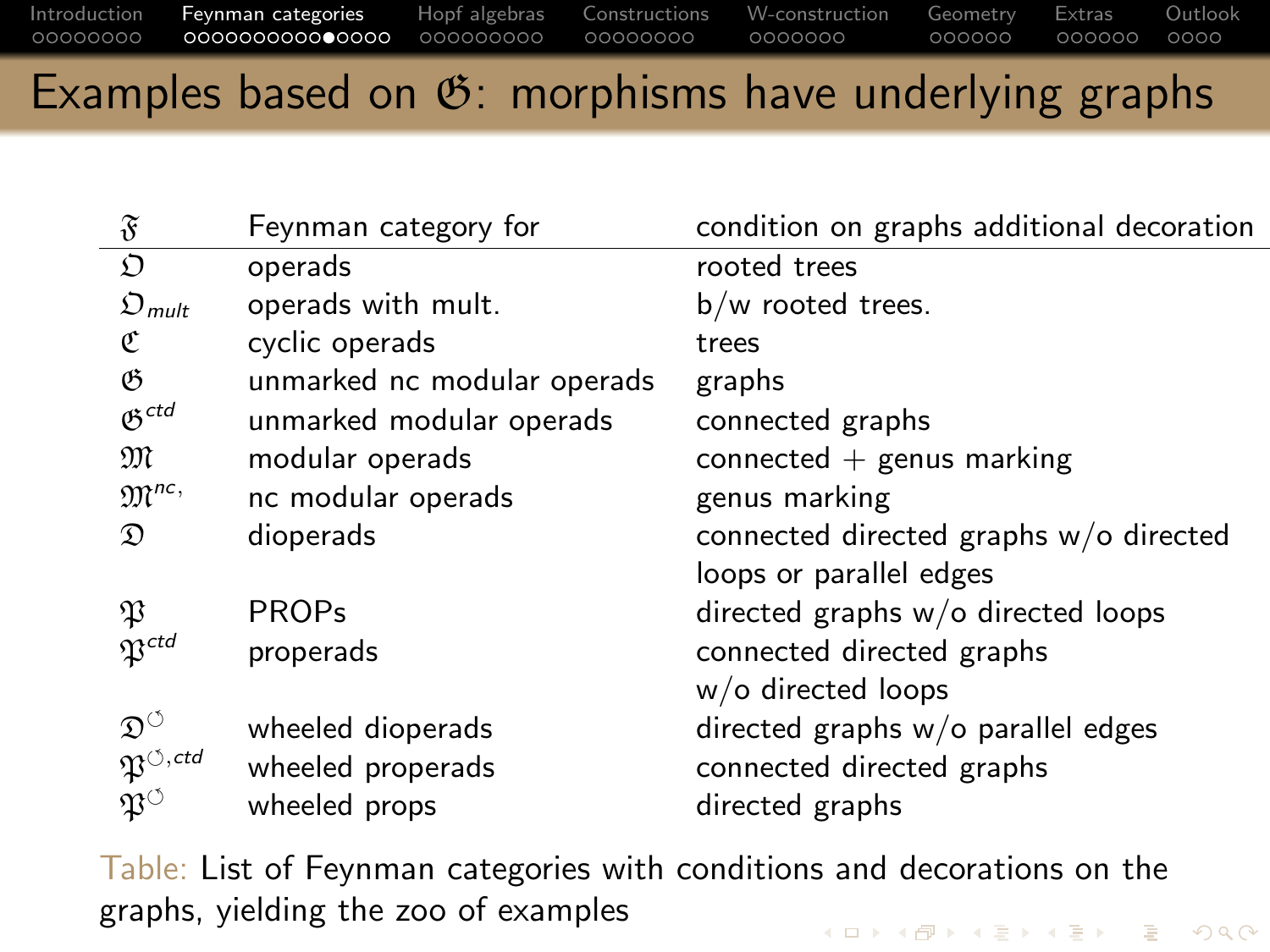[Introduction](#page-2-0) [Feynman categories](#page-10-0) [Hopf algebras](#page-25-0) [Constructions](#page-34-0) [W-construction](#page-42-0) [Geometry](#page-49-0) [Extras](#page-55-0) [Outlook](#page-61-0) 00000000 0000000  $000000$ Structure Theorems

#### Theorem

The forgetful functor  $G: \mathcal{O}ps \to \mathcal{M}$ ods has a left adjoint F (free functor) and this adjunction is monadic. The endofunctor  $\mathbb{T} = GF$ is a monad (triple) and  $\mathcal{F}\text{-} \mathcal{O}$  ps<sub>C</sub>, algebras over the triple.

#### Theorem

Feynman categories form a 2–category and it has push–forwards  $f_1$ and pull–backs  $f^*$  for  $\mathcal{O} ps$  and  $\mathcal{M} o ds$ .

#### Remarks

The push–forward is given by a left Kan extension  $f_! = Lan_f$ . Sometimes there is also a right adjoint  $f_* = Ran_f$  which is "extension by zero" together with its adjoint  $f^!$  will form part of a 6 functor formalism.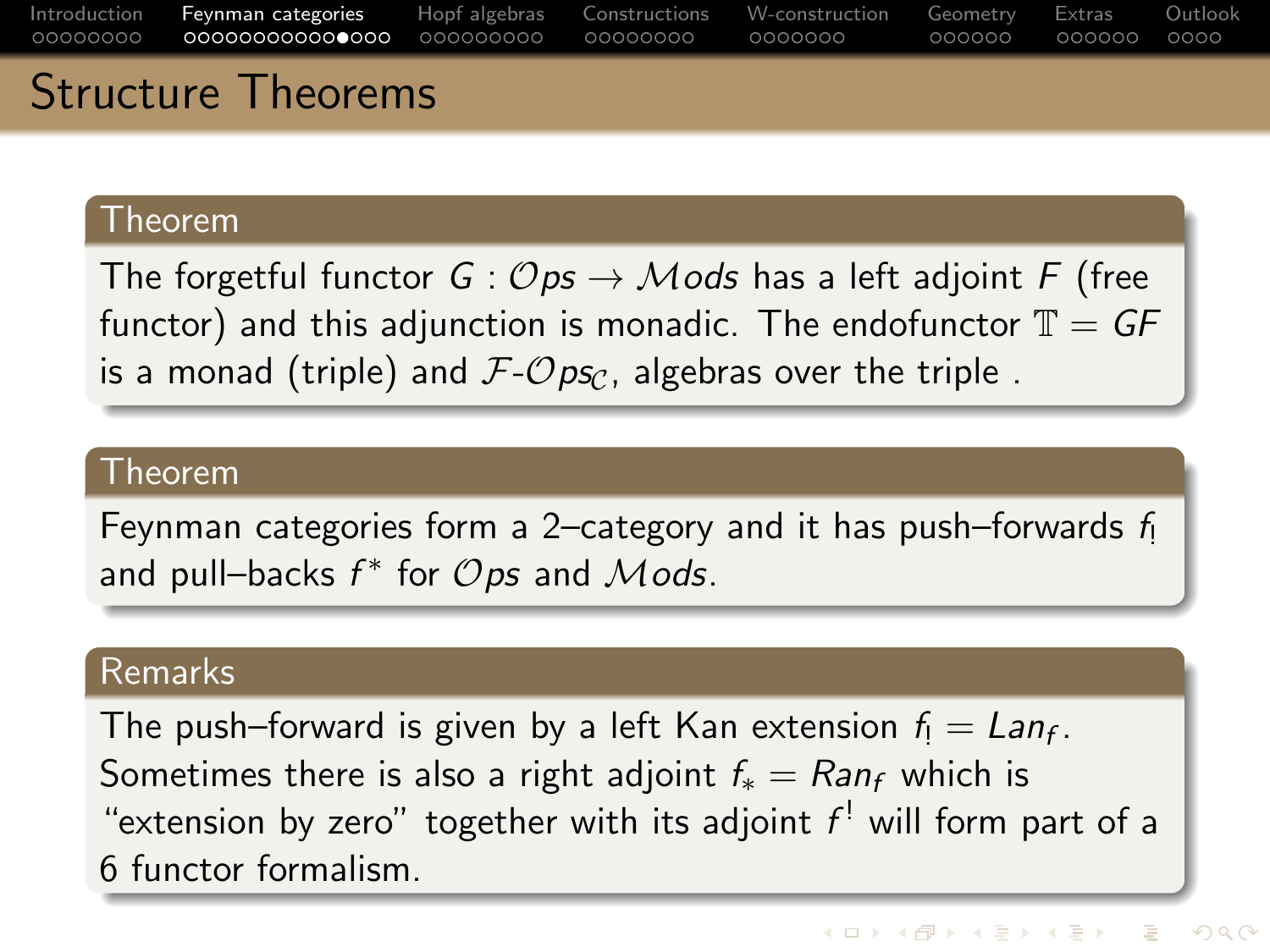<span id="page-22-0"></span>

| Introduction Feynman categories Hopf algebras Constructions W-construction Geometry Extras Outlook | Othor gromples |  |  |  |
|----------------------------------------------------------------------------------------------------|----------------|--|--|--|
|                                                                                                    |                |  |  |  |

### Other examples

### Trivial  $\mathcal{V}: \mathcal{V} = *$

•  $\mathcal{V}^{\otimes} \simeq \underline{N}$  in the *non–symmetric case*.  $\mathcal{V}^{\otimes}\simeq\mathbb{S}$  in the symmetric case. Both categories have the natural numbers as objects and while N is discrete  $Hom_{\mathbb{S}}(n, n) = \mathbb{S}_n$ .

•  $V$ - $Mods_{\mathcal{C}}$  are simply objects of  $\mathcal{C}$ .

### $\overline{\mathcal{F}} = \mathcal{V}^{\otimes},$  groupoid reps

 $\mathcal{F}\text{-}\mathcal{O}$ ps<sub>C</sub> =  $\mathcal{V}\text{-}\mathcal{M}\text{ods}_\mathcal{C}$  = Rep(V), that is groupoid representation. Special case  $V = G$ :

- $\mathcal{F}\text{-}\mathcal{O}$  ps<sub>C</sub> are representations.
- Morphisms induced by  $f : H \to G \rightsquigarrow f : H \to G$ .
- $\underline{f}^*$  is restriction,  $\underline{f}_!$  is induction, adjointness is Frobenius reciprocity.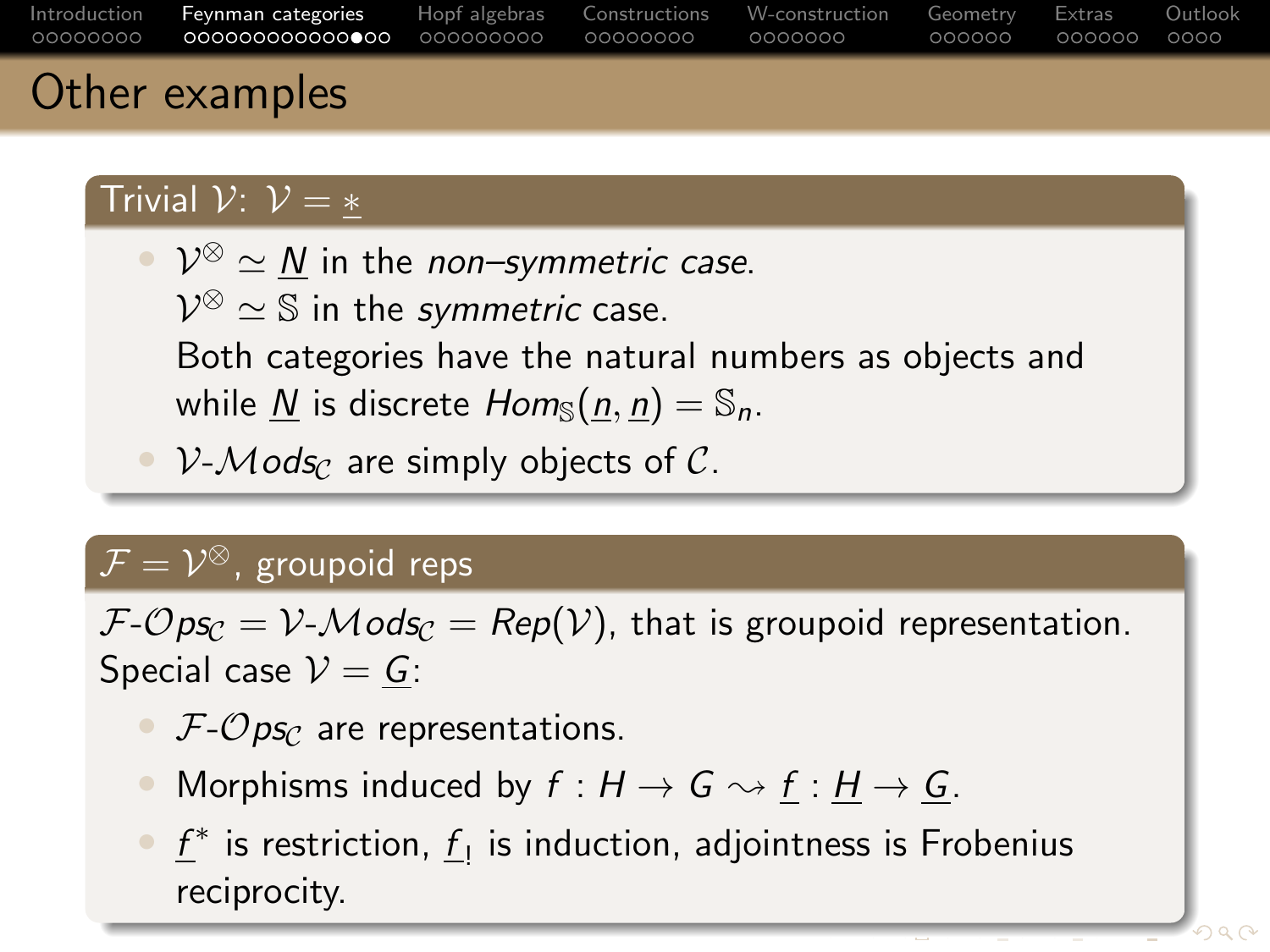[Introduction](#page-2-0) [Feynman categories](#page-10-0) [Hopf algebras](#page-25-0) [Constructions](#page-34-0) [W-construction](#page-42-0) [Geometry](#page-49-0) [Extras](#page-55-0) [Outlook](#page-61-0) 00000000 000000 "Smaller" examples

# Surj, (commutative) Algebras

 $\mathcal{F} = S$ urj is finite sets with surjections. Iso(sk(Surj)) = S.  $F\text{-}Ops_C$  are commutative algebra objects in C. Let  $\mathcal{O} \in \mathcal{F}\text{-}Ops_C$ .

- $A = \mathcal{O}(1)$ .
- $\mathcal{O}(\underline{n}) = A^{\otimes n}$  (  $\mathcal{O}$  is monoidal).
- $\bullet~~\pi:\underline{2}\to \underline{1}$  gives the multiplication  $\mu=\mathcal{O}(\pi):A^{\otimes 2}\to A.$
- $\pi \circ (\pi \amalg id) = (\pi \circ id) \amalg \pi = \pi_3 : 3 \to 1$ ; product is associative.



• (12)  $\circ \pi = \pi$ ; so product is commutativ[e.](#page-22-0)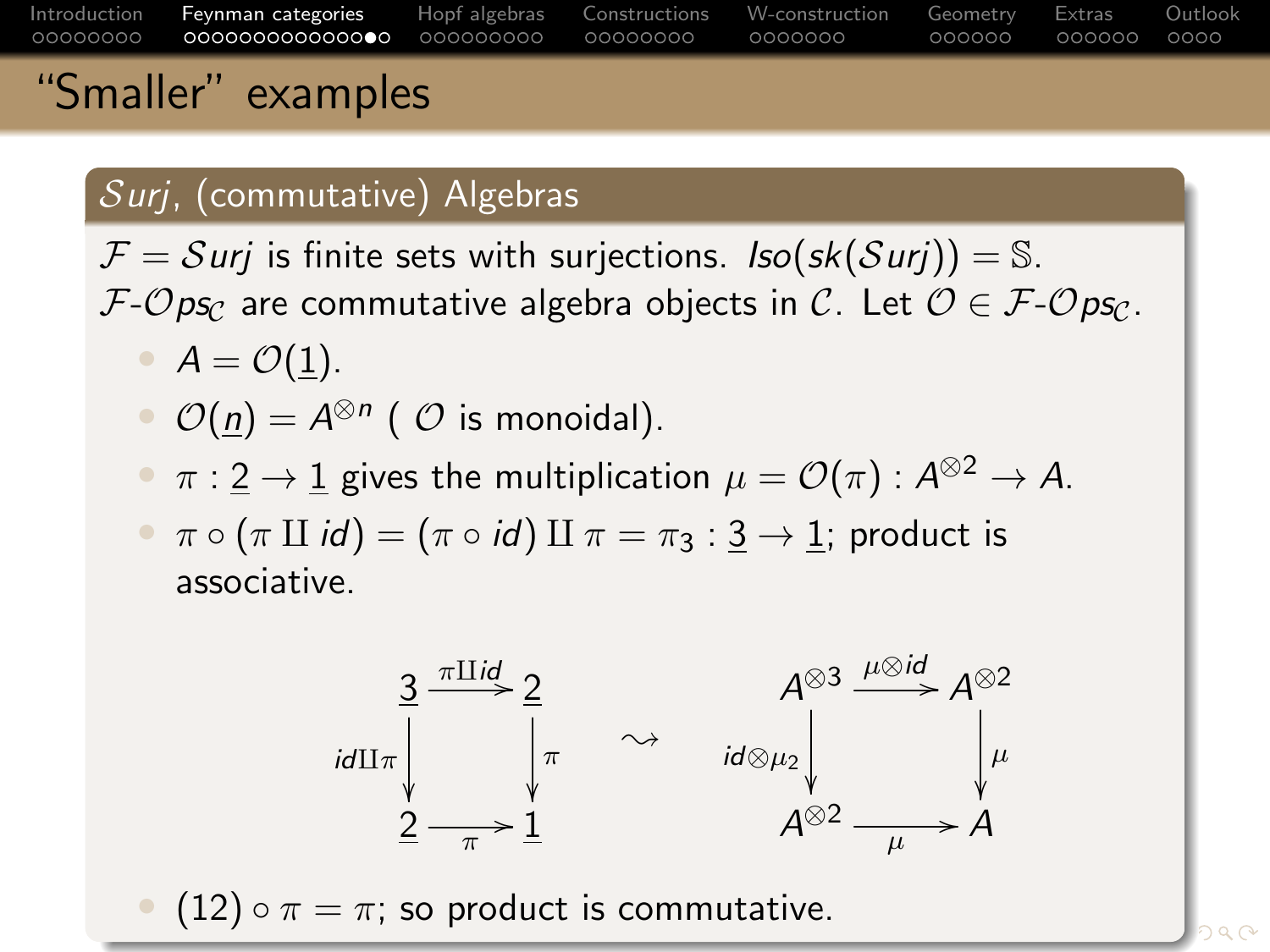### <span id="page-24-0"></span>More exampes, see e.g. [\[Kau20\]](#page-65-0)

### Other versions

- **1** If once considers the non–symmetric analogue, one obtains ordered sets, with order preserving surjections and associative algebras.
	- The  $\mathcal{F}\text{-}\mathcal{O}$  ps<sub>C</sub> for  $\mathcal{F}\text{in}\mathcal{S}\text{et}$  are unital commutative algebras.

#### More examples of this type

- Finite sets and injections  $\sim$  FI algebras, Church-Farb-Ellenberg.
- $\Omega$   $\Delta$ +S crossed simplicial group. There are the skeleton of non-commutative sets: order on the fibers of morphisims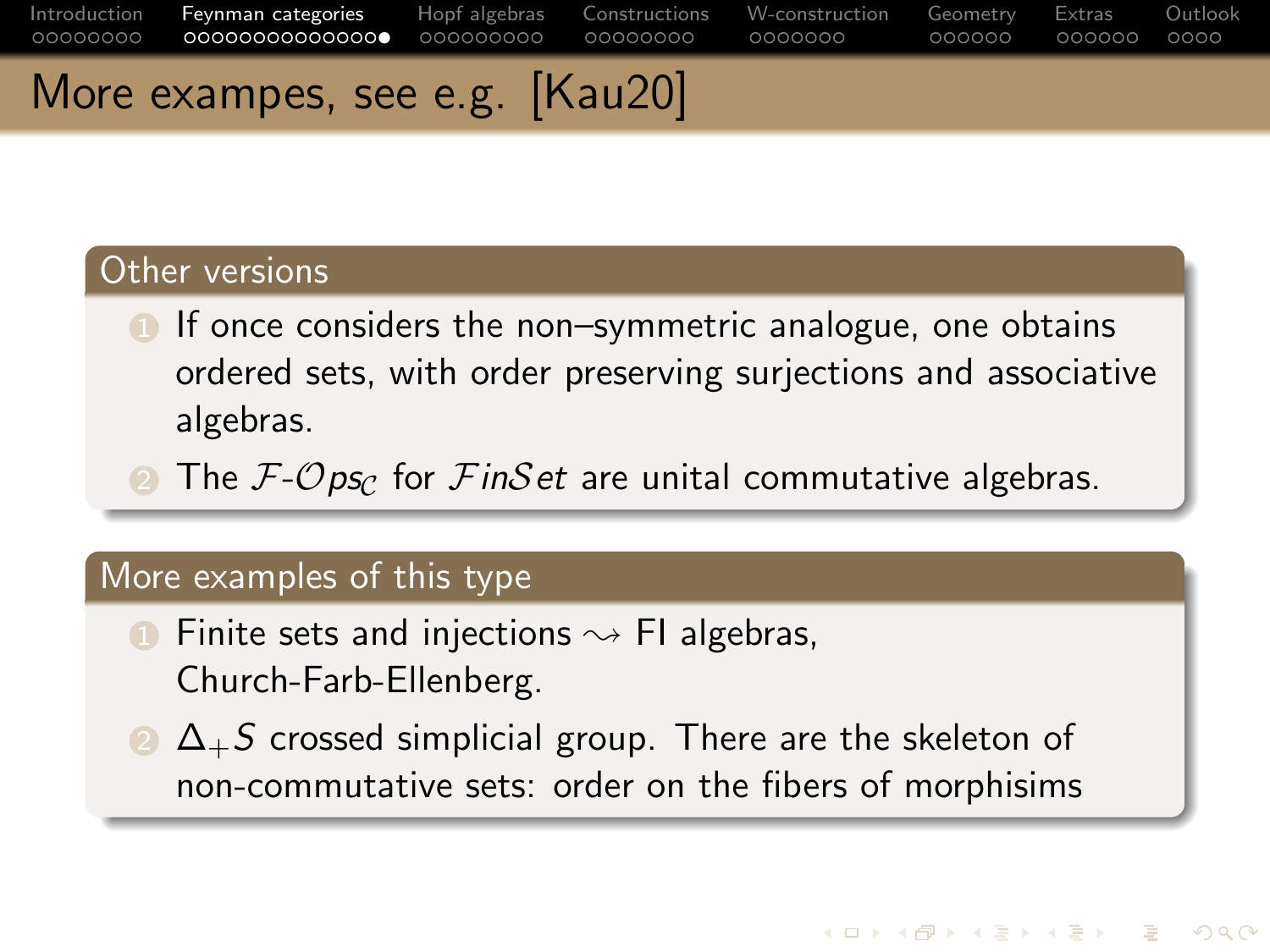### <span id="page-25-0"></span>Hopf algebras [\[GCKT20a,](#page-65-1) [GCKT20b\]](#page-65-2)

#### Basic structures

Assume  $F$  is decomposition finite. Consider  $\mathcal{B} = \mathcal{H}$ om $(\mathcal{M}or(\mathcal{F}), \mathbb{Z})$ . Let  $\mu$  be the tensor product with unit  $\mathit{id}_{\mathbb{I}}$ .  $\Delta(\phi)=\sum_{(\phi_0,\phi_1):\phi=\phi_1\circ\phi_0}\phi_0\otimes\phi_1$ and  $\epsilon(\phi) = 1$  if  $\phi = id_X$  and 0 else.

### Quotient by symmetries/isomorphisms

We let  $f\sim g$  is there are isomorphisms  $\sigma,\sigma'$  such that  $f=\sigma^{-1}g\sigma$ and we set  $\mathcal{B}^{\mathsf{iso}}=\mathcal{B}/\sim$  .

### Theorem (Galvez-Carrillo, K , Tonks)

For a Feynman category, on  $\mathcal{B}^{\mathsf{iso}}$  the structure above together with the multiplication  $\mu = \otimes$  induce a bi–algebra structure. Under certain explicitly checkable assumptions, a canonical quotient is a Hopf algebra.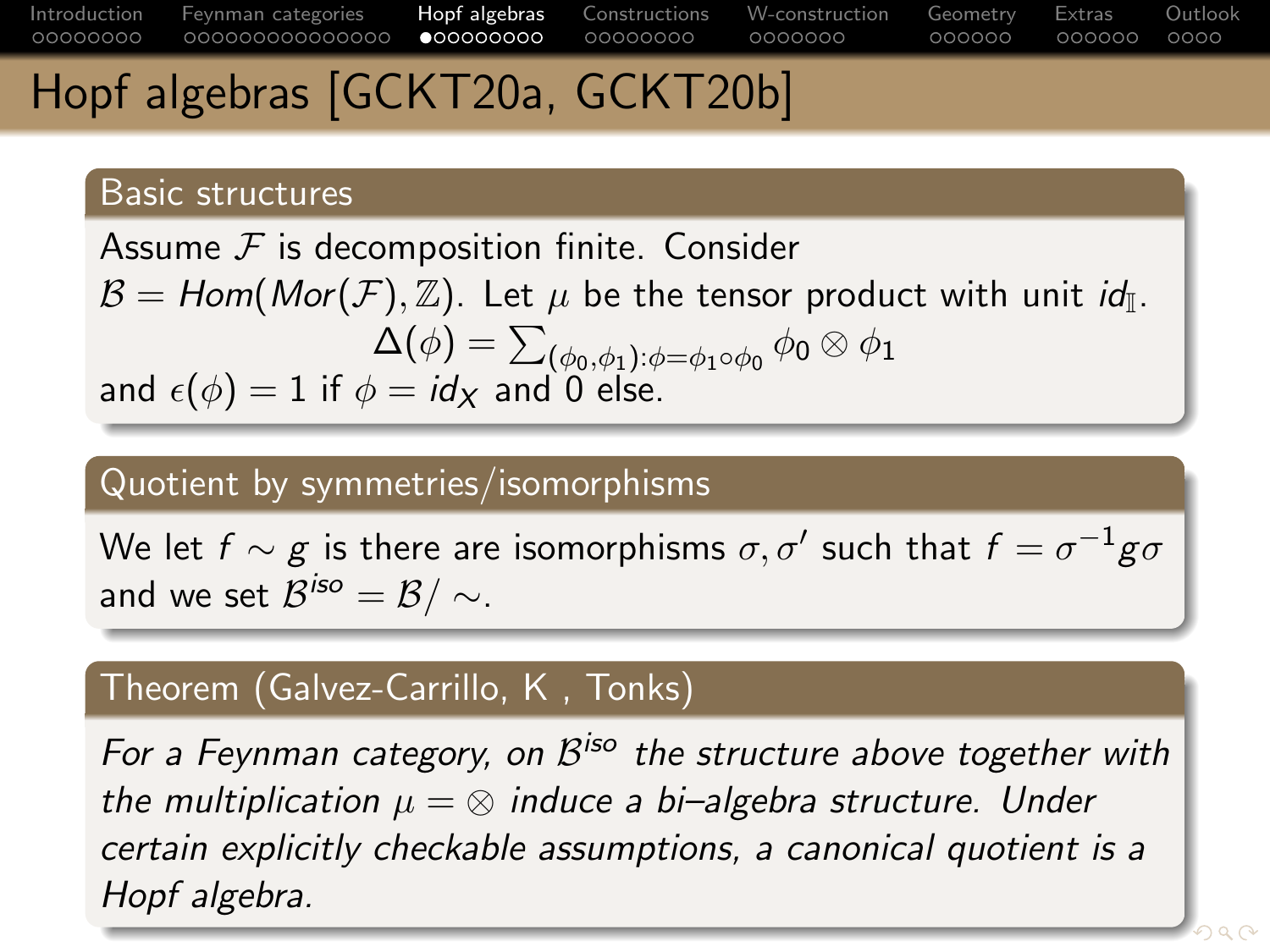<span id="page-26-0"></span>

|            | Introduction Feynman categories |  | <b>Hopf algebras</b> Constructions W-construction Geometry |          | Extras          | Outlook |
|------------|---------------------------------|--|------------------------------------------------------------|----------|-----------------|---------|
| . 00000000 |                                 |  | - 0000000                                                  | - 000000 | - 000000 - 0000 |         |

#### Theorem

In the non– $\Sigma$  case, if the monoidal structure is strict,  $\beta$  as above is already a bi-algebra.

### The quotient in the  $\neg \Sigma$  case

Let  $\mathcal{I} = \langle \mathit{id}_X - 1 \rangle$ , then  $\mathcal{H} = \mathcal{B}/\mathcal{I}$ .  $1 = \mathit{id}_{\mathbb{I}_{\mathcal{F}}}$ . "Reason:"  $\Delta(\phi) = id_X \otimes \phi + \phi \otimes id_Y + \ldots$ In the symmetric case this is more complicated.

### Hopf algebras/(co)operads/Feynman category

| $H_{Gont}$       | $Inj_{*,*} = Surj^*$ | $\mathfrak{F}_{\textit{Surj}}$     |
|------------------|----------------------|------------------------------------|
| $H_{CK}$         | leaf labelled trees  | $\mathfrak{F}$ Surj, $\mathcal{O}$ |
| $H_{CK, graphs}$ | graphs               | $\mathfrak{F}_{graphs}$            |
| $H_{Baues}$      | $Inj^{gr}_{*,*}$     | $\mathfrak{F}$ Surj,odd            |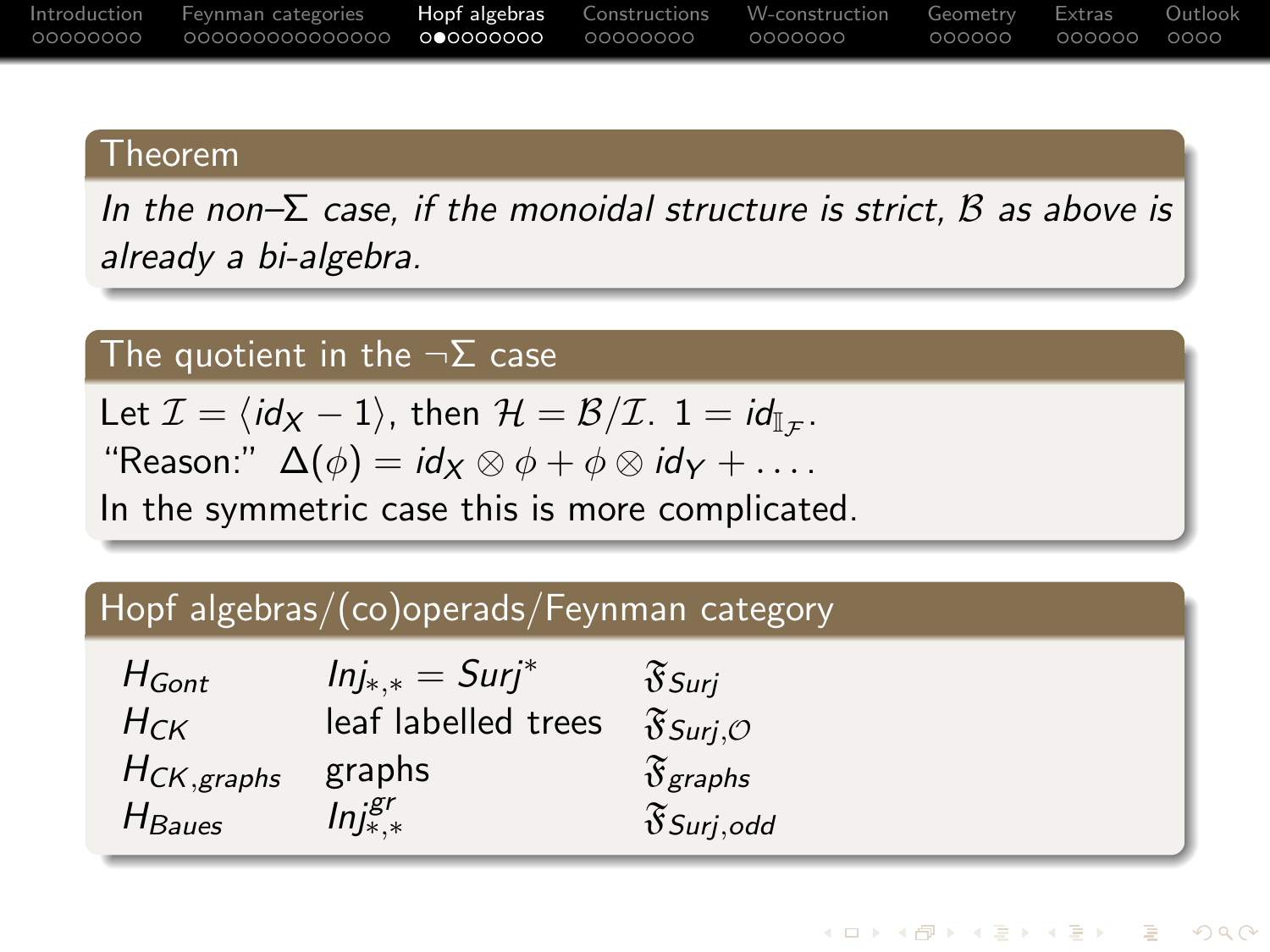<span id="page-27-0"></span>





DIFFERENT VERSIONS: Fully labelled, planar or non planar, equivariant, contracting legs aka. quotientin[g o](#page-26-0)[ut](#page-28-0) [b](#page-26-0)[y](#page-27-0) [i](#page-28-0)[de](#page-24-0)[a](#page-25-0)[l](#page-33-0)[.](#page-34-0)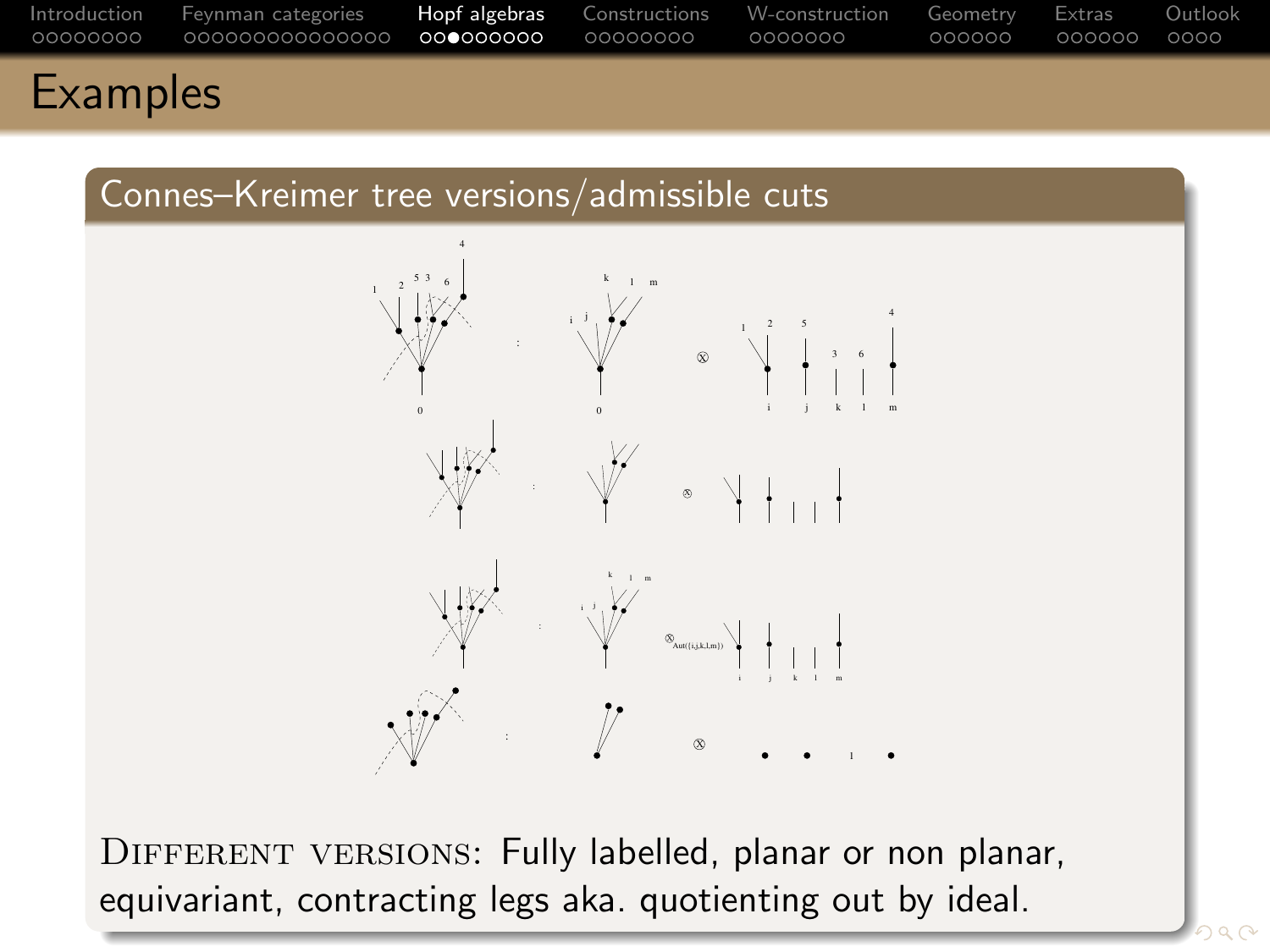<span id="page-28-0"></span>

|         | Introduction Feynman-categories <b>Hopf-algebras</b> Constructions W-construction Geometry Extras Outlook |  | 000000 | 000000 | 0000 |
|---------|-----------------------------------------------------------------------------------------------------------|--|--------|--------|------|
| Remarks |                                                                                                           |  |        |        |      |

#### Upshot: Common framewok

In this fashion, we can reproduce Connes–Kreimer's Hopf algebra, the Hopf algebras of Goncharov and a Hopf algebra of Baues that he defined for double loop spaces. This is a non–commutative graded version.

There is a three-fold hierarchy.

- **1** A non-commutative version
	- 2 a commutative version and
- **3** an "amputated" version.

#### **Decoration**

Through decoration get for instance motic Hopf algebras of Brown.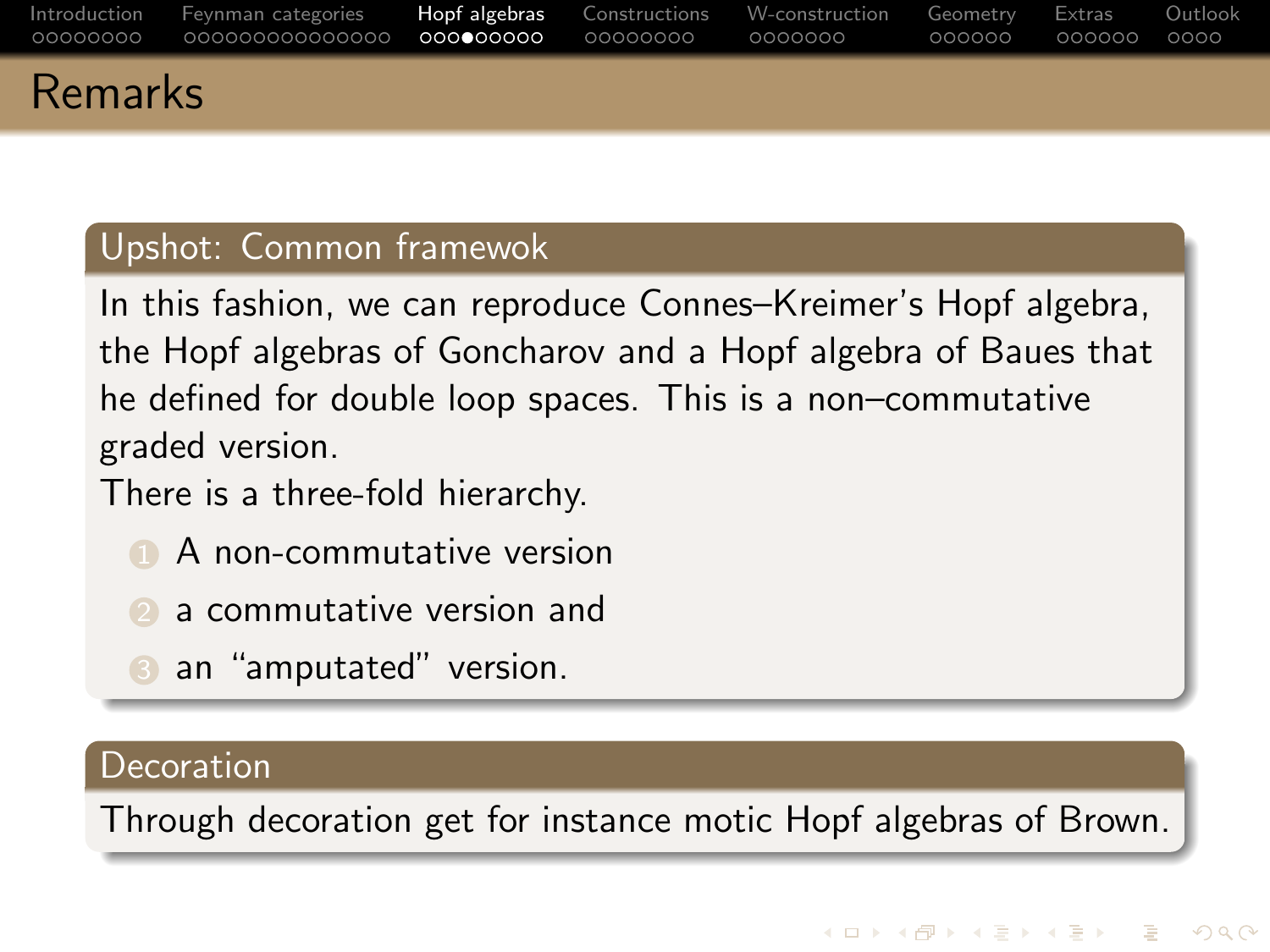|                | Introduction Feynman-categories Hopf-algebras Constructions W-construction Geometry Extras Outlook |  | -000000 - 000000 - 0000 |  |
|----------------|----------------------------------------------------------------------------------------------------|--|-------------------------|--|
| <b>Remarks</b> |                                                                                                    |  |                         |  |

#### Remaks

- Baues and Gontcharov: "Simplices form an operad".
- In fact use new notion of co–operads with multiplication.
- **3** Extension to not necessarily free case with multiplication.  $\Delta = (id \otimes \mu^{\otimes n}) \circ \check{\gamma}$ . Filtrations instead of grading. Developable and deformation of associated graded.
- **4** Iterated co-products correspond to elements in the nerve.

$$
X_n \stackrel{\phi_n}{\rightarrow} X_{n-1} \cdots X_1 \stackrel{\phi_1}{\rightarrow} X_0
$$

This is related to the  $+$  construction and the CK-trees of sub-divergencies.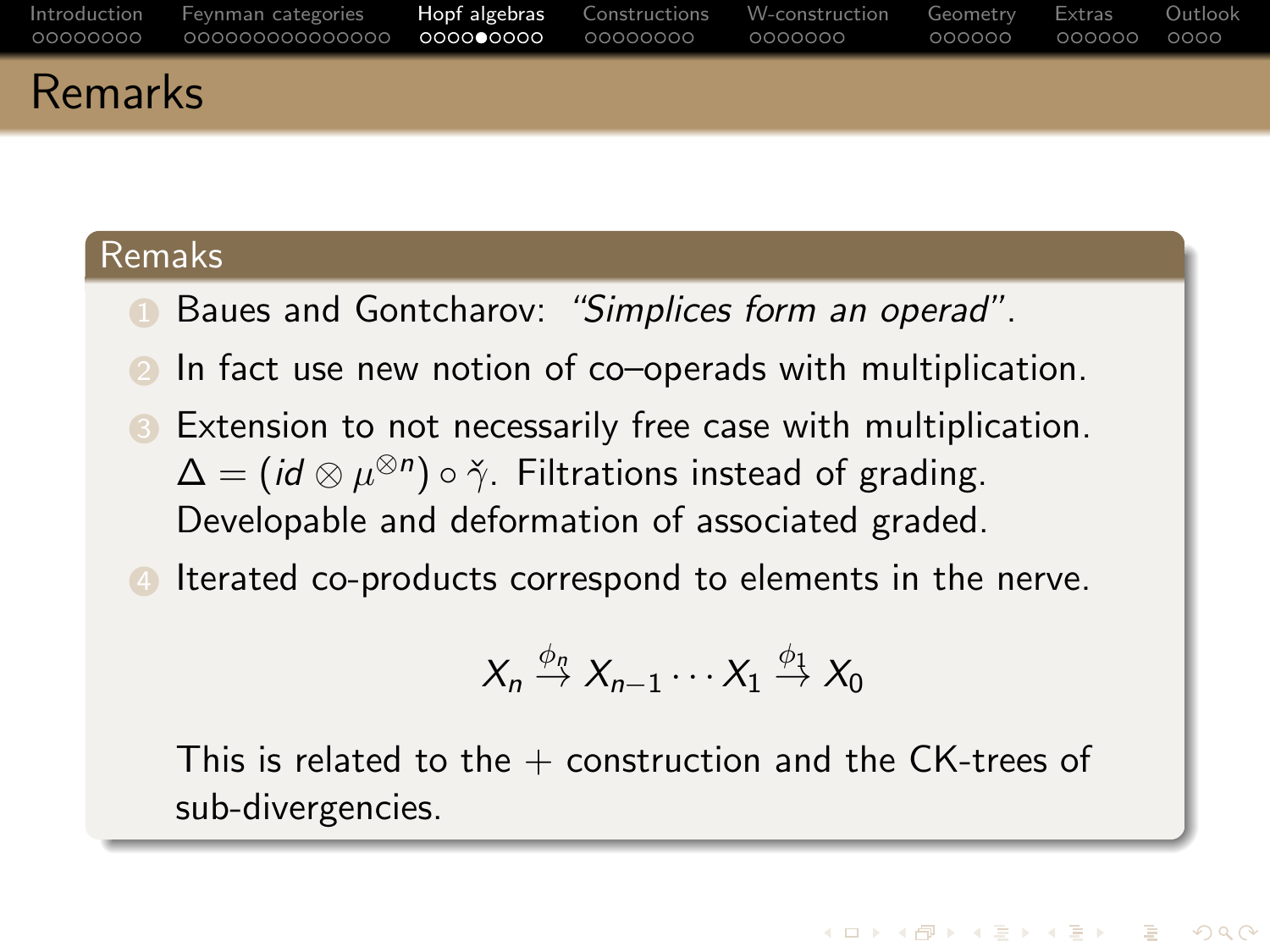### The graph case (core Hopf algebra)

#### Theorem

On isomorphism classes  $\mathbb \Gamma$  in  $\mathcal{A}gg^{ctd}$ .

$$
(1) \hspace{1cm} \Delta^{iso}(\mathbb{F})=\sum_{\mathbb{F}_{1}\subset \mathbb{F}} \mathbb{F}/\mathbb{F}_{1}\otimes \mathbb{F}_{1}=\sum_{\mathbb{F}_{1}\subset \mathbb{F}} \mathbb{F}_{0}\otimes \mathbb{F}_{1}
$$

Here ΓΓ is the isomorphism class  $\mathbb{F} = [\phi] = \mathbb{F}(\phi)$  and  $\mathbb{F}_1 = \mathbb{F}(\phi_1)$ is a subgraph, which corresponds to the isomorphism class of a decomposition  $[(\phi_0, \phi_1)]$  where then necessarily  $\mathbb{F}(\phi_0) = \mathbb{F}(\phi)/\mathbb{F}_1$ . Moreover if  $\mathbb F$  is connected, so is  $\mathbb F_0$ . — both are isomorphism classes in  $(Agg^{ctd} \downarrow Crl)$ .

**KOD KARD KED KED B YOUR**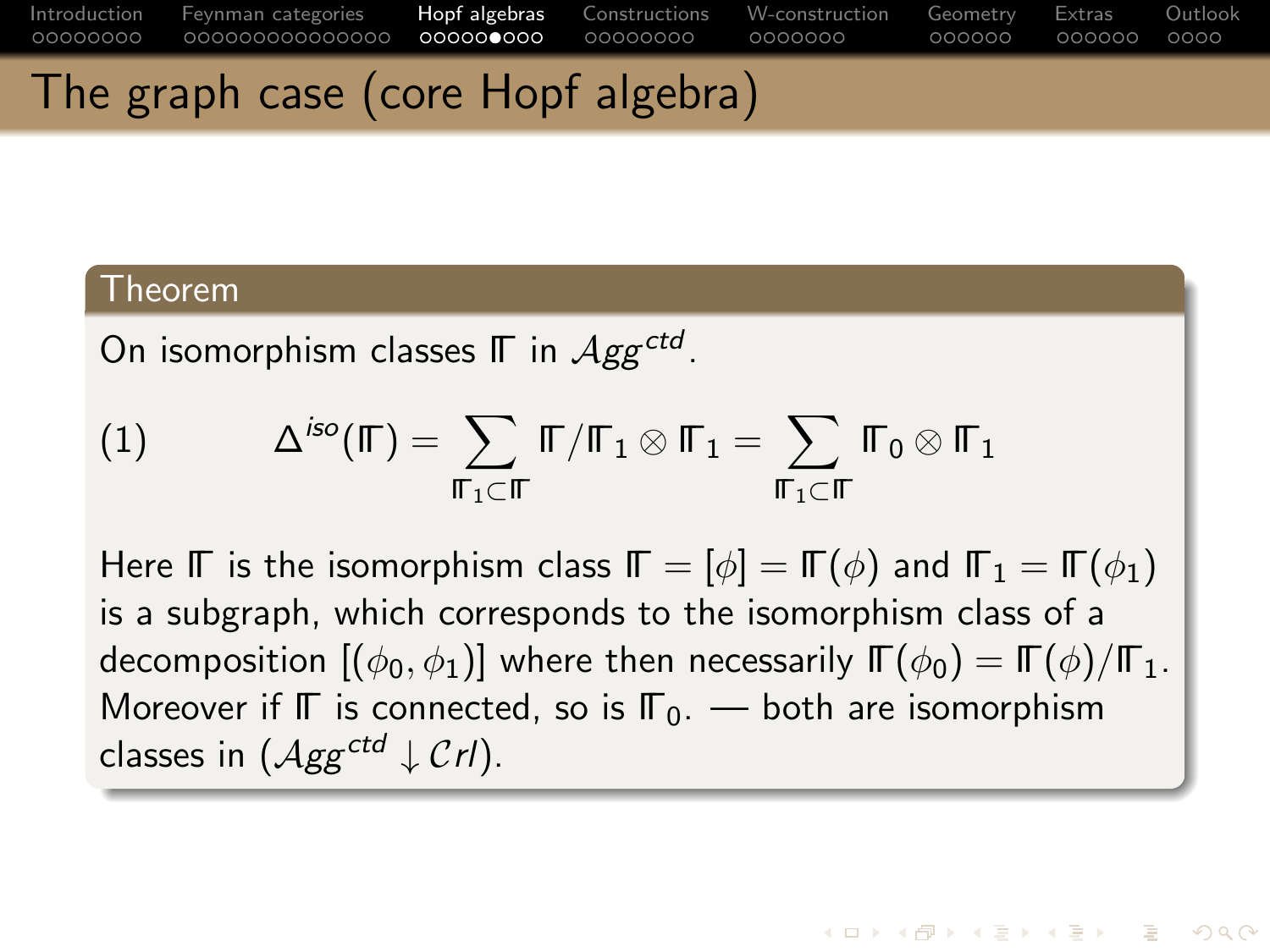# Basic factorization/ comodule structure  $B^+$  operator

[Introduction](#page-2-0) [Feynman categories](#page-10-0) [Hopf algebras](#page-25-0) [Constructions](#page-34-0) [W-construction](#page-42-0) [Geometry](#page-49-0) [Extras](#page-55-0) [Outlook](#page-61-0)

0000000

### Basic morphisms

00000000

The corresponding factorization of a morphism in  $(F \downarrow V)$  is



where  $\mathbb{\Gamma}(\phi_1)$ a is a subgraph,  $\mathbb{\Gamma}(\phi)/\mathbb{\Gamma}(\phi_0)$  is sometimes called the co–graph and ∗ is the residue in the physics nomenclature.

#### Remark

This is also the place for restrictions/generalization: non-core/ linear, infinite and  $B_+$ , where  $B^{\phi_0}_+(\phi_1)=\phi_0\circ\phi_1=\phi.$ 

 $000000$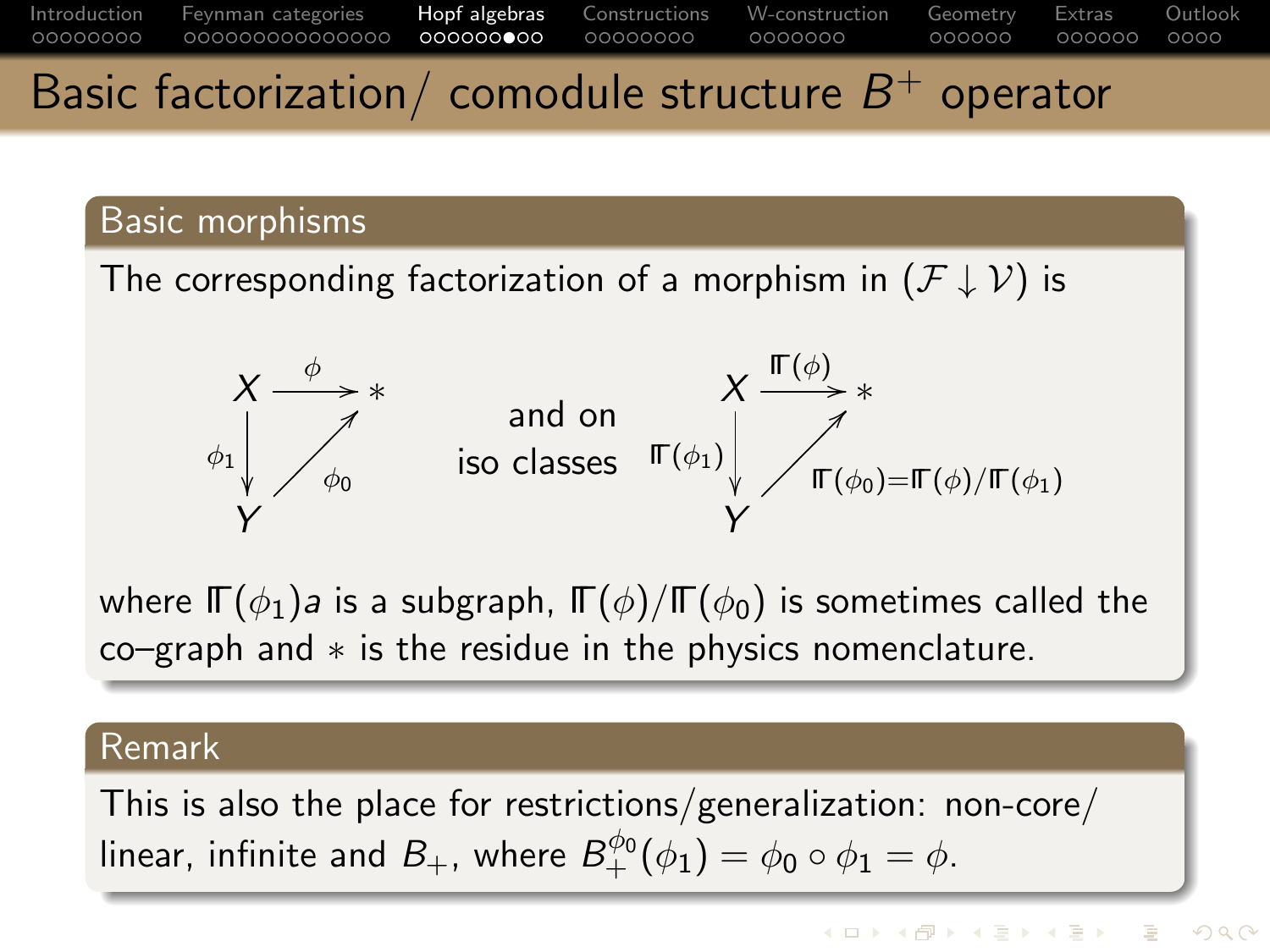

### Example with a multiplicity

The co–product of a graph.

$$
\Delta (\neg\bigcirc\bigcirc\bullet) = \neg\bigcirc\bigcirc\bullet\quad \otimes\quad 1\quad +\ 1\quad \otimes\quad \neg\bigcirc\bigcirc\bullet\ +\ 2\ \bigcirc\bigcirc\otimes\quad \bullet\!\!\!\rightarrow\bullet\!\!\!\!\bullet\;\neg\bullet\!\!\!\!\bullet\;\neg\bullet\!\!\!\!\bullet\;\neg\bullet\!\!\!\!\bullet\;\neg\bullet\!\!\!\!\bullet\;\neg\bullet\!\!\!\!\bullet\;\neg\bullet\!\!\!\!\bullet\;\neg\bullet\!\!\!\!\bullet\;\neg\bullet\!\!\!\!\bullet\;\neg\bullet\!\!\!\!\bullet\;\neg\bullet\!\!\!\!\bullet\;\neg\bullet\!\!\!\!\bullet\;\neg\bullet\!\!\!\!\bullet\;\neg\bullet\!\!\!\!\bullet\;\neg\bullet\!\!\!\!\bullet\;\neg\bullet\!\!\!\!\bullet\;\neg\bullet\!\!\!\!\bullet\;\neg\bullet\!\!\!\!\bullet\;\neg\bullet\!\!\!\!\bullet\;\neg\bullet\!\!\!\!\bullet\;\neg\bullet\!\!\!\!\bullet\;\neg\bullet\!\!\!\!\bullet\;\neg\bullet\!\!\!\!\bullet\;\neg\bullet\!\!\!\!\bullet\;\neg\bullet\!\!\!\!\bullet\;\neg\bullet\!\!\!\!\bullet\;\neg\bullet\!\!\!\!\bullet\;\neg\bullet\!\!\!\!\bullet\;\neg\bullet\!\!\!\!\bullet\;\neg\bullet\!\!\!\!\bullet\!\!\!\!\bullet\;\neg\bullet\!\!\!\!\bullet\;\neg\bullet\!\!\!\!\bullet\;\neg\bullet\!\!\!\!\bullet\;\neg\bullet\!\!\!\!\bullet\!\!\!\!\bullet\;\neg\bullet\!\!\!\!\bullet\!\!\!\!\bullet\!\!\!\!\bullet\;\neg\bullet\!\!\!\!\bullet\!\!\!\!\bullet\!\!\!\!\bullet\!\!\!\!\bullet\!\!\!\!\bullet\!\!\!\!\bullet\!\!\!\!\bullet\!\!\!\!\bullet\!\!\!\!\bullet\!\!\!\!\bullet\!\!\!\!\bullet\!\!\!\!\bullet\!\!\!\!\bullet\!\!\!\!\bullet\!\!\!\!\bullet\!\!\!\!\bullet\!\!\!\!\bullet\!\!\!\!\bullet\!\!\!\!\bullet\!\!\!\!\bullet\!\!\!\!\bullet\!\!\!\!\bullet\!\!\!\!\bullet\!\!\!\!\bullet\!\!\!\!\bullet\!\!\!\!\bullet\!\!\!\!\bullet\!\!\!\!\bullet\!\!\!\!\bullet\!\!\!\!\bullet\!\!\!\!\bullet\!\!\!\!\bullet\!\!\!\!\bullet\!\!\!\!\bullet\!\!\!\!\bullet\!\!\!\!\bullet\!\!\!\!\bullet\!\!\!\!\bullet\!\!\!\!\bullet\!\!\!\!\bullet\!\!\!\!\bullet\!\!\!\!\bullet\!\!\!\!\bullet\!\!\!\!\bullet\!\!\!\!\
$$

The factor of 2 is there, since there are two distinct subgraphs —given by the two distinct edges— which give rise to two factorizations whose abstract graphs coincide.

#### Details: label everything. One decomposition:



 $\phi_1\!\!: \ \phi_1^F(3)=1', \phi_1^F(4)=2'$  is a nontrivial identification of flags. There is only one choice for the vertex maps and the involution is the one given by the ghost graph.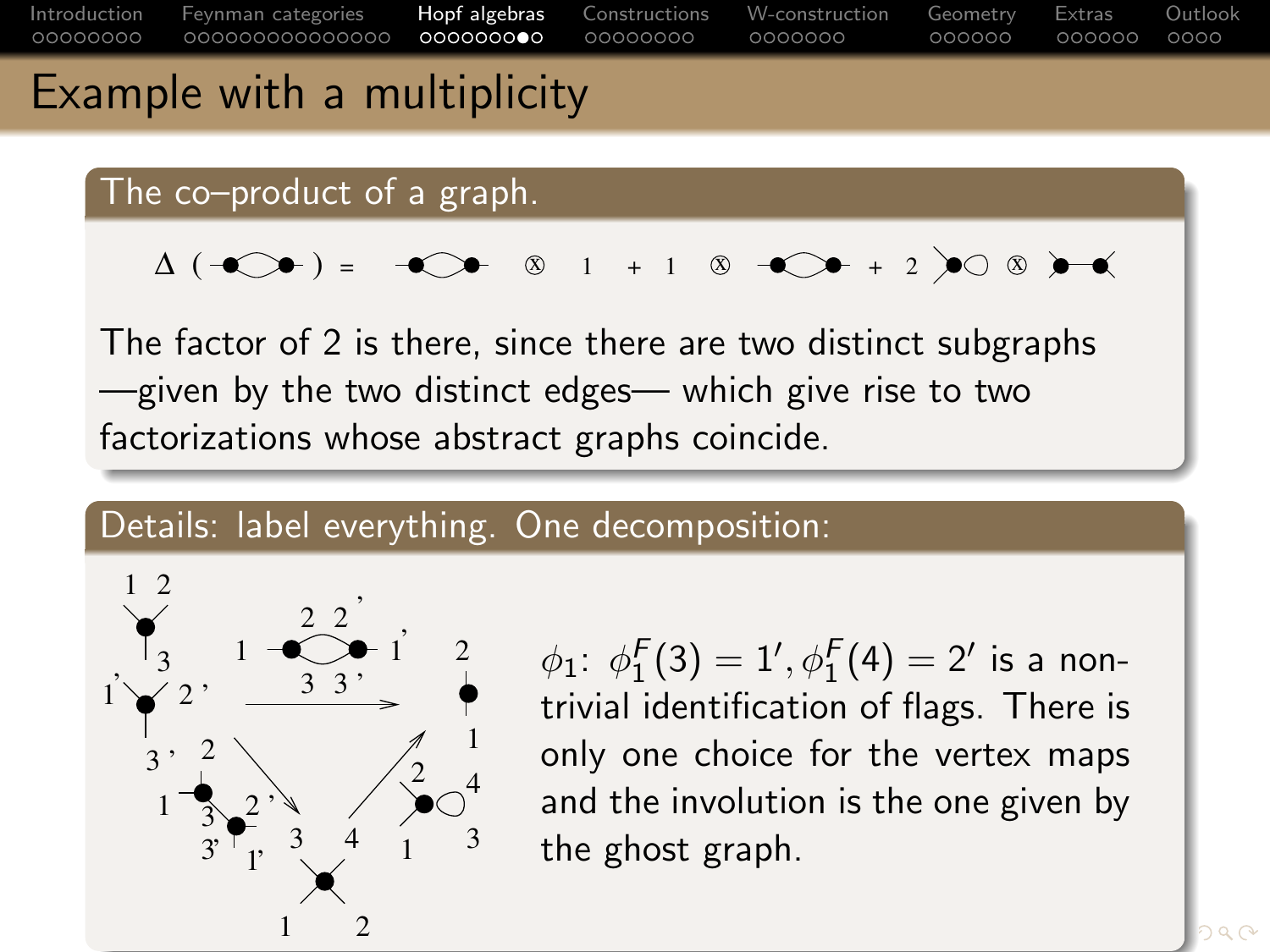### <span id="page-33-0"></span>Relating Gontcharov's picture and CK trees/corollas

### Joyal duality

Order preserving surjections/double base point preserving injections. Joyal duality.

 $Hom_{smCat}([n], [m]) = Hom_{**}([m+1], [n+1])$ 



イロト イ押 トイヨ トイヨ トー  $\equiv$  $QQ$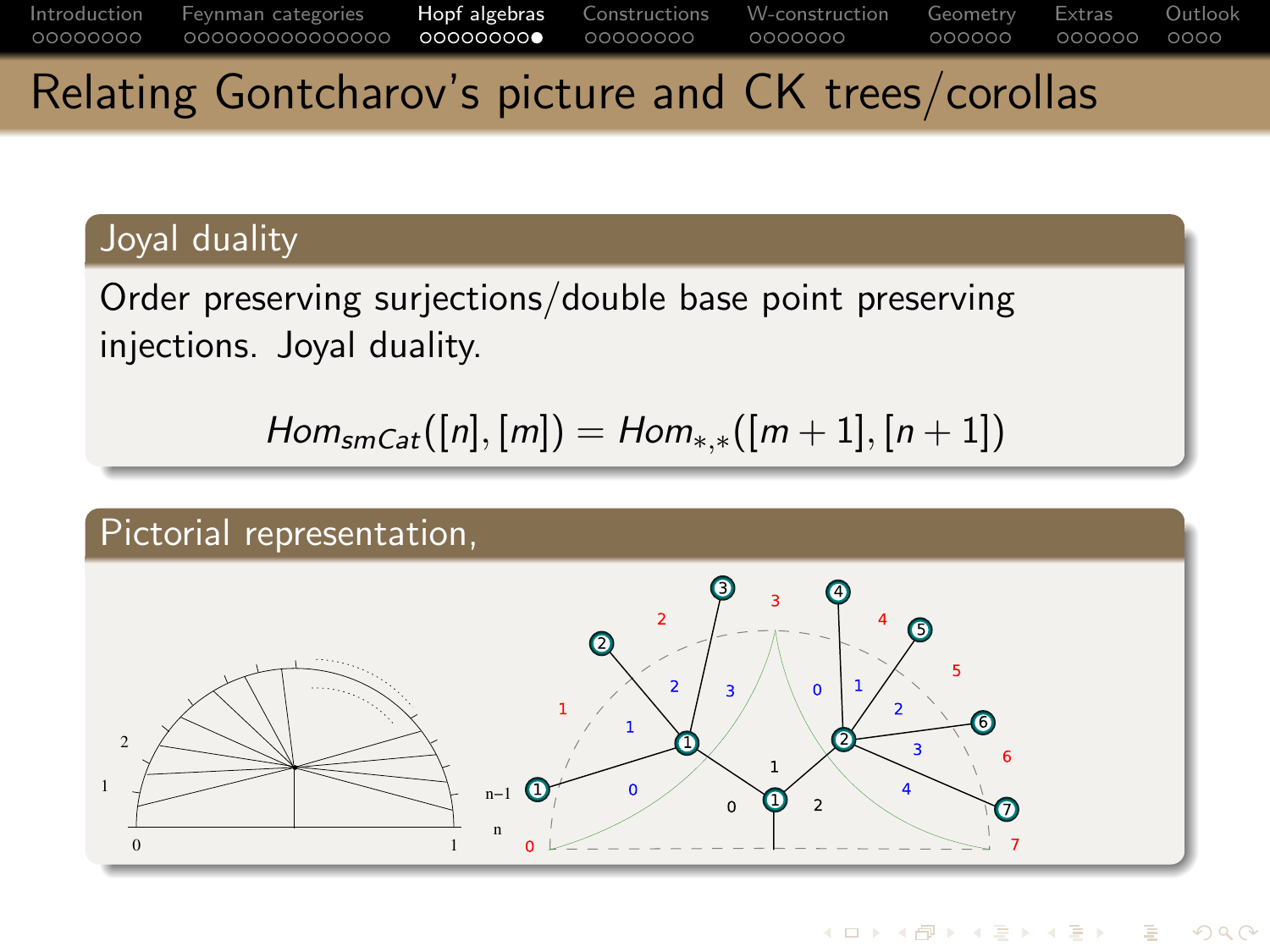### <span id="page-34-0"></span>Constructions yielding Feynman categories

### A partial list

- $\bullet$   $\mathcal{F}_{decO}$ : non–Sigma and dihedral versions. It also yields all graph decorations. "Vertex decoration".
- $2 +$  construction. Gives hierarchies. Twisted modular operads, twisted versions of any of the previous structures. Generalizations w/ M. Monaco.
- $\bullet$  Enrichment via  $+$  construction.  $\mathfrak{F}_{\mathcal{O}}$  for  $\mathcal{O}:\mathfrak{F}^+\rightarrow\mathcal{C}.$  "Edge decoration".
- $\bullet$  Non–connected construction  $\mathfrak{F}^{nc}$ , whose  $\mathcal{F}^{nc}\text{-}\mathcal{O}$ ps are equivalent to lax monoidal functors of  $\mathcal{F}$ . This is also where the  $B_+$  operator appears.
- 5 Cobar/bar, Feynman transforms in analogy to algebras and (modular) operads  $\rightsquigarrow$  Master-equations.
- **6** W–construction.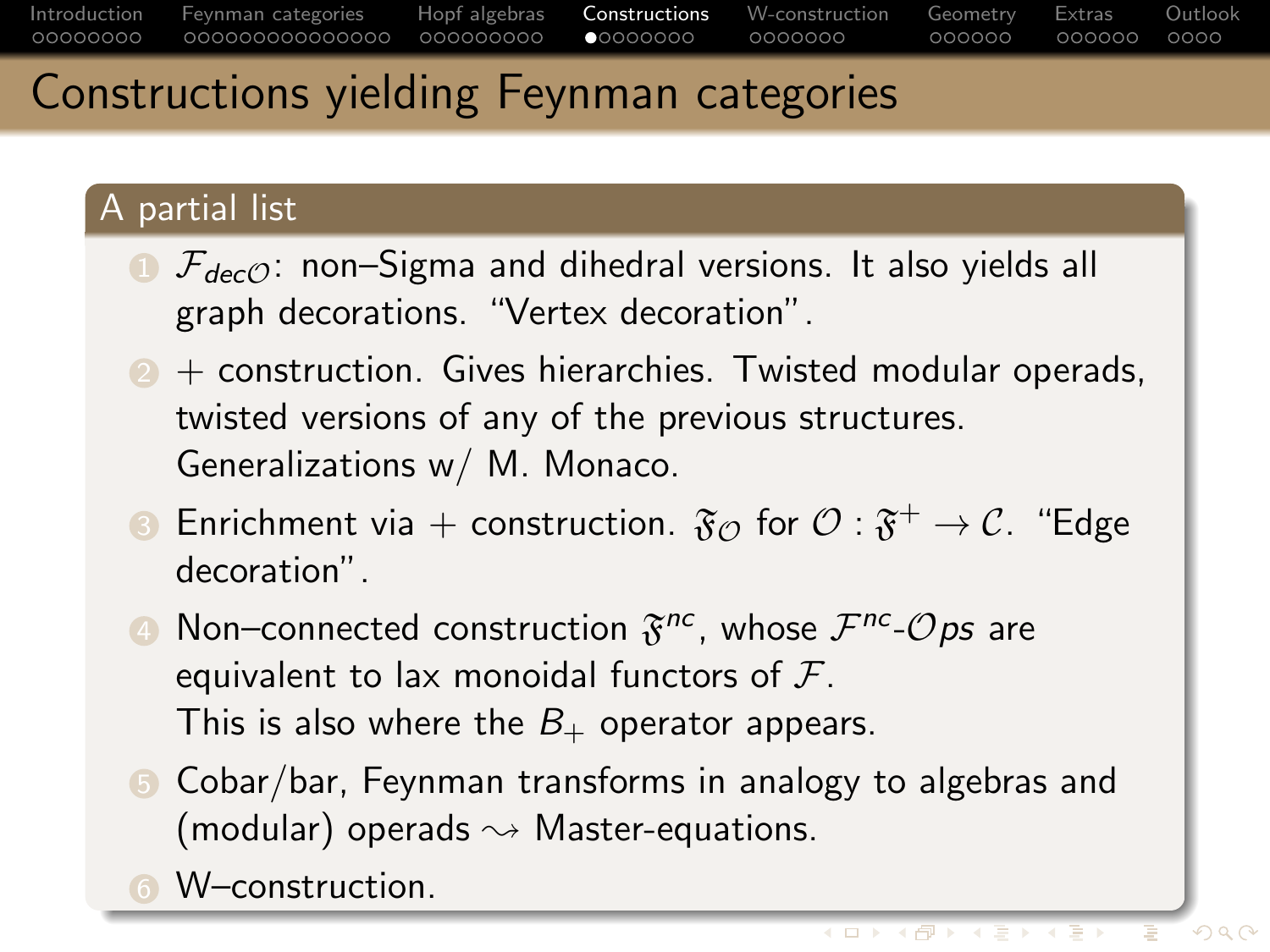<span id="page-35-0"></span>[Introduction](#page-2-0) [Feynman categories](#page-10-0) [Hopf algebras](#page-25-0) [Constructions](#page-34-0) [W-construction](#page-42-0) [Geometry](#page-49-0) [Extras](#page-55-0) [Outlook](#page-61-0) 00000000 000000000  $00000000$ 0000000 ooooo  $000000$  $0000$  $\mathfrak{F}_{decO}$  w/ J. Lucas, C. Berger. Grothendieck construction

#### Theorem

Given an  $\mathcal{O} \in \mathcal{F}$ - $\mathcal{O}$ ps, then there is a Feynman category  $\mathcal{F}_{dec\mathcal{O}}$ which is indexed over F.

- It objects are pairs  $(X, \text{dec} \in \mathcal{O}(X))$
- $\bullet$  Hom $_{\mathcal{F}_{dec\mathcal{O}}}((X,dec),(X',dec'))$  is the set of  $\phi:X\rightarrow X'$ , s.t.  $\mathcal{O}(\phi)(\mathsf{dec}) = \mathsf{dec}'.$

(This construction works a priori for Cartesian C, but with modifications it also works for the non–Cartesian case.)

#### Example

 $\mathfrak{F} = \mathfrak{C}, \mathcal{O} = \mathfrak{CycAss}, \mathfrak{CycAss}(*_S) = \{ \text{cyclic orders} \prec \text{on } S \}.$  New basic objects of  $\mathfrak{C}_{decCycAss}$  are planar corollas  $*_S\prec$ . Morphisms "are planar trees".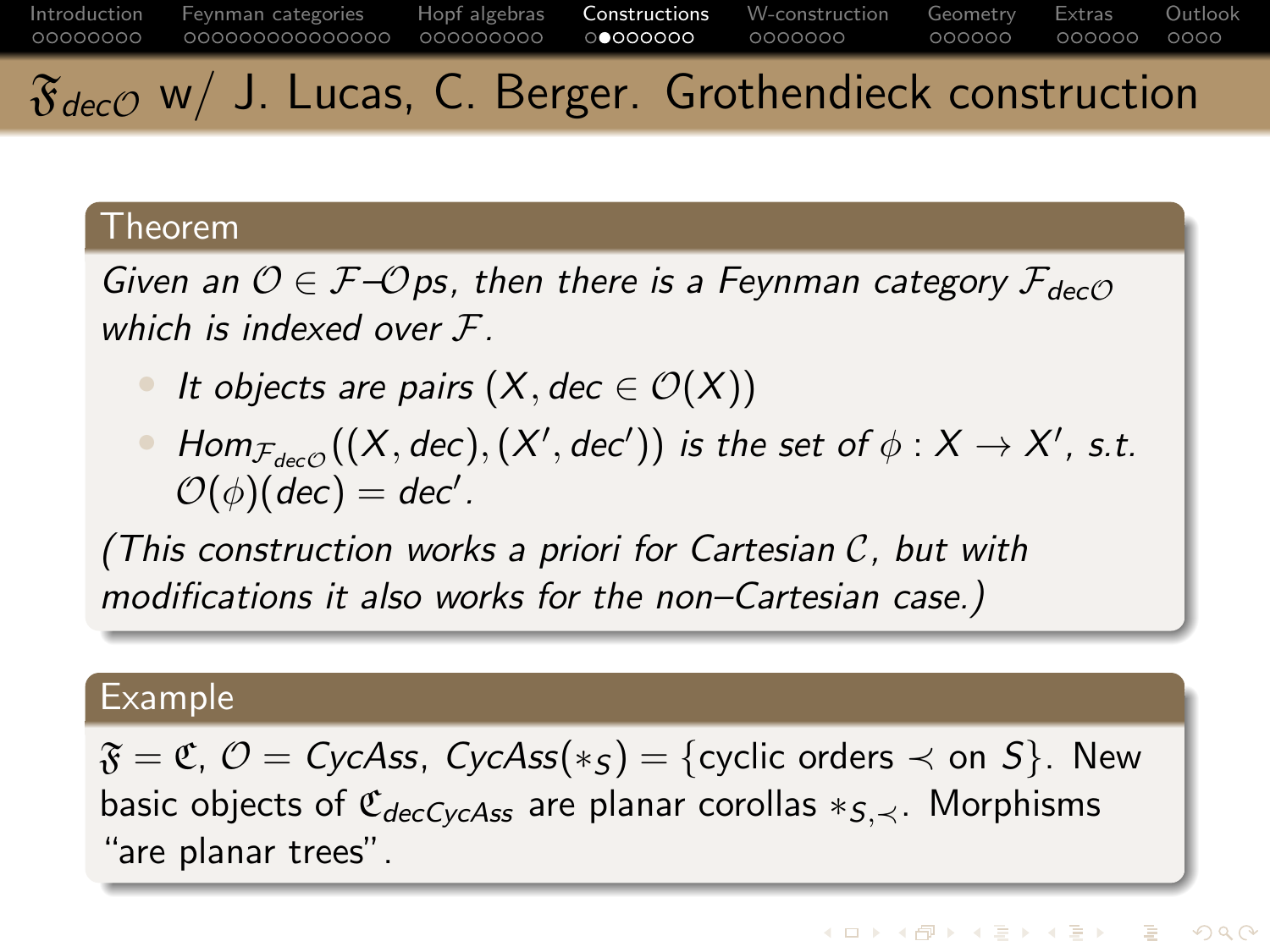|                      | Introduction Fevnman-categories Hopf-algebras Constructions W-construction Geometry Extras Outlook |  |  |  |
|----------------------|----------------------------------------------------------------------------------------------------|--|--|--|
| Some $\mathcal{O}ps$ |                                                                                                    |  |  |  |

### Trivial  $\mathcal{T} : \mathcal{F} \to \mathcal{C}$

$$
\mathcal{T}(X) = \mathbb{I}_{\mathcal{C}}, \mathcal{T}(\phi) = id_{\mathcal{C}}
$$

### CycAss and decorating with it

$$
CycAss(*_S) = \{cyclic orders on S\}
$$



K ロ ▶ K @ ▶ K 할 ▶ K 할 ▶ | 할 | © 9 Q @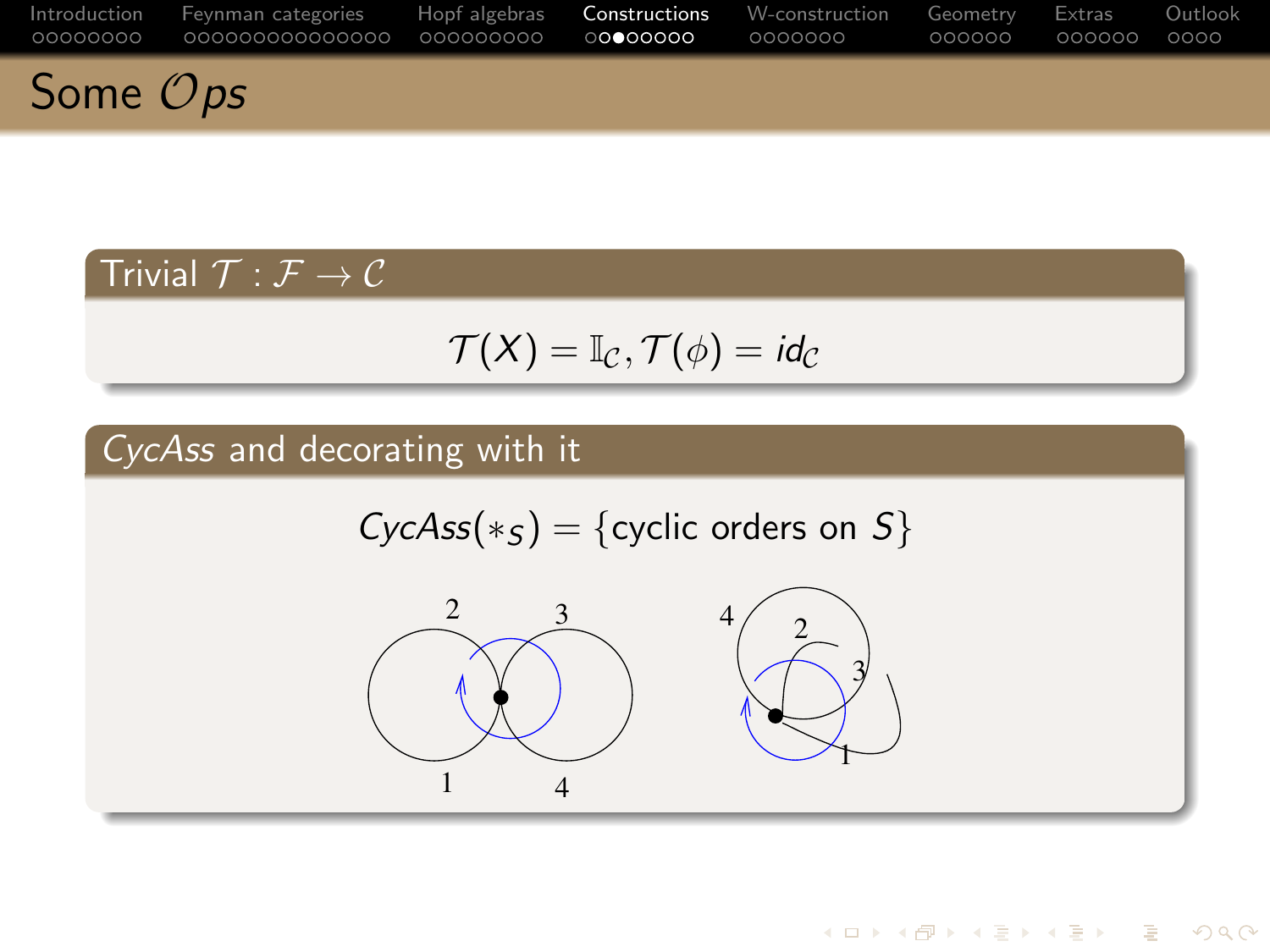

### Results

#### Theorem



The squares above commute squares and are natural in O. We get the induced diagram of adjoint functors.

(3) 
$$
\mathcal{F}_{decO}\text{-}Ops \xrightarrow{f_{\varphi}^{\mathcal{O}}} \mathcal{F}_{dec\ f_{*}(\mathcal{O})}^{\prime}\text{-}Ops
$$
\n
$$
\text{forget}_{*}^{\prime} \longrightarrow \text{forget}_{*}^{\prime} \text{forget}_{*}^{\prime} \longrightarrow \text{forget}_{*}^{\prime}
$$
\n
$$
\mathcal{F}\text{-}Ops \xrightarrow{f^{*}} \mathcal{F}'\text{-}Ops
$$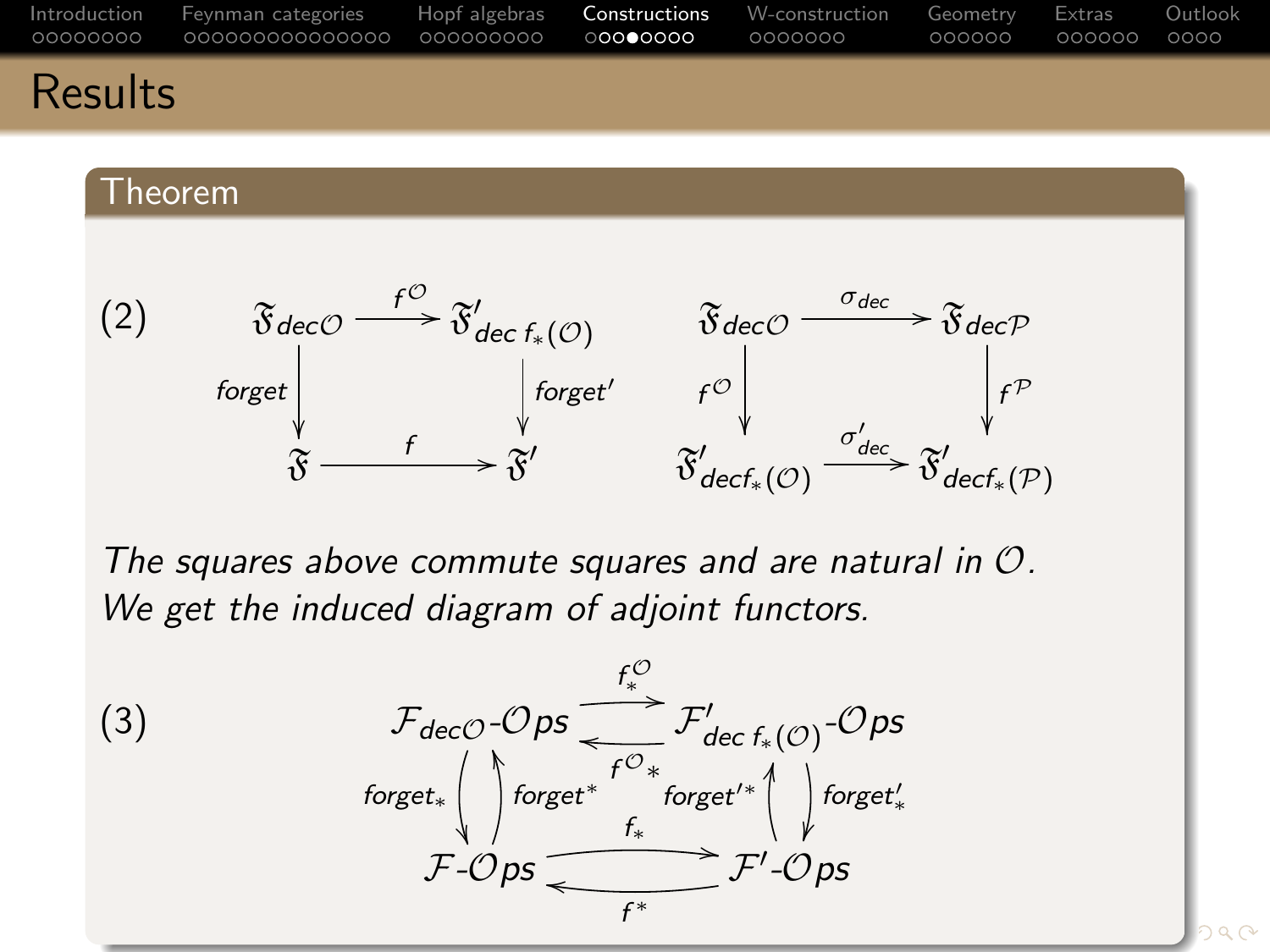### Examples on  $\mathfrak G$  with extra decorations

Decoration and restriction allows to generate the whole zoo and even new species

| $\mathfrak{F}$ dec $\mathcal{O}$       | Feynman category for     | decorating $O$               | restriction                    |
|----------------------------------------|--------------------------|------------------------------|--------------------------------|
| $\overline{\mathfrak{F}}^{\text{dir}}$ | directed version         | $\mathbb{Z}/2\mathbb{Z}$ set | edges contain one input        |
|                                        |                          |                              | and one output flag            |
| $\mathfrak{F}^{rooted}$                | root                     | $\mathbb{Z}/2\mathbb{Z}$ set | vertices have one output flag. |
| $\mathfrak{F}^{genus}$                 | genus marked             | N                            |                                |
| $\mathfrak{F}^{c-col}$                 | colored version          | c set                        | edges contain flags            |
|                                        |                          |                              | of same color                  |
| $\mathfrak{O}^{\neg \Sigma}$           | non-Sigma-operads        | Ass                          |                                |
| $\mathfrak{C}^{\neg\Sigma}$            | non-Sigma-cyclic operads | CycAss                       |                                |
| $\mathfrak{M}^{\neg\Sigma}$            | non-Signa-modular        | ModAss                       |                                |
| $\mathfrak{C}^{dihed}$                 | dihedral                 | Dihed                        |                                |
| $\mathfrak{M}^{dihed}$                 | dihedral modular         | ModDihed                     |                                |

**KOD KARD KED KED B YOUR** 

Table: List of decorates Feynman categories with decorating  $\mathcal O$  and possible restriction.  $\mathfrak F$  stands for an example based on  $\mathfrak G$  in the list.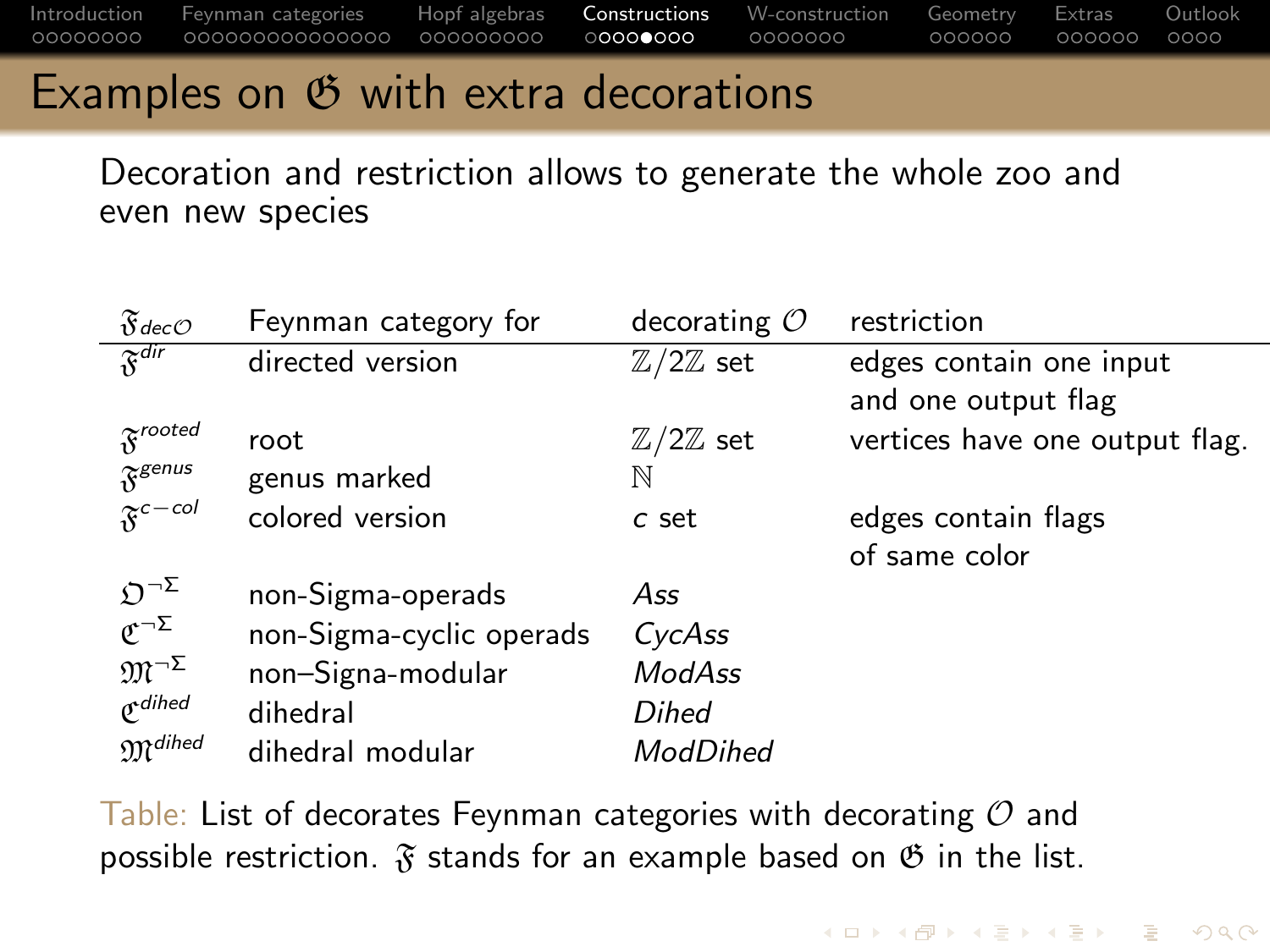<span id="page-39-0"></span>

| a Financia de la f |                                                                                                    |  |  |  |
|--------------------|----------------------------------------------------------------------------------------------------|--|--|--|
|                    | Introduction Feynman categories Hopf algebras Constructions W-construction Geometry Extras Outlook |  |  |  |

#### Bootstrap



- $C$ - $Ops$  are cyclic operads. Basic graphs are trees.
- $\mathfrak{G}^{ctd}$ : Basic graphs are connected graphs.
- **3**  $j_*(\mathcal{T})(*_S) = \amalg_{g \in \mathbb{N}^*}$  hence elements of  $\mathcal V$  for  $\mathfrak M$  are of the form  $*_{g,S}$  they can be thought of an oriented surface of genus g and S boundaries.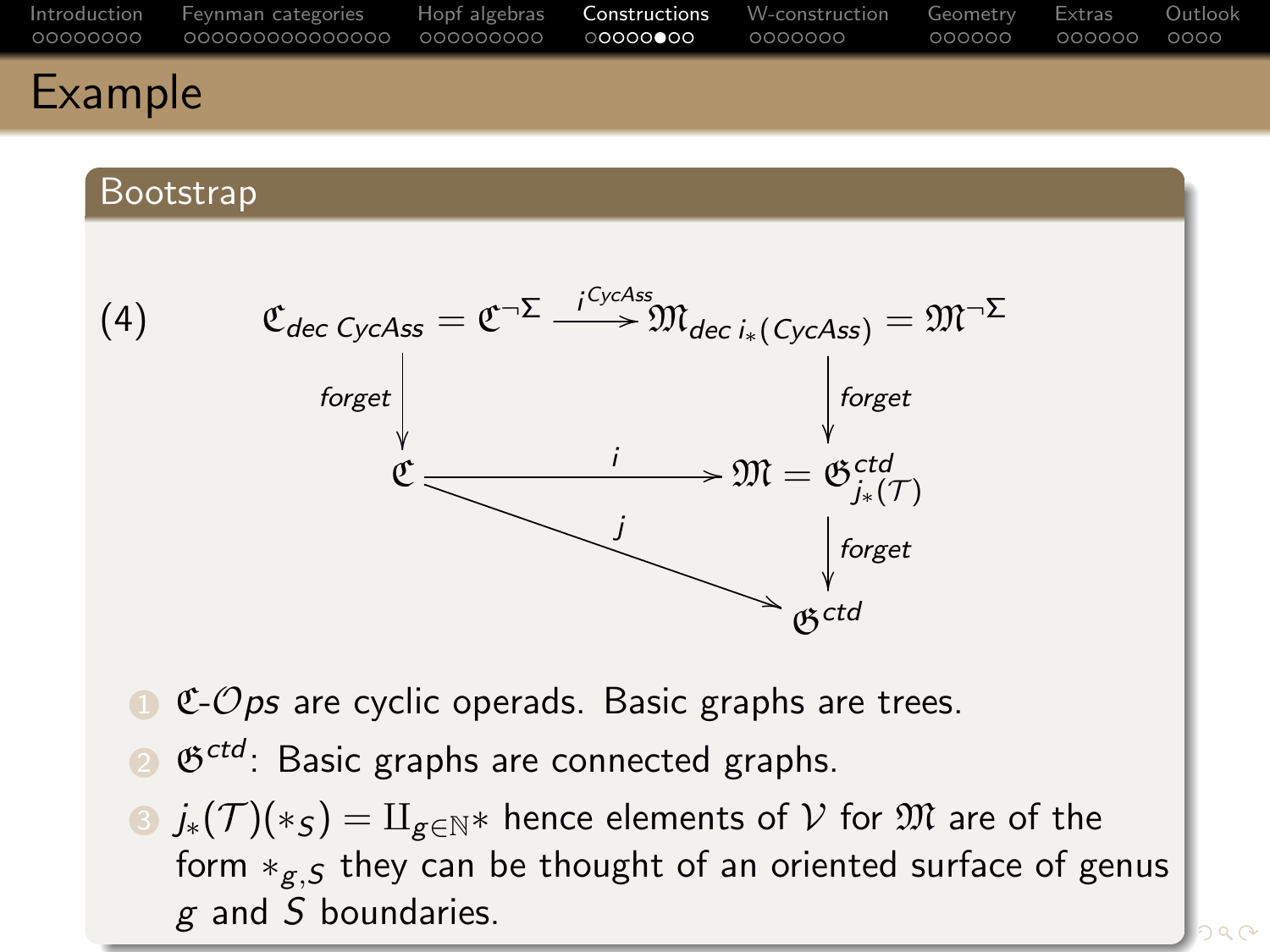<span id="page-40-0"></span>

| Introduction Feynman-categories Hopf-algebras Constructions W-construction Geometry Extras Outlook<br>©0000000 00000000000000 000000000 0 <b>00000●0</b> 0000000 000000 00000 0000 |  |  |  |
|------------------------------------------------------------------------------------------------------------------------------------------------------------------------------------|--|--|--|
|                                                                                                                                                                                    |  |  |  |

#### Bootstrap



 $\bullet$   $\mathfrak{M}^{\neg \Sigma}$  are non-sigma modular operads (Markl, K-Penner). Elements of V are  $*_{g,s,S_1,...,S_b}$  where each  $S_i$  has a cyclic order. These can be thought of as oriented surfaces with genus  $g$ , s internal marked points,  $b$  boundaries where each boundary  $i$ has marked po[i](#page-34-0)nts labelle[d](#page-33-0) by  $S_i$  in the [giv](#page-39-0)[en](#page-41-0) [cy](#page-40-0)[cl](#page-41-0)i[c](#page-35-0) [o](#page-41-0)[r](#page-42-0)d[e](#page-34-0)[r.](#page-41-0)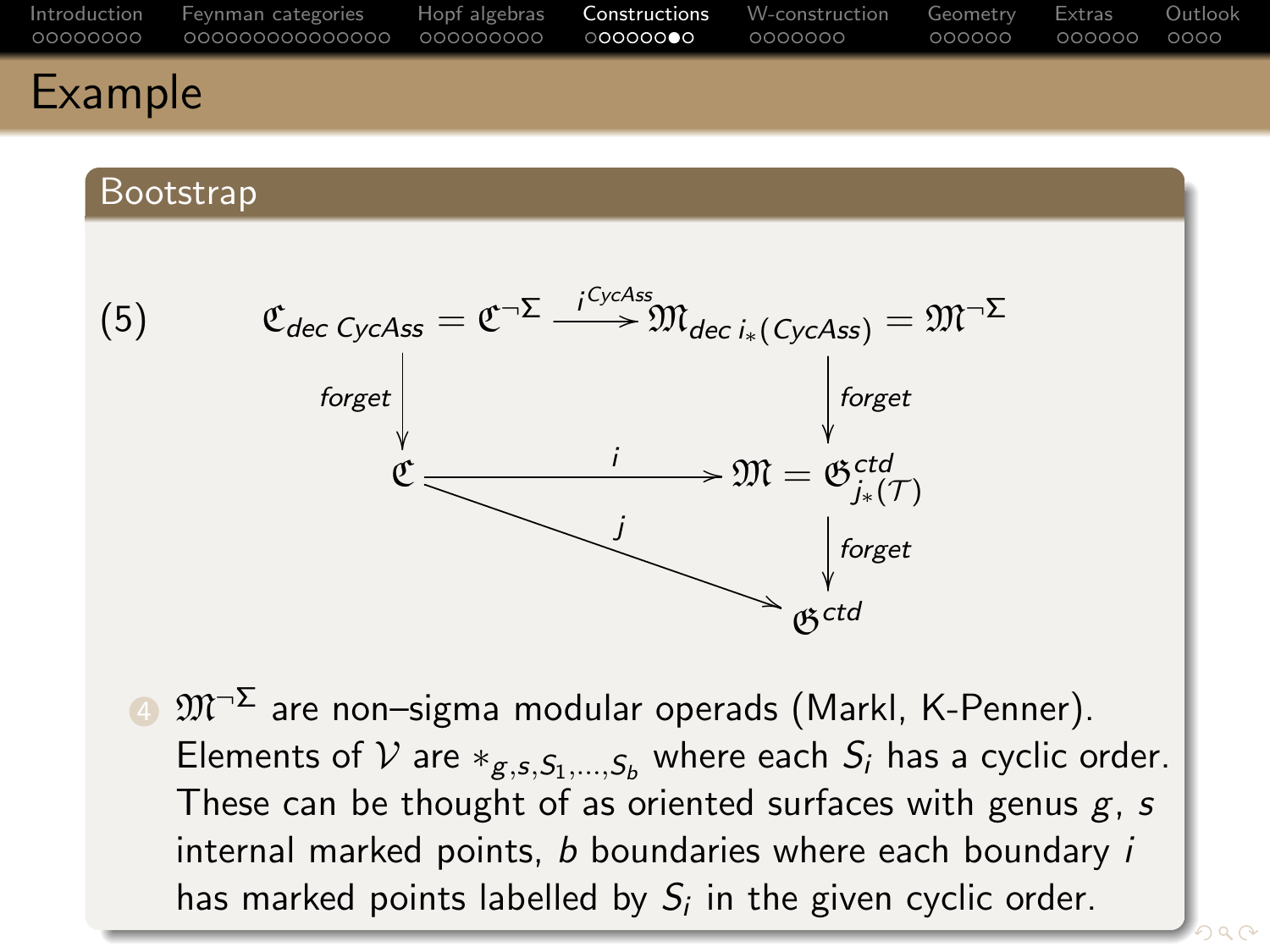<span id="page-41-0"></span>

| a Francisco de la c |                                                                                                    |  |  |  |
|---------------------|----------------------------------------------------------------------------------------------------|--|--|--|
|                     | Introduction Feynman-categories Hopf-algebras Constructions W-construction Geometry Extras Outlook |  |  |  |

#### Bootstrap



- **5** This is now actually a *calculation*. A succinct proof uses the theorem that the spanning tree graph is connected and mutations act transitively. (Thanks Karen!)
- **6** This also re-proves well known results about TFT and OCTFT being defined by Frobenius alg[ebr](#page-40-0)[as](#page-42-0) [u](#page-40-0)[si](#page-41-0)[n](#page-42-0)[g](#page-34-0) [a](#page-35-0)[d](#page-41-0)[j](#page-42-0)[u](#page-33-0)[n](#page-34-0)[c](#page-41-0)[ti](#page-42-0)[on](#page-0-0)[.](#page-66-1)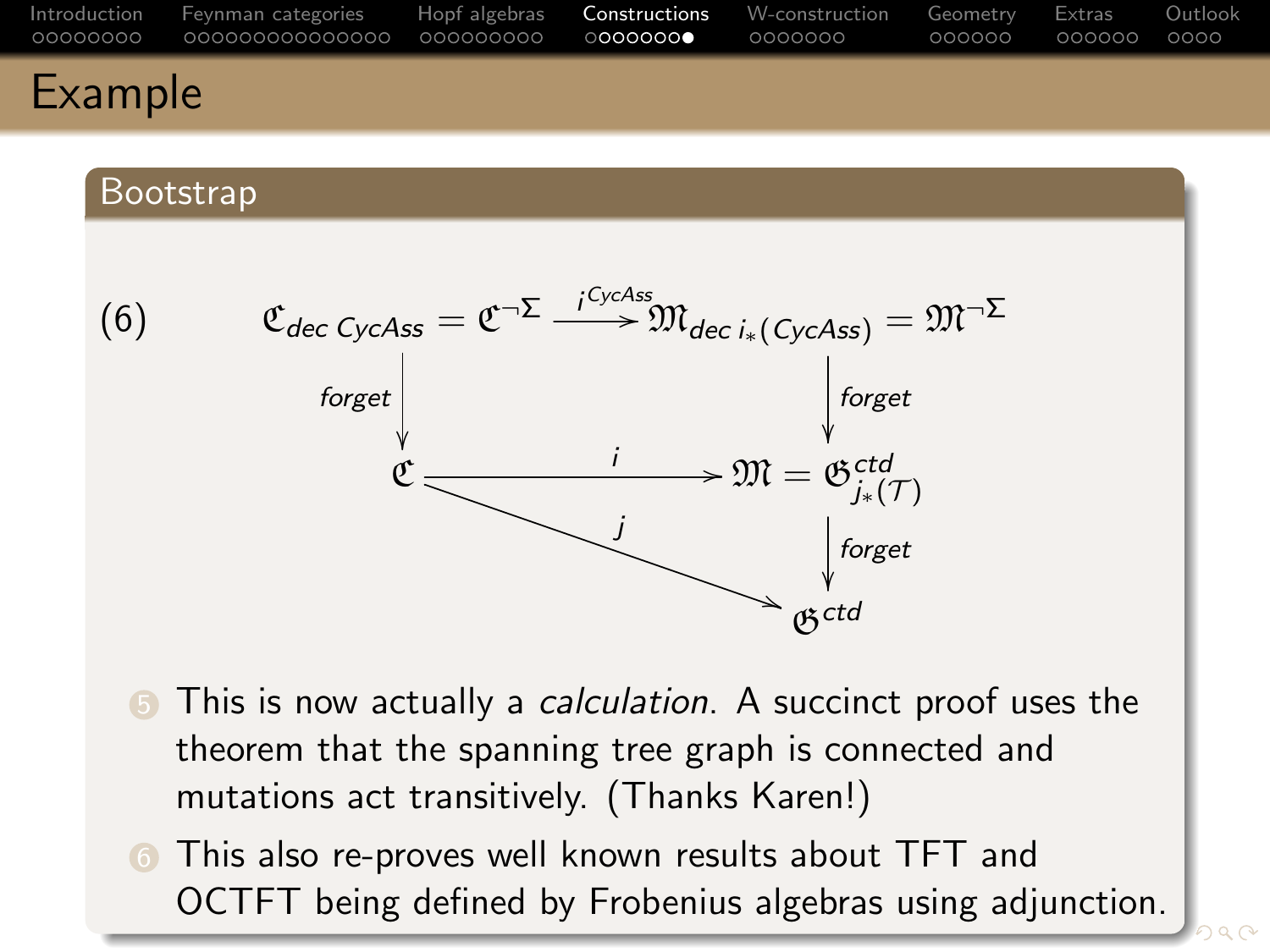<span id="page-42-0"></span>

| $M_{\rm constant}$                                                                                 |  |  |  |
|----------------------------------------------------------------------------------------------------|--|--|--|
| Introduction Feynman categories Hopf algebras Constructions W-construction Geometry Extras Outlook |  |  |  |

#### Input: Cubical Feynman categories in a nutshell

- Ex:  $\phi_{\mathbf{e}_1} \circ \phi_{\mathbf{e}_2} = \phi_{\mathbf{e}'_2} \circ \phi_{\mathbf{e}'_1}$ , commutative square for two consecutive edge contractions.
- Generators and relations for basic morphisms.
- Additive length function  $I(\phi)$ ,  $I(\phi) = 0$  equivalent to  $\phi$  is iso.
- Quadratic relations and every morphism of length  $n$  has precisely n! decompositions into morphisms of length 1 up to isomorphisms.

### Definition

SLIUCTION

Let 
$$
P \in \mathcal{F}\text{-}Ops_{Top}
$$
. For  $Y \in ob(\mathcal{F})$  we define

$$
W(\mathcal{P})(Y) := \mathit{colim}_{w(\mathfrak{F}, Y)} \mathcal{P} \circ s(-)
$$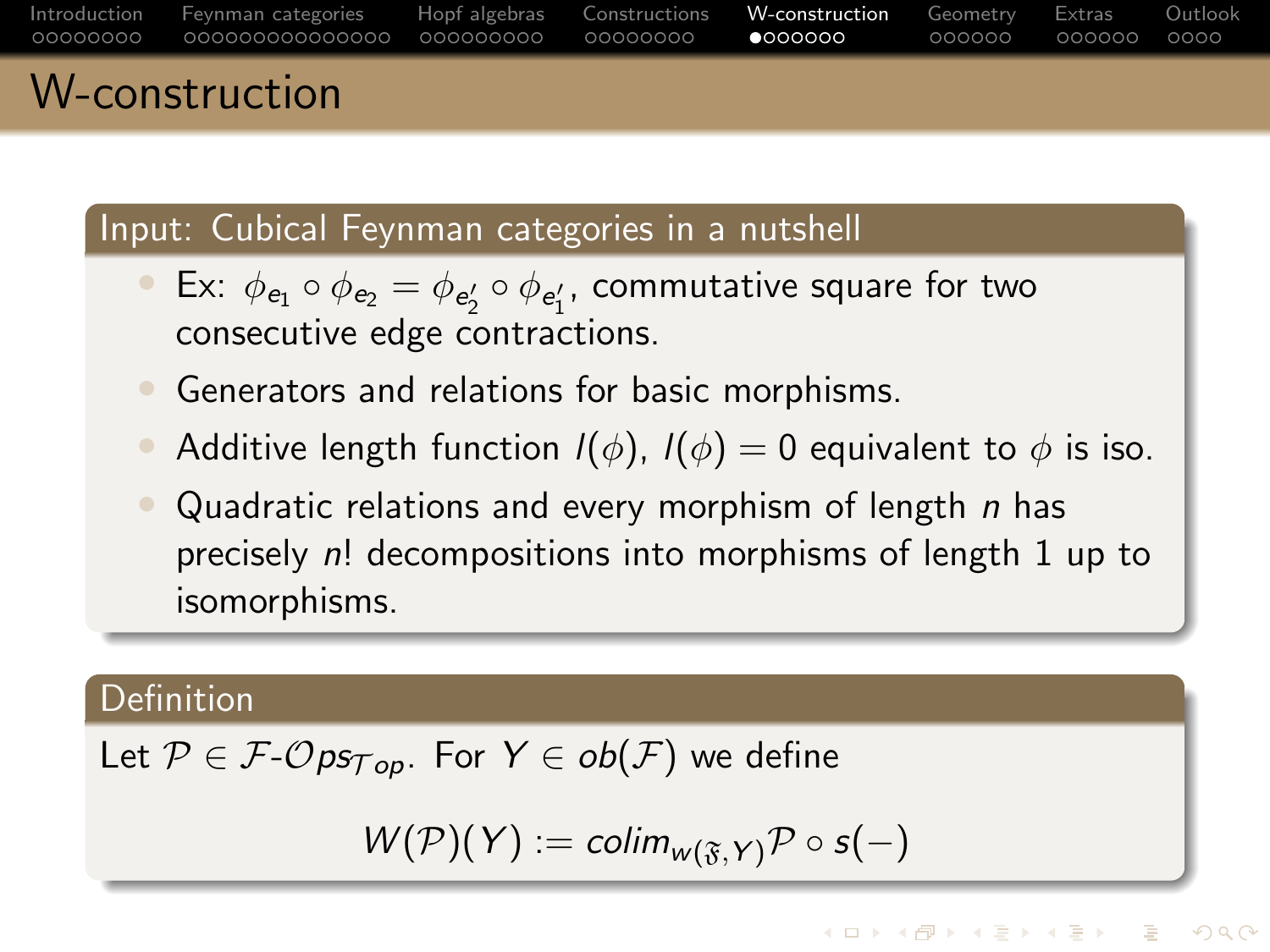| المتحدد وتحاجب المجالون والمتحدث والمالي |  |  |  |
|------------------------------------------|--|--|--|

### Nontechnical version

### Nontechnical version for graphs

Glue together cubes. One *n*-cube for each graph with *n* edges. There are two boundaries per edge. Contract or mark. Glue along these edges.

### Remark (Kreimer)

This is exactly what happens in Cutkosky rules. Only instead of marking edge as fixed, forget (aka. cut) the edge.

KED KAP KED KED E LOQO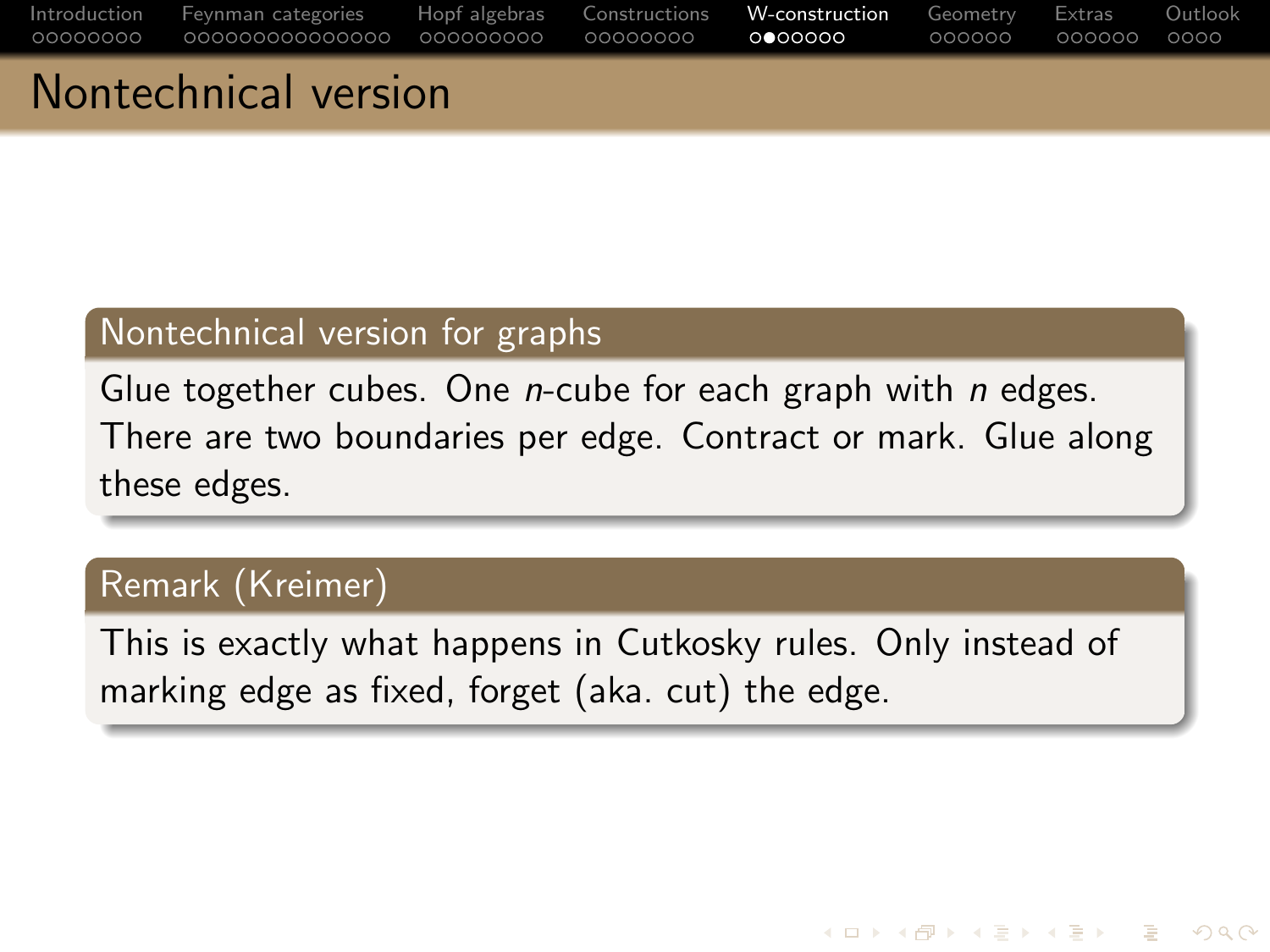Pictures for an algebra restriction



Figure: The cubical structure in the case of  $n = 3$ . One can think of the edges marked by 1 as cut.

**KOD KARD KED KED B YOUR**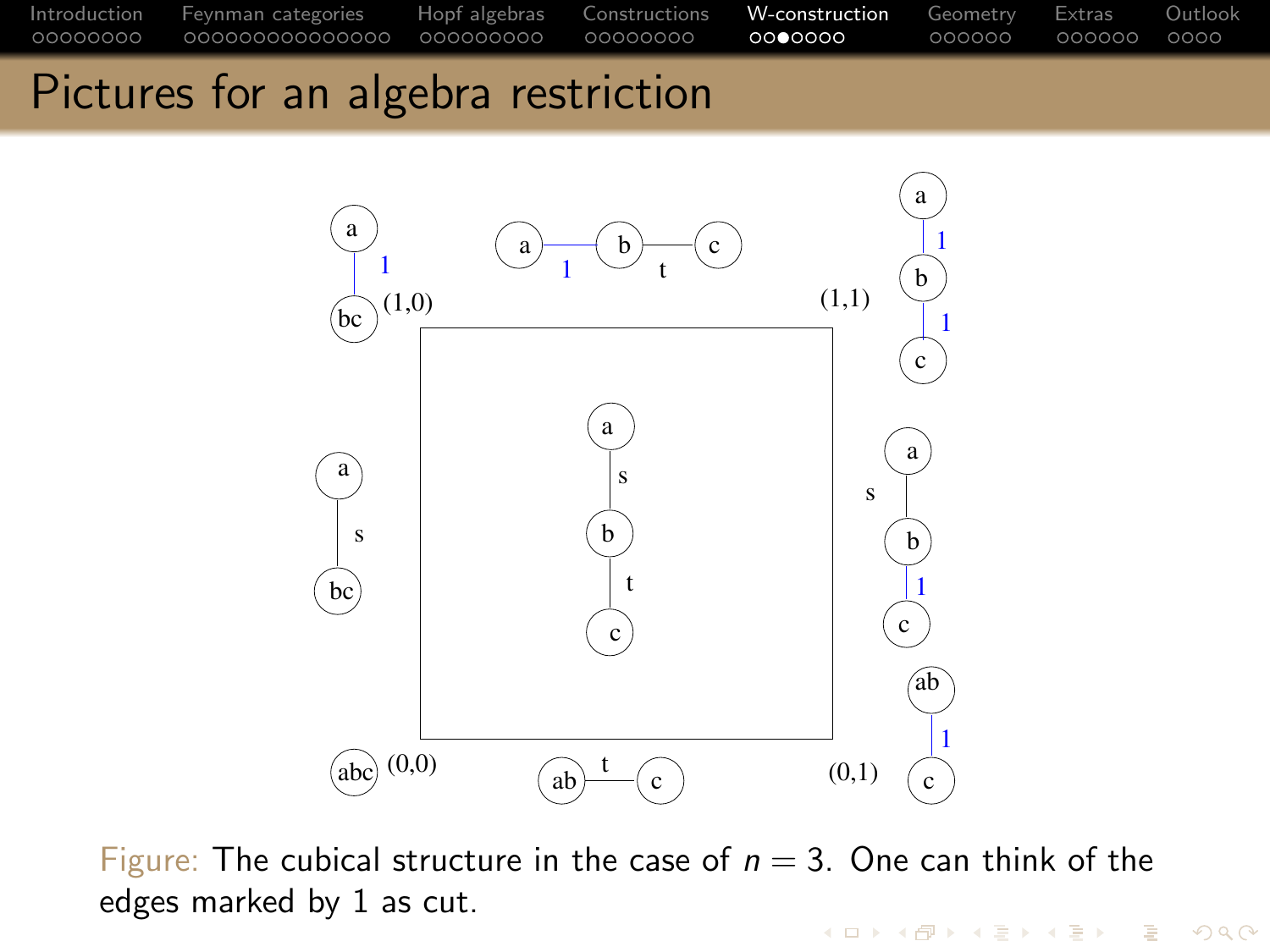

### Other interpretations of the same picture

#### Remark

The cubical structure also becomes apparent if we interpret  $[n] = 0 \rightarrow 1 \rightarrow 2 \rightarrow \cdots \rightarrow n$  as the simplex.



Figure: Two other renderings of the same square. Note:  $0 \stackrel{a}{\rightarrow} 1 \stackrel{b}{\rightarrow} 2 \stackrel{c}{\rightarrow} 3$ 

**KOD KARD KED KED B YOUR**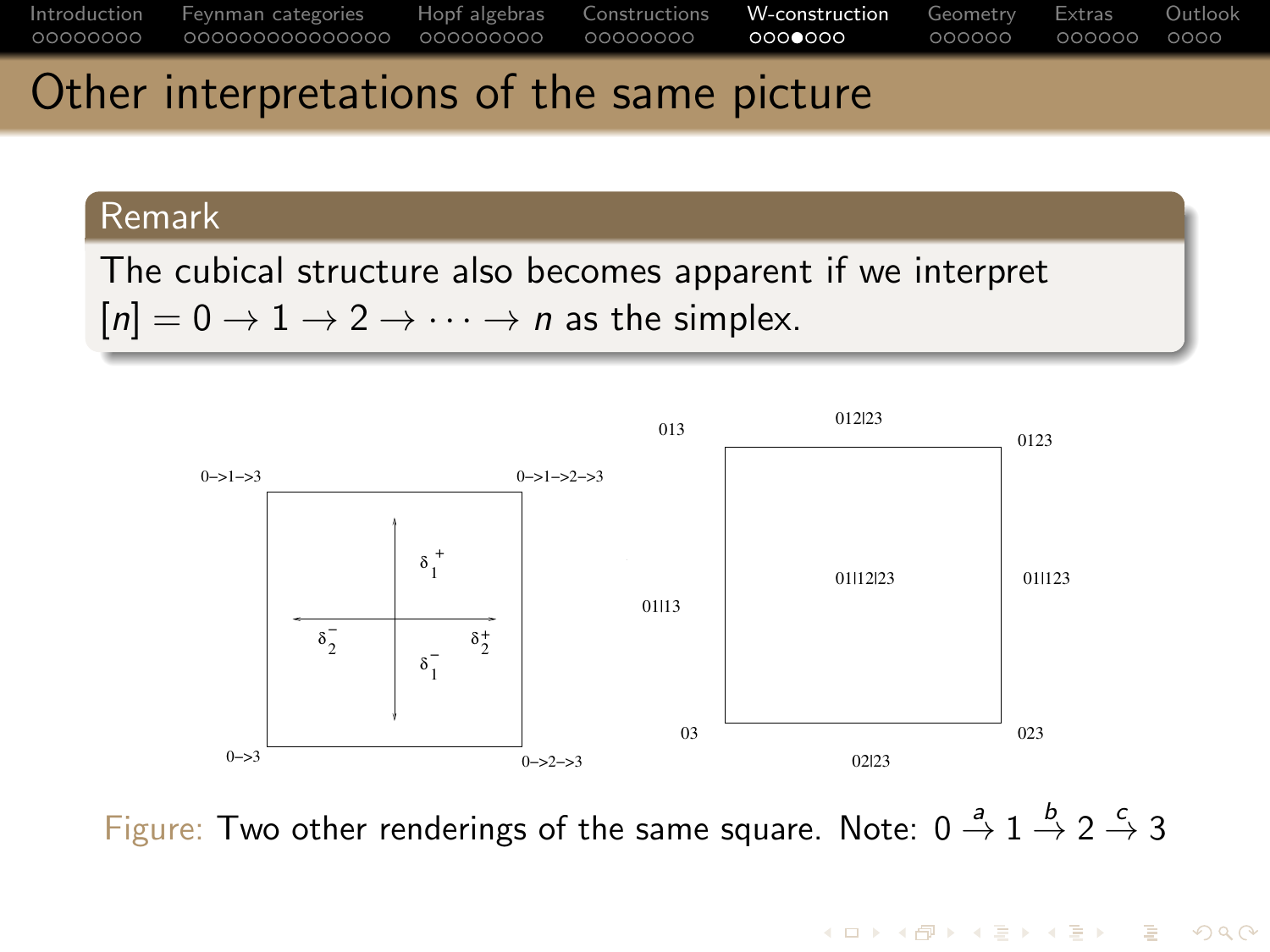### Cubical decomposition of associahedra

### W (Ass)

The associative operad  $Ass(n) = regular(\mathbb{S}_n)$ .  $W(Ass)(n)$  is a cubical decomposition of the associahedron.



Figure: The cubical decomposition for  $K_3$  and  $K_4$ , v indicates a variable height.K ロ ▶ K 리 ▶ K 로 ▶ K 로 ▶ - 로 - K 이익(N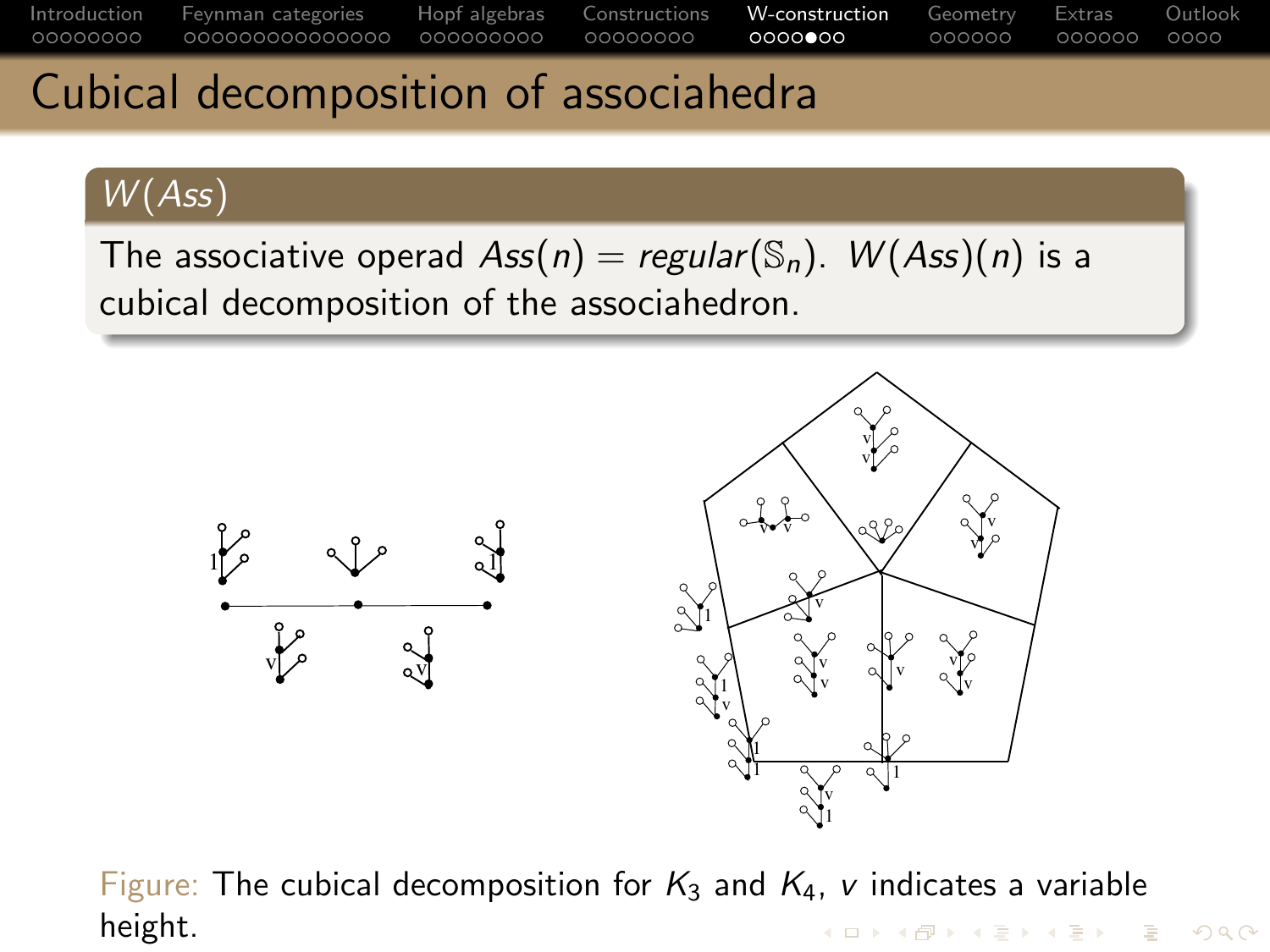| Introduction Fevnman-categories Hopf-algebras Constructions <b>W-construction</b> Geometry Extras Outlook |  |  |  |  |
|-----------------------------------------------------------------------------------------------------------|--|--|--|--|
| <b>Technical Details</b>                                                                                  |  |  |  |  |

### The category  $w(\mathfrak{F}, Y)$ , for  $Y \in \mathcal{F}$  Objects:

Objects are the set  $\coprod_n C_n(X, Y) \times [0, 1]^n$ , where  $C_n(X, Y)$  are chains of morphisms from X to Y with *n* degree  $> 1$  maps modulo contraction of isomorphisms.

An object in  $w(\mathfrak{F}, Y)$  will be represented (uniquely up to contraction of isomorphisms) by a diagram

$$
X \xrightarrow{t_1} X_1 \xrightarrow{t_2} X_2 \to \cdots \to X_{n-1} \xrightarrow{t_n} Y
$$

where each morphism is of positive degree and where  $t_1, \ldots, t_n$ represents a point in  $[0,1]^n$ . These numbers will be called weights. Note that in this labeling scheme isomorphisms are always unweighted.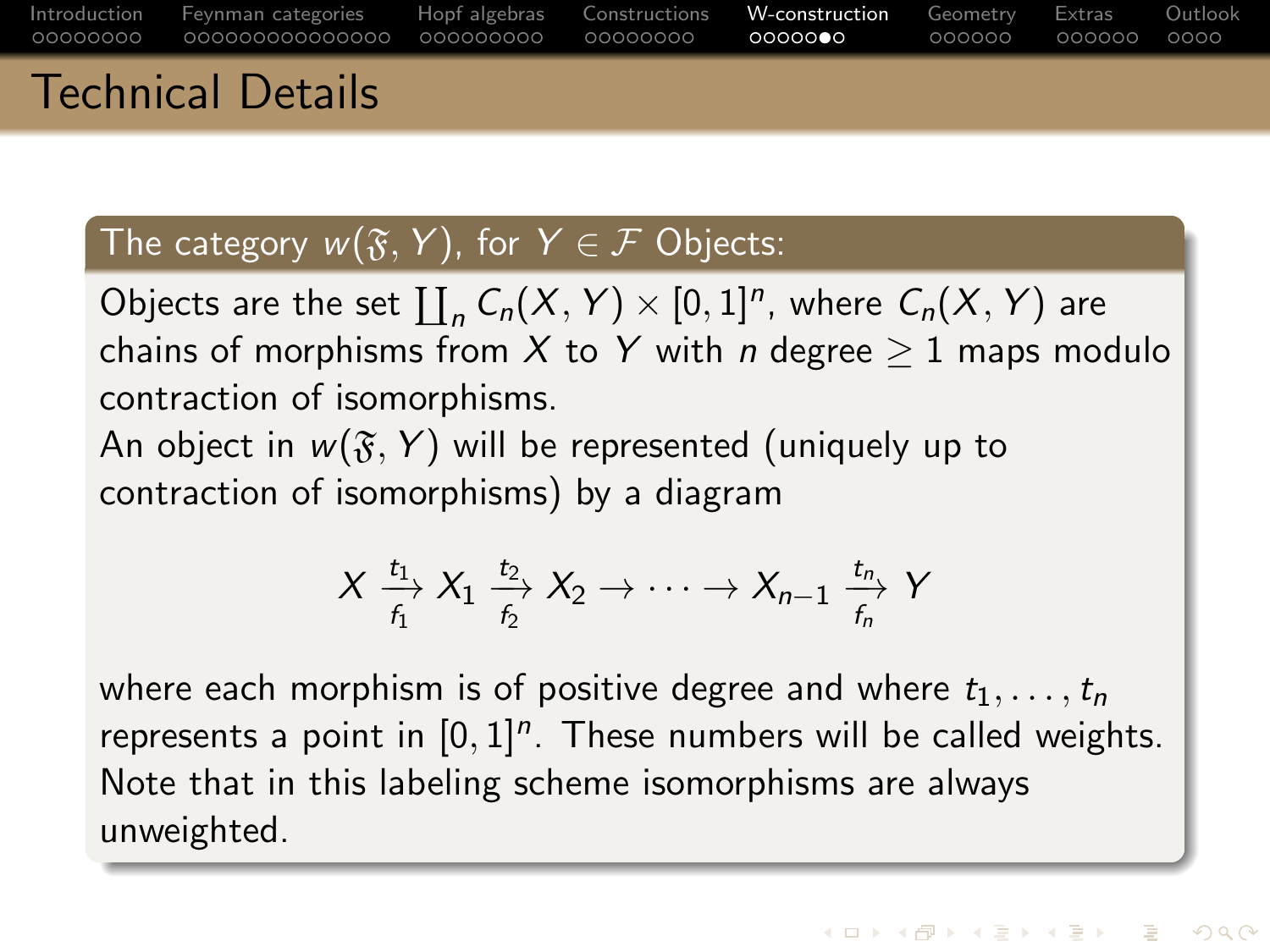### Setup: quadratic Feynman category  $\mathfrak{F}$

### The category  $w(\mathfrak{F}, Y)$ , for  $Y \in \mathcal{F}$  Morphisms:

**1** Levelwise commuting isomorphisms which fix  $Y$ , i.e.:



- Simultaneous  $\mathbb{S}_n$  action.
- Truncation of 0 weights: morphisms of the form  $(X_1 \stackrel{0}{\rightarrow} X_2 \rightarrow \cdots \rightarrow Y) \mapsto (X_2 \rightarrow \cdots \rightarrow Y).$
- **4** Decomposition of identical weights: morphisms of the form  $(\cdots \rightarrow X_i \stackrel{t}{\rightarrow} X_{i+2} \rightarrow \dots) \mapsto (\cdots \rightarrow X_i \stackrel{t}{\rightarrow} X_{i+1} \stackrel{t}{\rightarrow} X_{i+2} \rightarrow$ . . .) for each (composition preserving) decomposition of a morphism of degree  $> 2$  into two morphisms each of degree  $\geq 1$ .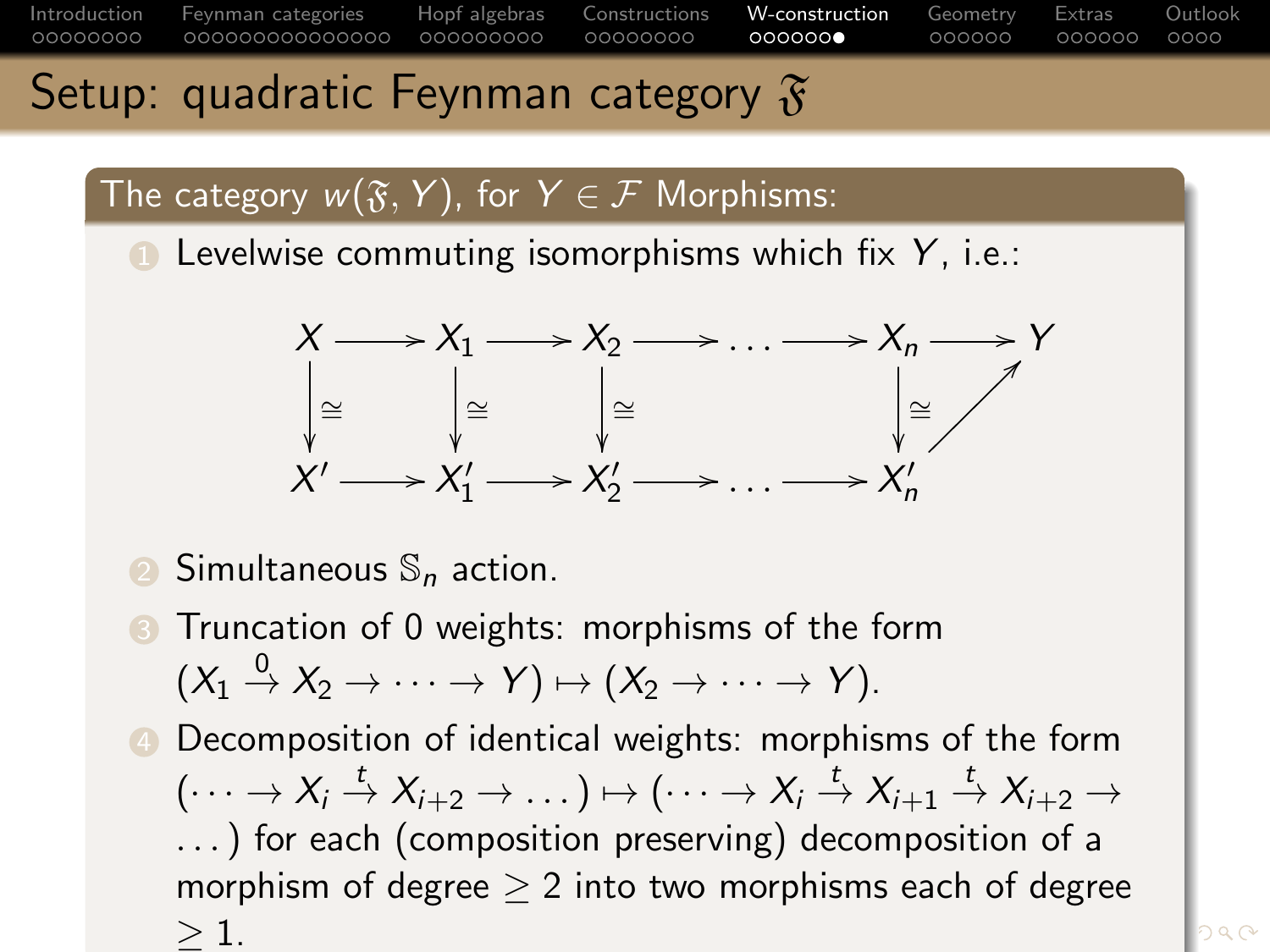<span id="page-49-0"></span>

### Models for moduli spaces and push–forwards

The square revisited

$$
\mathcal{F}_{dec\ CycAss} = \mathfrak{C}^{-\Sigma} \xrightarrow{i \ CycAss} \mathfrak{M}_{dec\ i_*\left(\ CycAss\right)} = \mathfrak{M}^{-\Sigma}
$$
\n
$$
\downarrow^{\text{forget}}
$$
\n
$$
\mathfrak{C} \xrightarrow{i} \mathfrak{M}
$$

#### Work with C. Berger

**1**  $Wi_* (CycAss) = (*_{g,n}) = Cone(\bar{M}^{K/P}_{g,n}) \supset \bar{M}^{K/P}_{g,n} \supset M_{g,n},$ metric almost ribbon graphs (emtpy graph is allowed). ⊇ i $_s^{cycAss}(W\mathcal{T})(*_{g,s,S_1\amalg\dots\amalg S_b}) \simeq \mathcal{M}_{g,s,S_1\amalg\dots\amalg S_b}.$  This is a generalization of Igusa's theorem  $M_{g,n} =$  Nerve(IgusaCat)  $\bm{\delta}$   $\bm{\mathsf{FT}}_{\mathfrak{M} \neg \bm{\Sigma}}(\bm{\mathcal{T}})(*_{{\bm{g}},\bm{s},\bm{\mathcal{S}}_1,...\bm{\mathcal{S}}_b}) = \bm{\mathit{CC}}_*(\bar{M}^{\bm{\mathcal{K}}/P}_{\bm{g},\bm{s},\bm{\mathcal{S}}_b})$  $g_{,s,S_1\amalg\cdots\amalg S_b}^{N/F}$ ).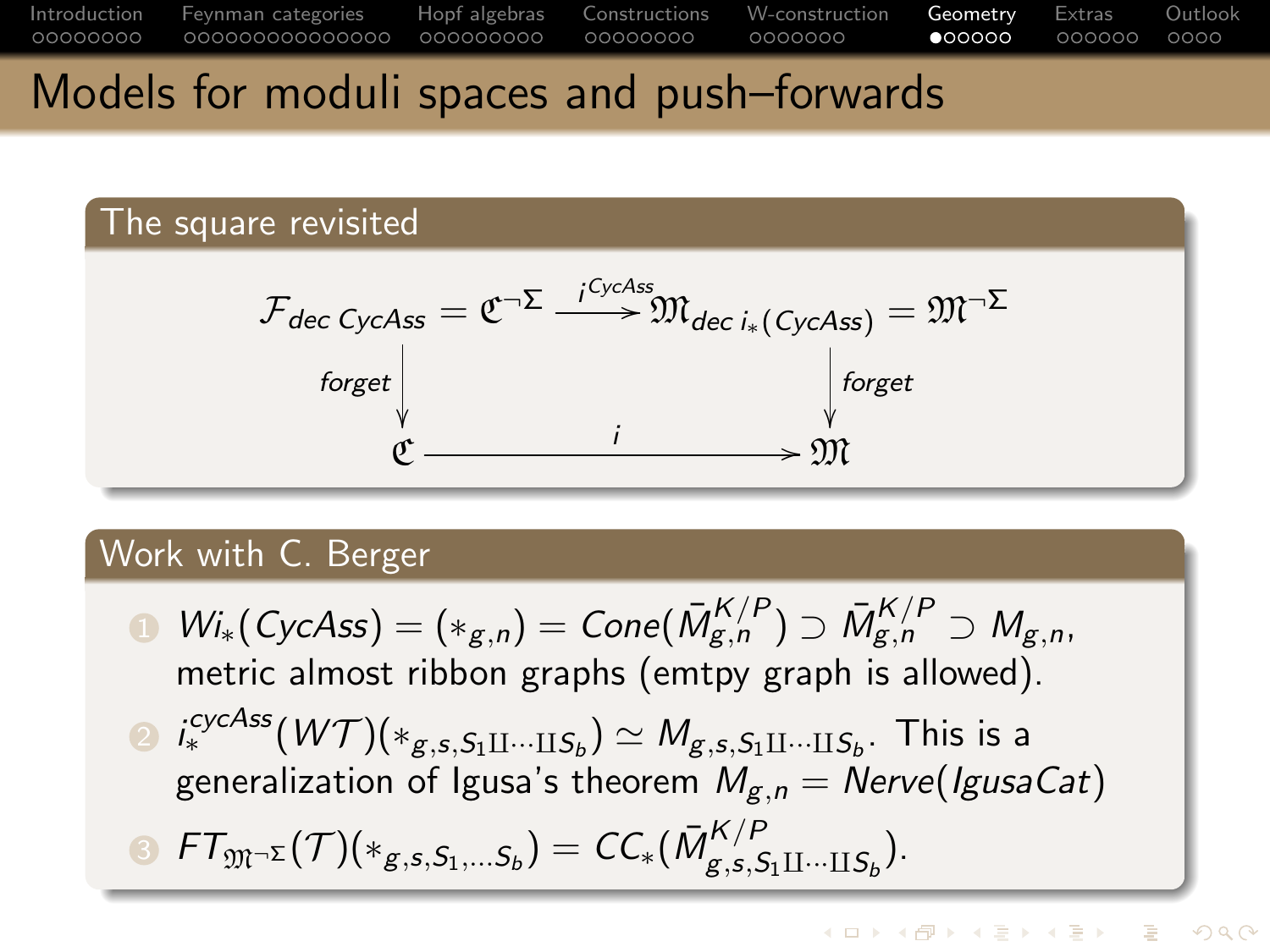| . 00000000 | Introduction Fevnman-categories Hopf-algebras Constructions W-construction <b>Geometry</b> Extras Outlook<br>000000000000000 000000000 00000000 |  | OOOOOOO | ററേററ | looqooq qoqo |  |
|------------|-------------------------------------------------------------------------------------------------------------------------------------------------|--|---------|-------|--------------|--|
| $M_{0.3}$  |                                                                                                                                                 |  |         |       |              |  |

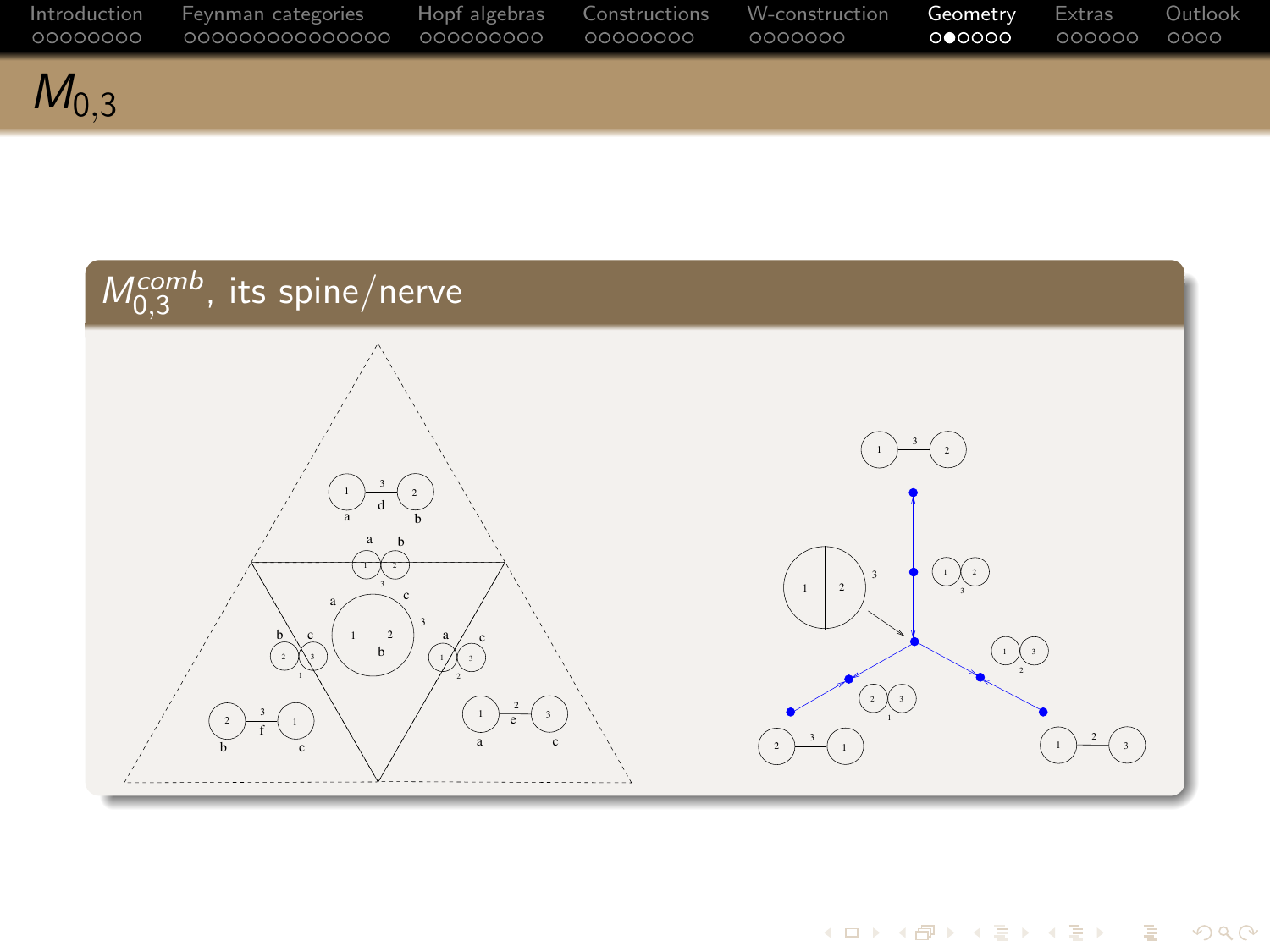

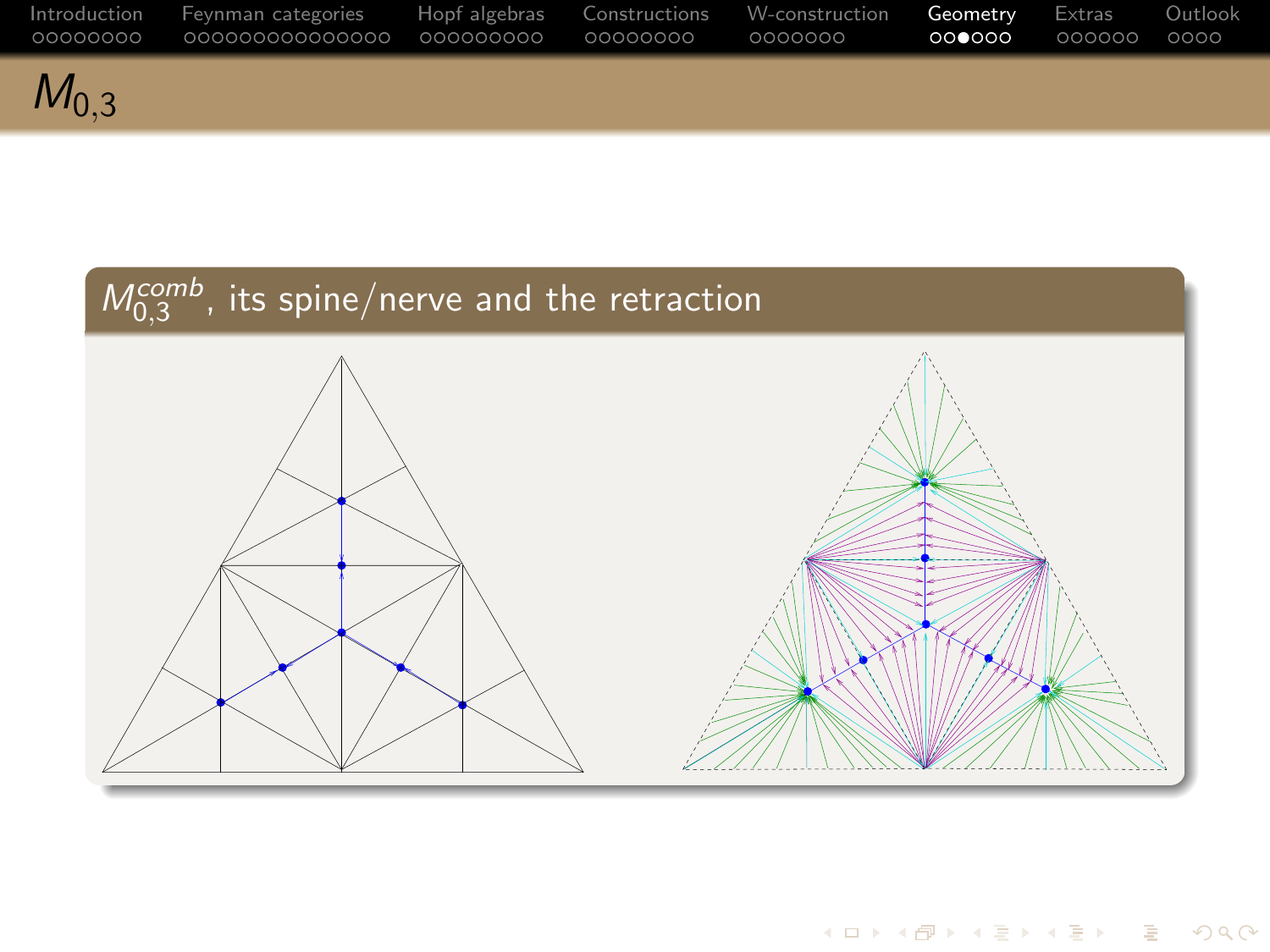[Introduction](#page-2-0) [Feynman categories](#page-10-0) [Hopf algebras](#page-25-0) [Constructions](#page-34-0) [W-construction](#page-42-0) [Geometry](#page-49-0) [Extras](#page-55-0) [Outlook](#page-61-0) 00000000 0000000  $000000$ Cutkosky/Outer space, w/ C. Berger

### The cube complex  $j_*(W(CycAss))(*_S)$

Is the complex whose cubical cells are indexed by pairs ( $\Gamma$ ,  $\tau$ ), where

- **Γ** is a graph with S–labelled tails and  $\tau$  is a spanning forest.
- The cell has dimension  $|E(\tau)|$
- $\bullet\,$  the differential  $\partial^-_e$  contracts the edge
- $\bullet$   $\partial_{e}^{+}$ , removes the edge from the spanning forest.

#### Remark

This complex and the differential are not defined by hand, but automatic!

**KOD KAD KED KED E VOOR**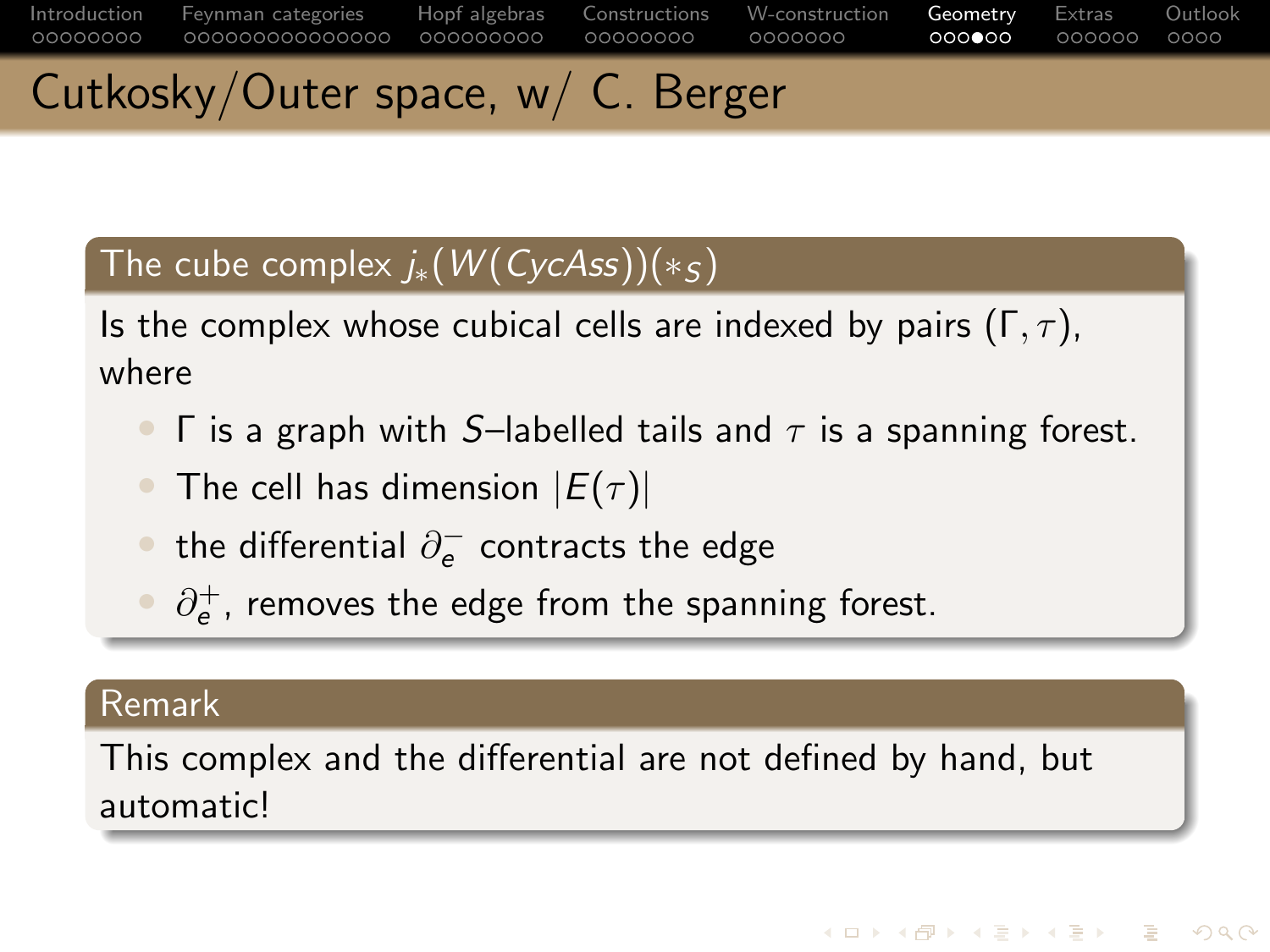### Blow-ups/Compactifications w/ J.J. Zuniga

#### Claim

- $\bullet$  There is a natural blow–up of the W–construction above, which is induced by the cubical structure of the Feynman category. This leads to new compactificaion of the moduli space.
- 2 There is a sequence of blow–downs which terminates in the final blow–down  $\overline{M}^{KSV}_{g,n} \to \overline{M}^{DM}_{g,n} \to \overline{M}^{comb}_{g,n}$  $g,n$
- **3** This can be modeled on both the analytic/algebraic side and the combinatorial side, giving the desired orbircell decomposition to all spaces.

#### Remark

This is driven by master-equations [\[KWZn15\]](#page-66-2) and is directly related to the Jewels of Vogtman et. al. and the truncations in QFT (Kreimer group).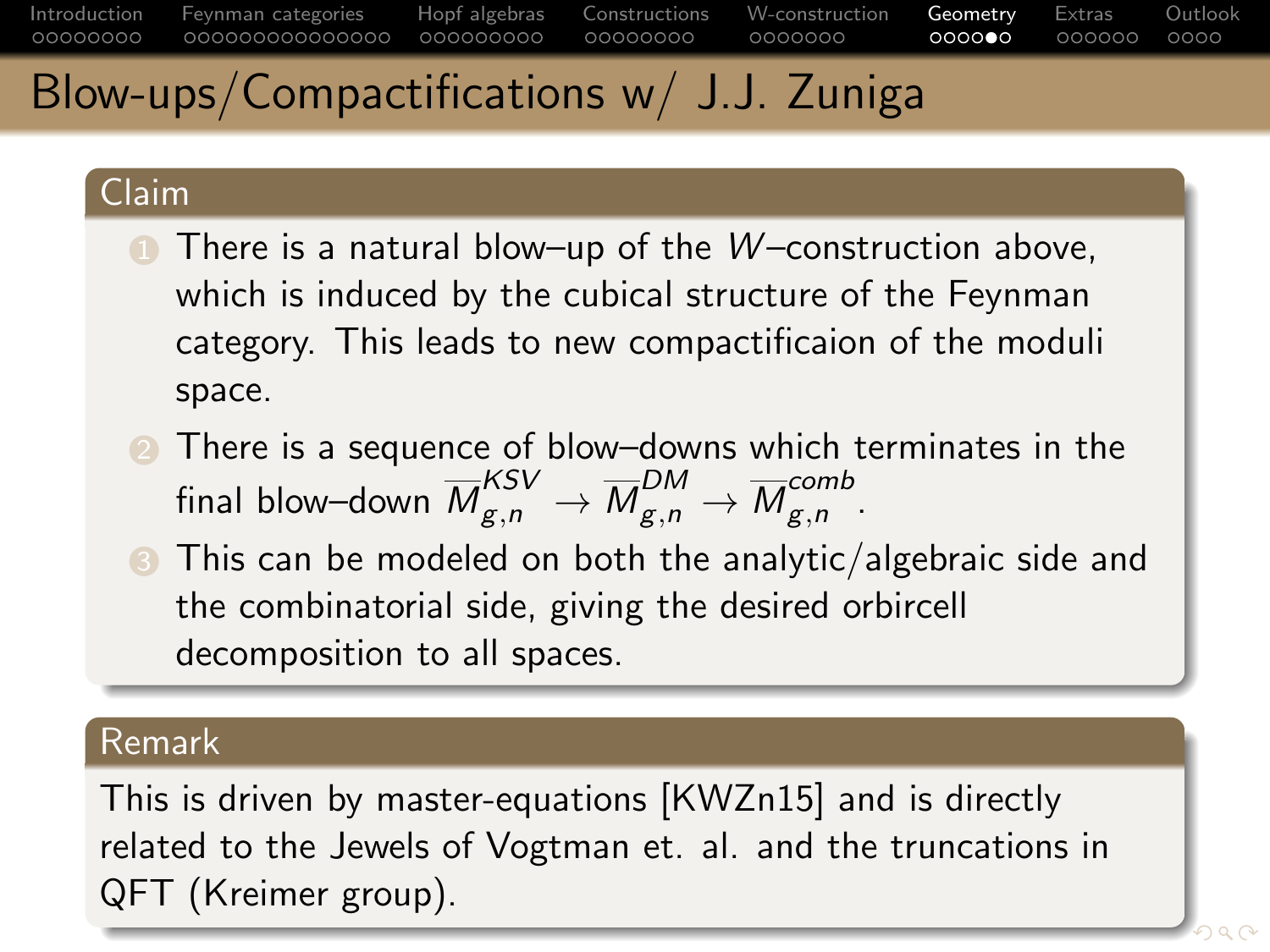### Relative truncation/blow–up pictures

Blow-up the simplex to a cyclohedron to prove the  $A_{\infty}$  Deligne conjecture. W/ R. Schwell



**KOD KARD KED KED B YOUR**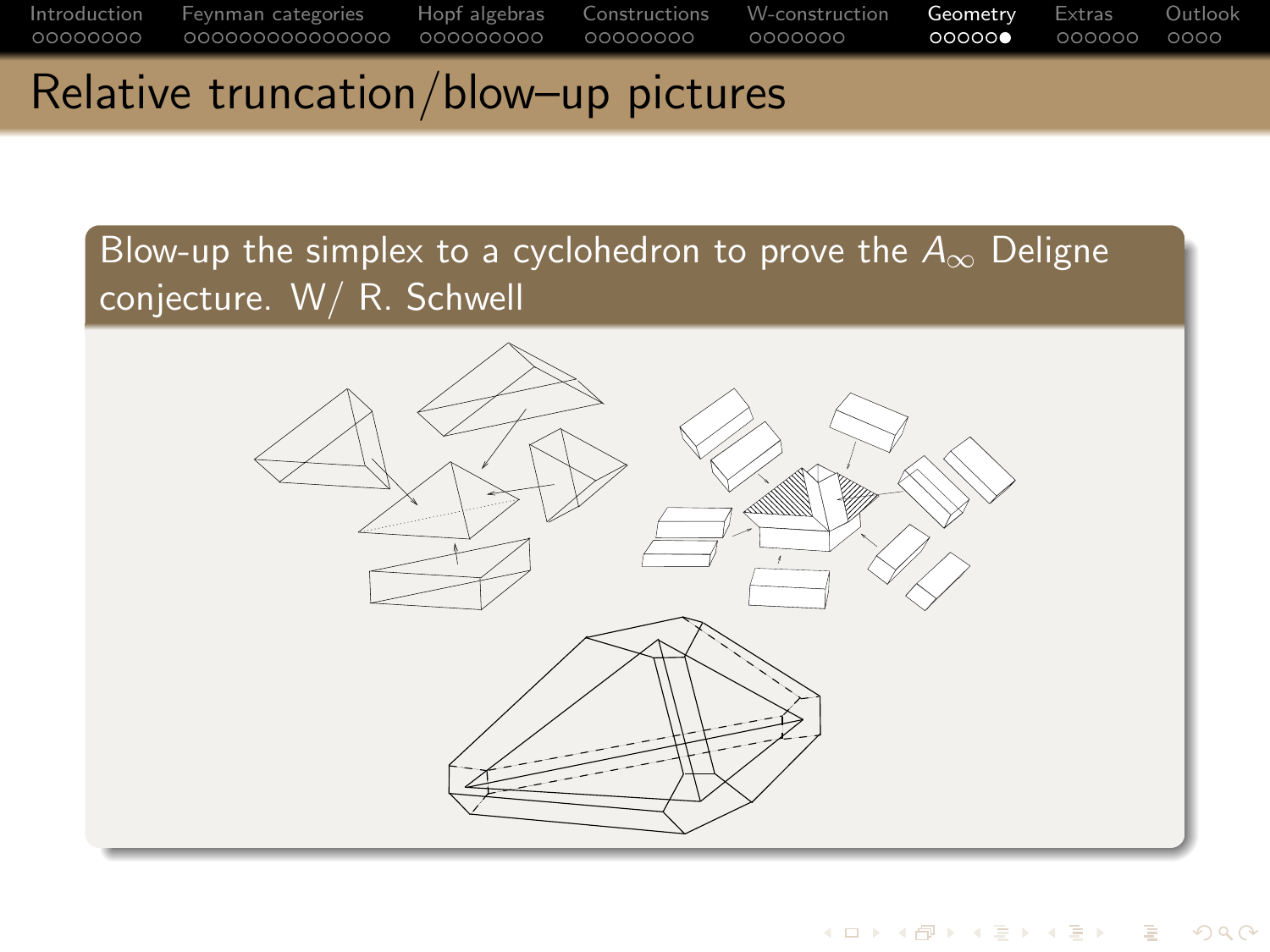<span id="page-55-0"></span>[Introduction](#page-2-0) [Feynman categories](#page-10-0) [Hopf algebras](#page-25-0) [Constructions](#page-34-0) [W-construction](#page-42-0) [Geometry](#page-49-0) [Extras](#page-55-0) [Outlook](#page-61-0) 00000000 0000000  $000000$ More  $\mathcal{F}_{dec}$ 

#### Theorem

If T is a terminal object for F-Ops and forget :  $\mathcal{F}_{decO} \to \mathcal{F}$  is the forgetful functor, then forget $^{*}(T)$  is a terminal object for  $\mathcal{F}_{dec\mathcal{O}}$ - $\mathcal{O}$ ps. We have that forget $_{*}$ forget $^{*}(\mathcal{T}) = \mathcal{O}$ .

#### Definition

We call a morphism of Feynman categories  $i : \mathfrak{F} \to \mathfrak{F}'$  a minimal extension over C if  $\mathfrak{F}\text{-} \mathcal{O}$  ps<sub>C</sub> has a a terminal/trivial functor  $\mathcal T$  and  $i_*\mathcal{T}$  is a terminal/trivial functor in  $\mathfrak{F}'\text{-}\mathcal{O}$ ps $_{\mathcal{C}}$ .

#### Proposition

If  $f : \mathfrak{F} \to \mathfrak{F}'$  is a minimal extension over  $\mathcal{C}$ , then  $f^{\mathcal{O}}: \mathfrak{F}_{dec\mathcal{O}} \to \mathfrak{F}_{dec\mathit{f}_*(\mathcal{O})}'$  is as well.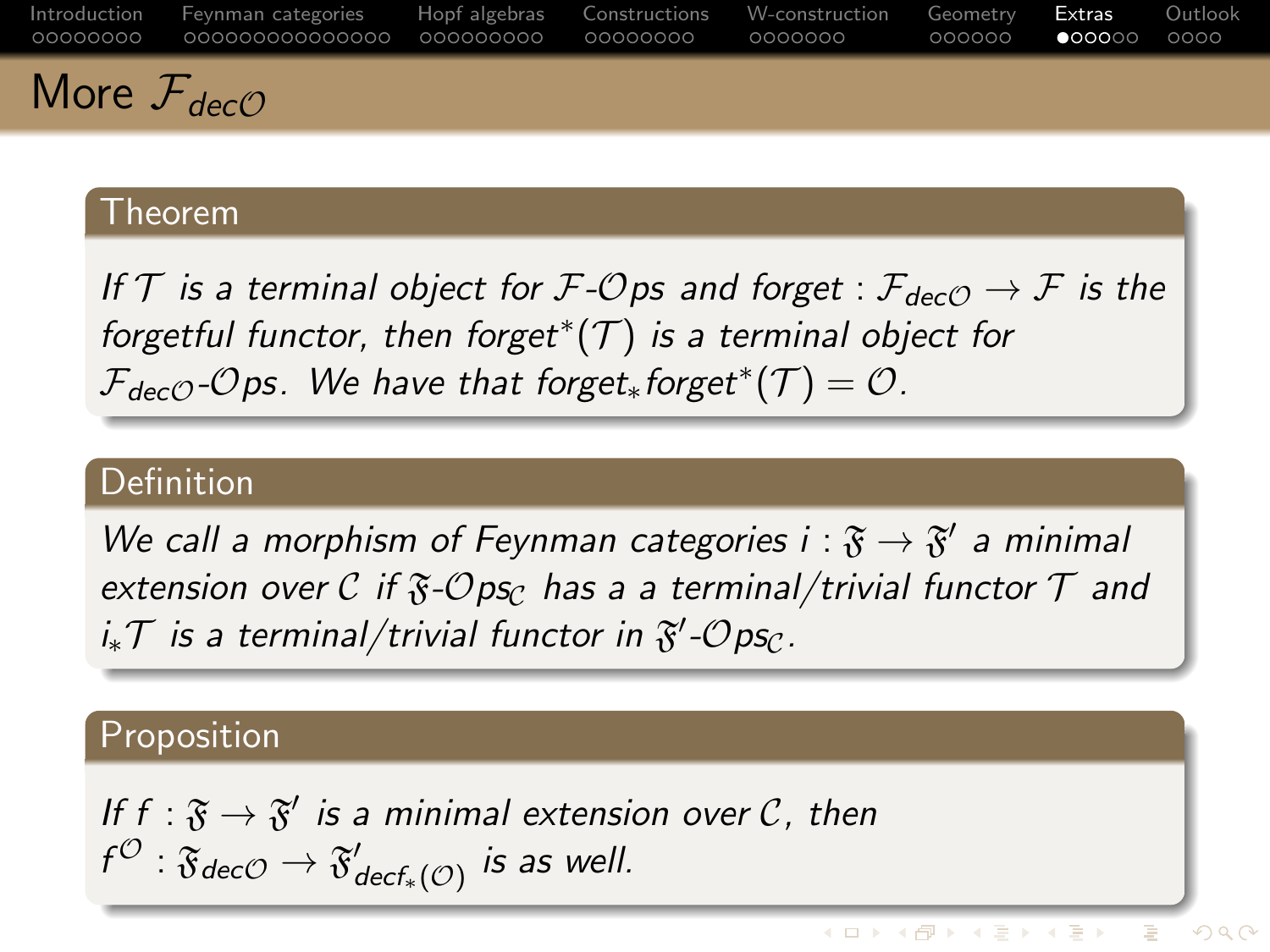| . Es absolucionis e |                                                                                                    |  |  |  |
|---------------------|----------------------------------------------------------------------------------------------------|--|--|--|
|                     |                                                                                                    |  |  |  |
|                     | Introduction Feynman categories Hopf algebras Constructions W-construction Geometry Extras Outlook |  |  |  |

### Factorization

### Theorem (w/ C. Berger)

Any morphisms of Feynman  $f: \mathfrak{F} \rightarrow \mathfrak{F}'$  categories factors and a minimal extension followed by a decoration cover.



KED KAP KED KED E LOQO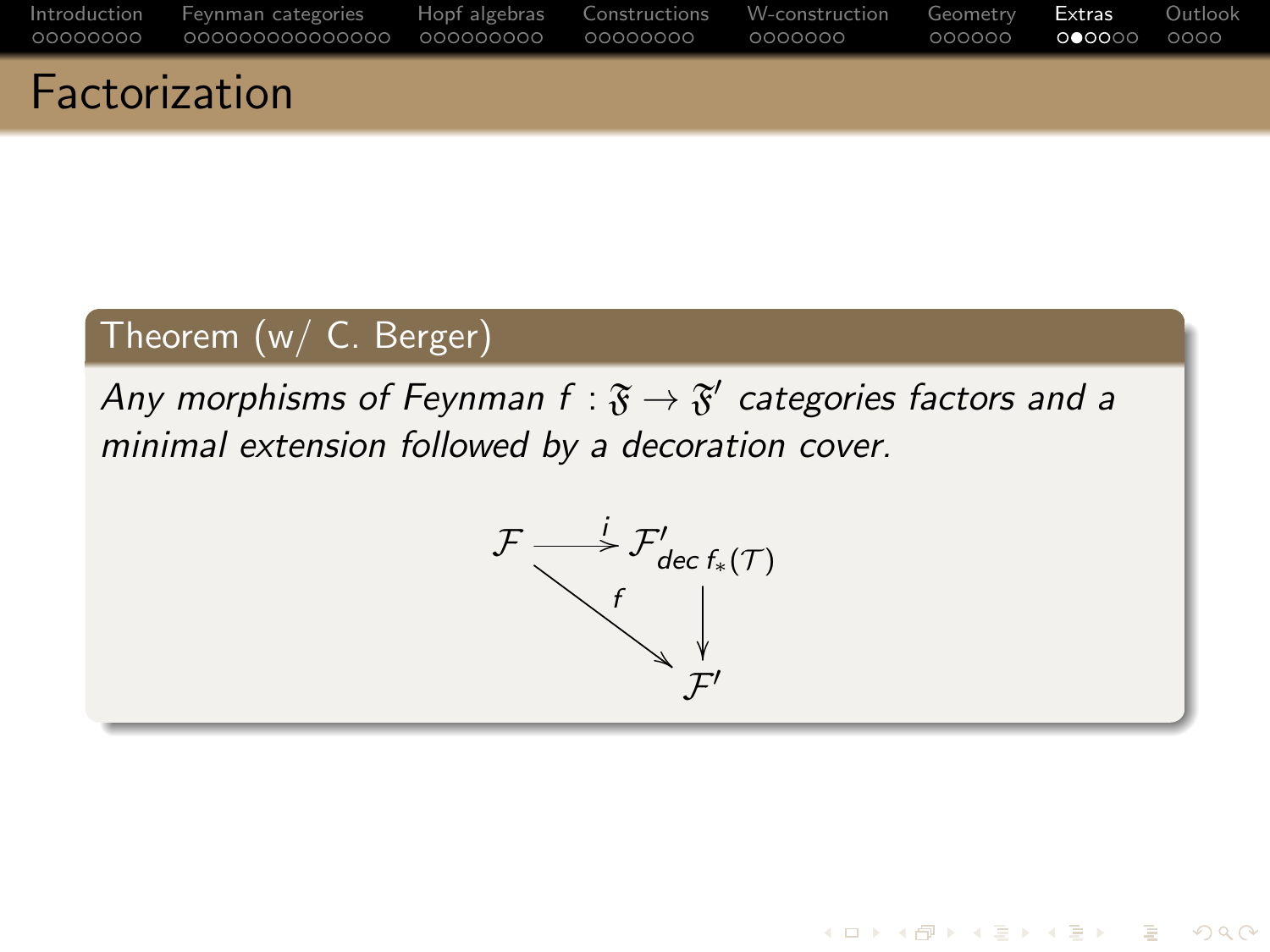[Introduction](#page-2-0) [Feynman categories](#page-10-0) [Hopf algebras](#page-25-0) [Constructions](#page-34-0) [W-construction](#page-42-0) [Geometry](#page-49-0) [Extras](#page-55-0) [Outlook](#page-61-0) 00000000 00000000 0000000  $000000$ Enrichment, algebras (modules) There is a construction  $\mathfrak{F}^{+}$ which gives nice enrichments.

### Theorem/Definition [paraphrased]

 $\mathfrak{F}^+$ - $\mathcal{O}$ ps $_{\mathcal{C}}$  are the enrichments of  $\mathcal{F}$  (over  $\mathcal{C}$ ). Given  $\mathcal{O}\in\mathfrak{F}^+$ - $\mathcal{O}$ ps $_{\mathcal{C}}$ we denote by  $\mathfrak{F}_{\mathcal{O}}$  the enrichment of  $\mathfrak{F}$  by  $\mathcal{O}$ .

$$
Hom_{\mathcal{F}_{\mathcal{O}}}(X,Y)=\bigoplus_{\phi\in Hom_{\mathcal{F}}(X,Y)}\mathcal{O}(\phi)
$$

By definition the  $\mathcal{F}_{\mathcal{O}}$ - $\mathcal{O}$ ps<sub>E</sub> will be the algebras (modules) over  $\mathcal{O}$ .

KED KAP KED KED E LOQO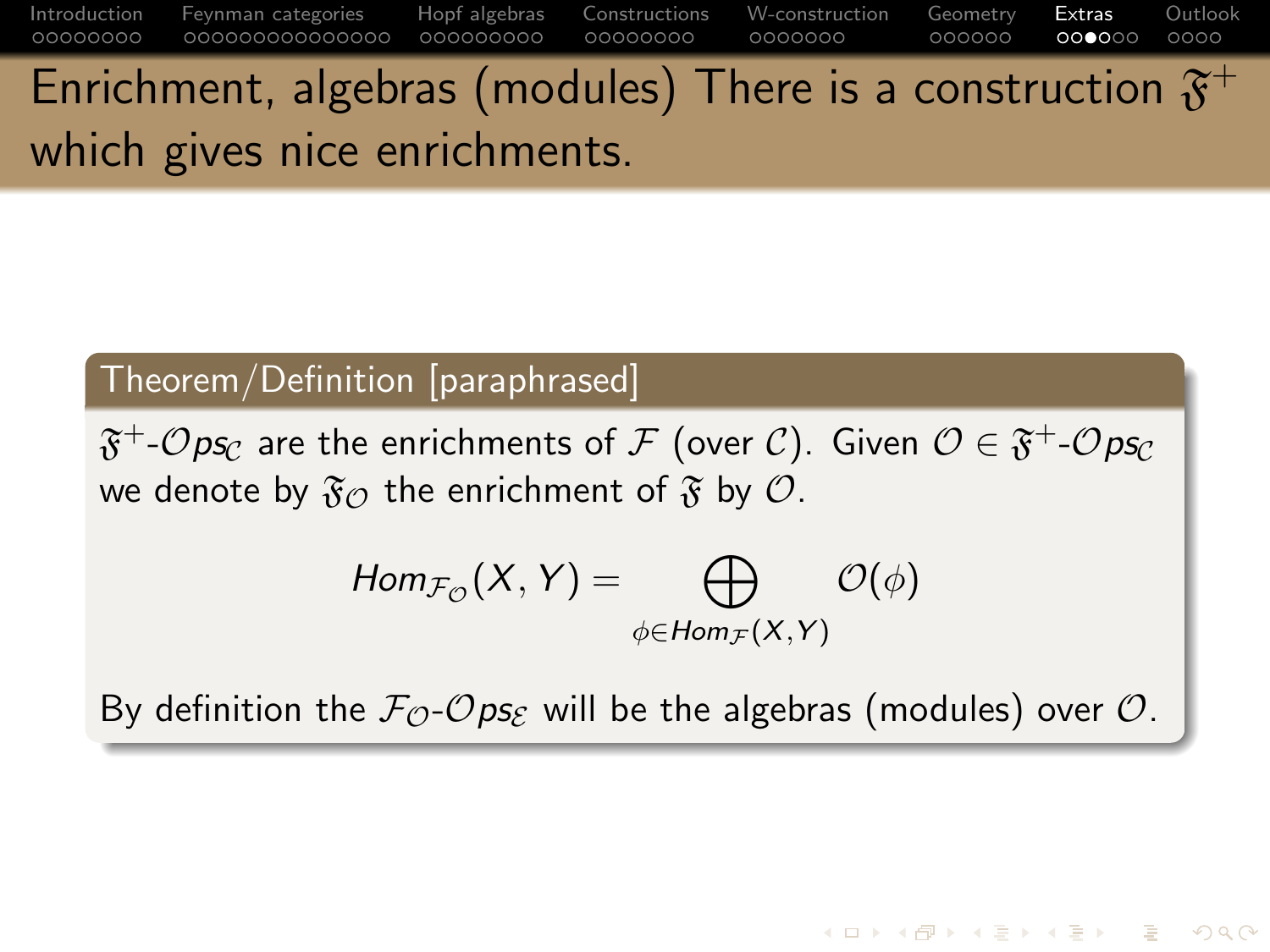|                 | Introduction Fevnman-categories Hopf-algebras Constructions W-construction Geometry Extras Outlook |  |  |  |
|-----------------|----------------------------------------------------------------------------------------------------|--|--|--|
| <b>Examples</b> |                                                                                                    |  |  |  |

### $Tr^{+} = Suri$  (non-symmetric)/Modules

 $A$  an algebra then  $\mathcal{T}r_A^+$  $A^+_A$  has objects <u>n</u> with  $Hom(\underline{n}, \underline{n}) = A^{\otimes n}$  and hence we see that the  $\mathcal{O}$ ps are just modules over A.

### $Surj^+=\mathfrak{F}_{Max}/\text{algebras over operads}$

 $Hom_{Surj_{\mathcal{O}}}( \underline{n}, \underline{1}) = \mathcal{O}(n).$  Composition of morphisms  $\underline{n} \stackrel{f}{\to} \underline{k} \to \underline{1}$ 

$$
\gamma: \mathcal{O}(k)\otimes \mathcal{O}(n_1)\otimes \cdots \otimes \mathcal{O}(n_k) \rightarrow \mathcal{O}(n)
$$

**KORK STRAIN STRAIN** 

where  $n_i = |f^{-1}(i)|$ . So  $\mathcal{O}$ *ps* are algebras over the operad  $\mathcal{O}$ .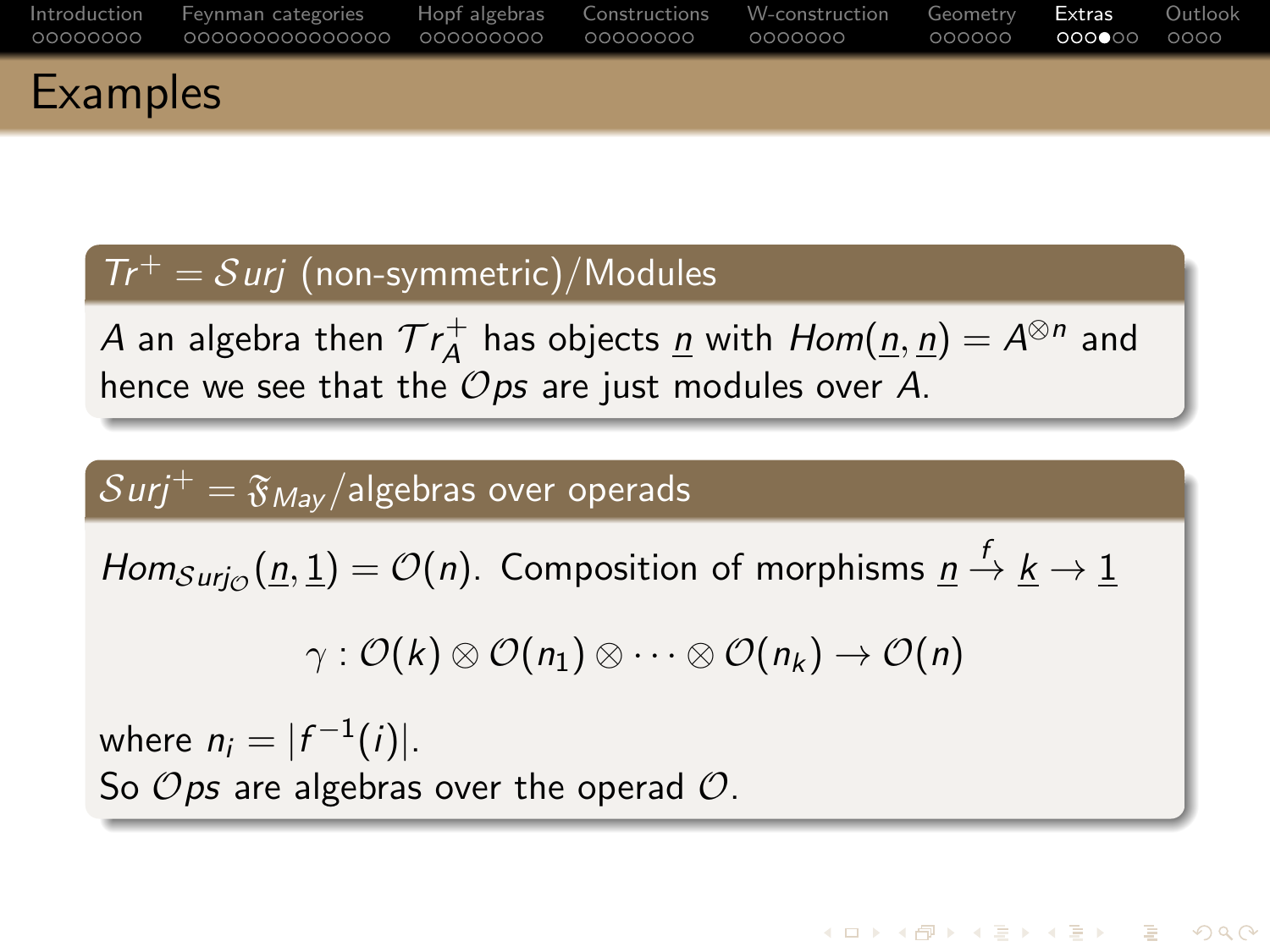<span id="page-59-0"></span>

| . |                                                                                                    |  |  |  |
|---|----------------------------------------------------------------------------------------------------|--|--|--|
|   | Introduction Feynman-categories Hopf-algebras Constructions W-construction Geometry Extras Outlook |  |  |  |

### Master equations

### General story [\[KWZn15\]](#page-66-2)

The Feynman transform is quasi-free. An algebra over  $FO$  is dg-if and only if it satisfies an associated master equestion.

### Examples [Gerstenhaber, Kapranov-Manin, Merkulov-Valette, Barannikov, KWZ]

| Name<br>$of \parallel$ | Algebraic Structure of $FO$ | Master Equation (ME)                       |
|------------------------|-----------------------------|--------------------------------------------|
| $F$ - $Op$ s $c$       |                             |                                            |
| operad                 | odd pre-Lie                 | $d(S) + S \circ S = 0$                     |
| cyclic operad          | odd Lie                     | $d(S) + \frac{1}{2}[S, S] = 0$             |
| modular operad         | odd Lie + $\Delta$          | $d(S) + \frac{1}{2}[S, S] + \Delta(S) = 0$ |
| properad               | odd pre-Lie                 | $d(S) + S \circ S = 0$                     |
| wheeled<br>prop-       | odd pre-Lie + $\Delta$      | $d(S) + S \circ S + \Delta(S) = 0$         |
| erad                   |                             |                                            |
| wheeled prop           | dgBV                        | $d(S) + \frac{1}{2}[S, S] + \Delta(S) = 0$ |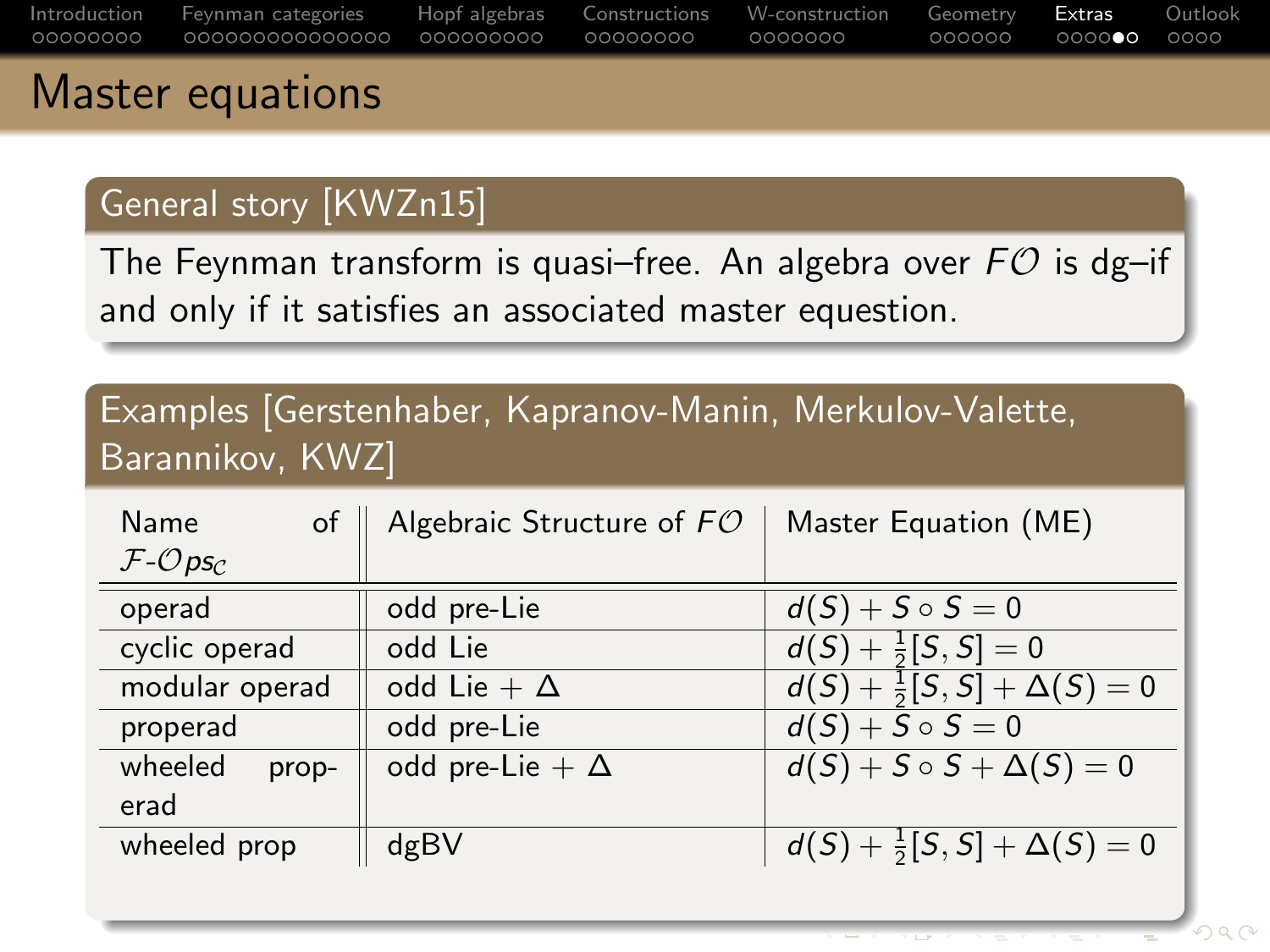|            | Introduction Feynman categories Hopf algebras Constructions W-construction Geometry Extras Outlook |  |  |  |
|------------|----------------------------------------------------------------------------------------------------|--|--|--|
| Extra Page |                                                                                                    |  |  |  |

### Free space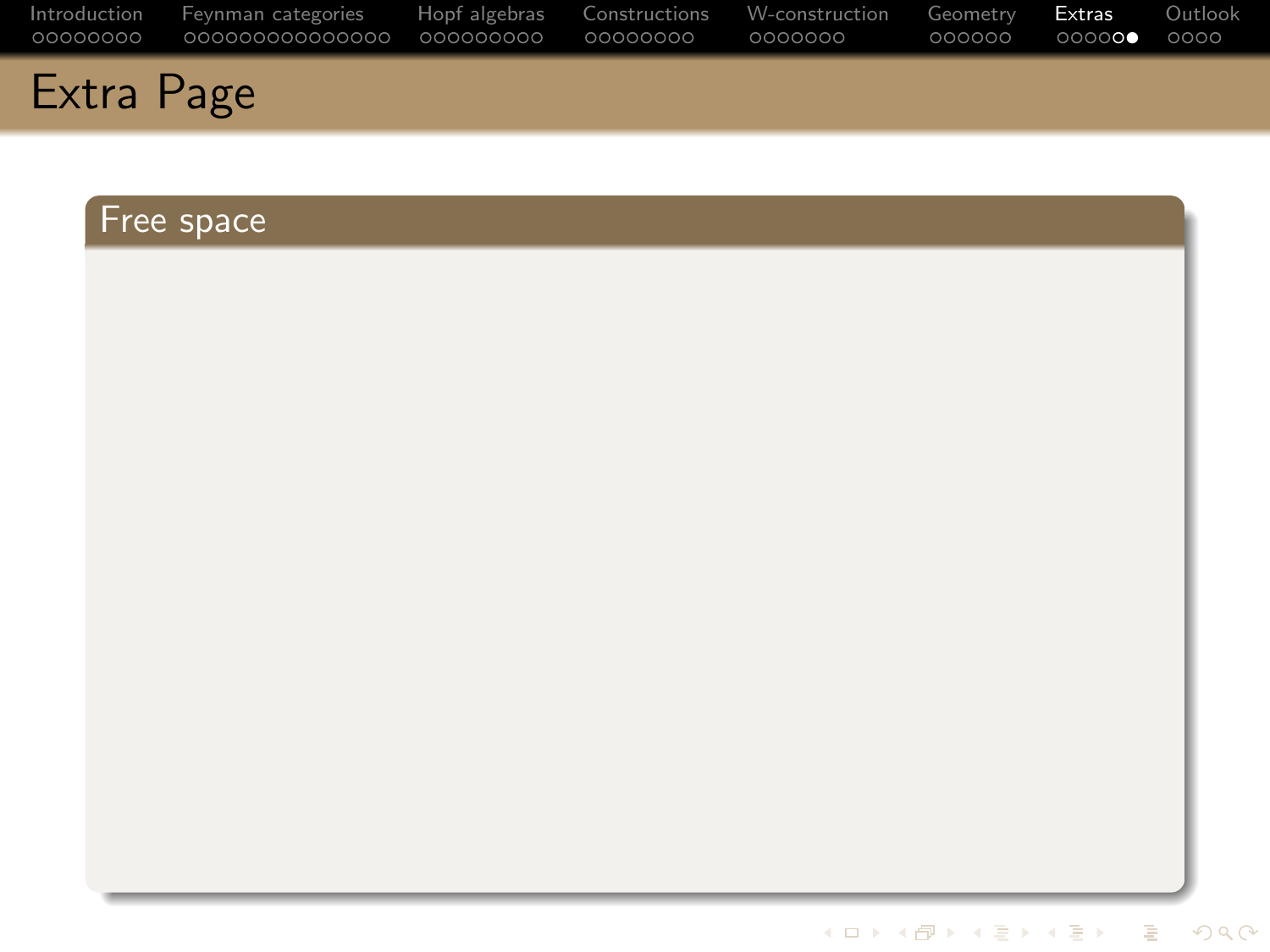<span id="page-61-0"></span>

| Next steps |                                                                                                    |  |                         |  |
|------------|----------------------------------------------------------------------------------------------------|--|-------------------------|--|
|            | Introduction Fevnman-categories Hopf-algebras Constructions W-construction Geometry Extras Outlook |  | -000000 - 000000 - ●000 |  |

### Some things going on

• . . .

- Non-connected case for bi-algebra.
- $B_{+}$  operator, many discussions with Dirk: thank you!
- Connect to Rota–Baxer, Dynkin-operators, ...
- Connect to quiver theories and to stability conditions. Wall crossing corresponds to contracting and expanding an edge. item Connect to Tannakian categories. E.g. find out the role of fibre functors or special large/small object.
- Truncation/bordification connect to old constructions.
- Understand motivic coaction in this framework more precisely.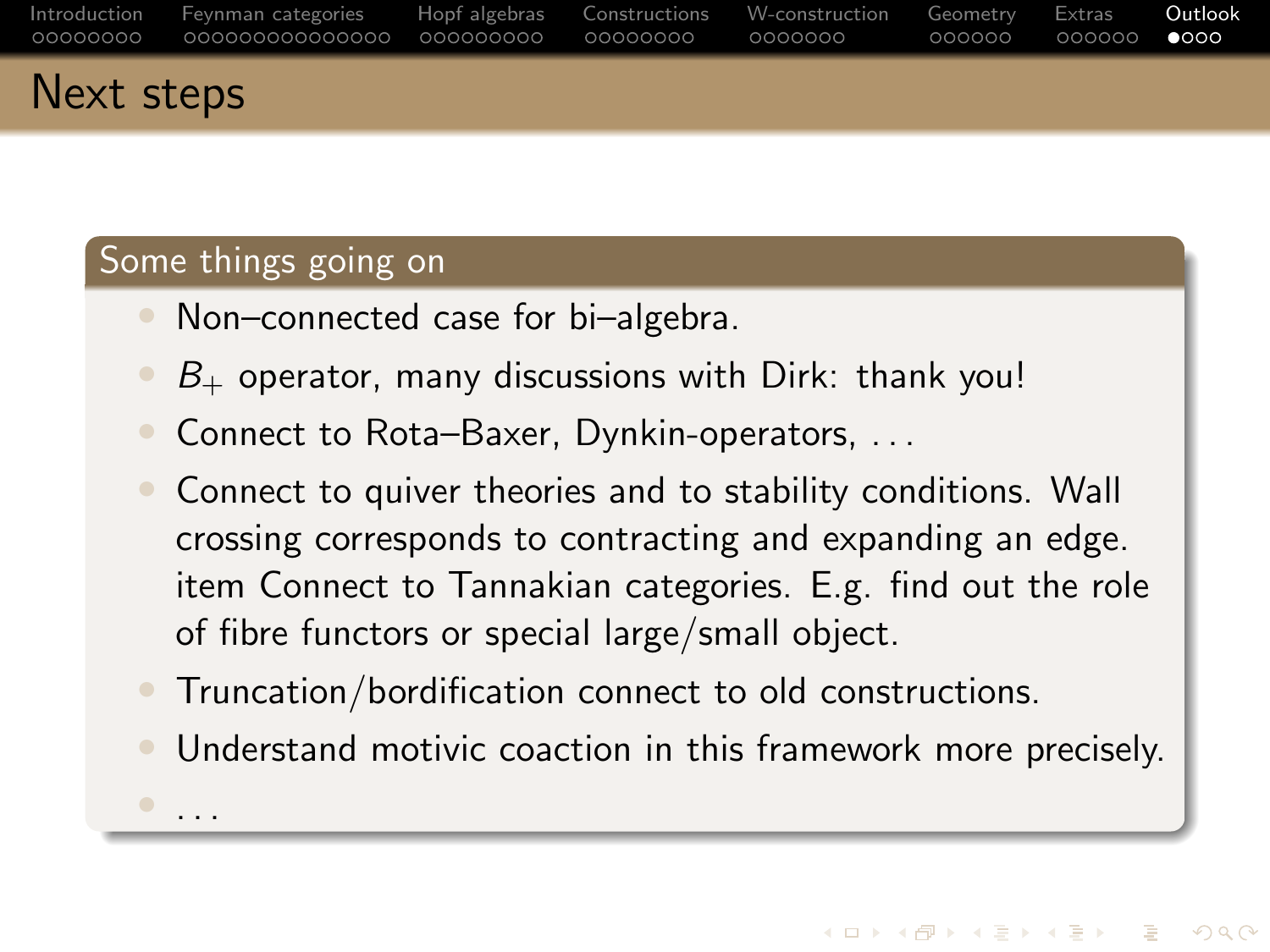|            | Introduction Fevnman-categories Hopf-algebras Constructions W-construction Geometry Extras Outlook |  | -000000 - 000000 - 0000 |  |
|------------|----------------------------------------------------------------------------------------------------|--|-------------------------|--|
| References |                                                                                                    |  |                         |  |

#### **References**

- **1** with B. Ward. Feynman categories. Astérisque 387. (2017), x+161 pages. (arXiv: 1312.1269)
- **2** with B. Ward and J. Zuniga. The odd origin of Gerstenhaber brackets, Batalin–Vilkovisky operators and master equations. Journal of Math. Phys. 56, 103504 (2015). (arXiv: 1208.5543 )
- **3** with J. Lucas Decorated Feynman categories. J. of Noncommutative Geometry 11 (2017), no 4, 1437–1464 (arXiv:1602.00823)
- **4** with I. Galvez-Carrillo and A. Tonks. Three Hopf algebras and their operadic and categorical background  $I+II$ . Comm. in Numb. Th. and Physics (CNTP) 14,1 (2020) 1-90, 91–169. (arXiv:1607.00196)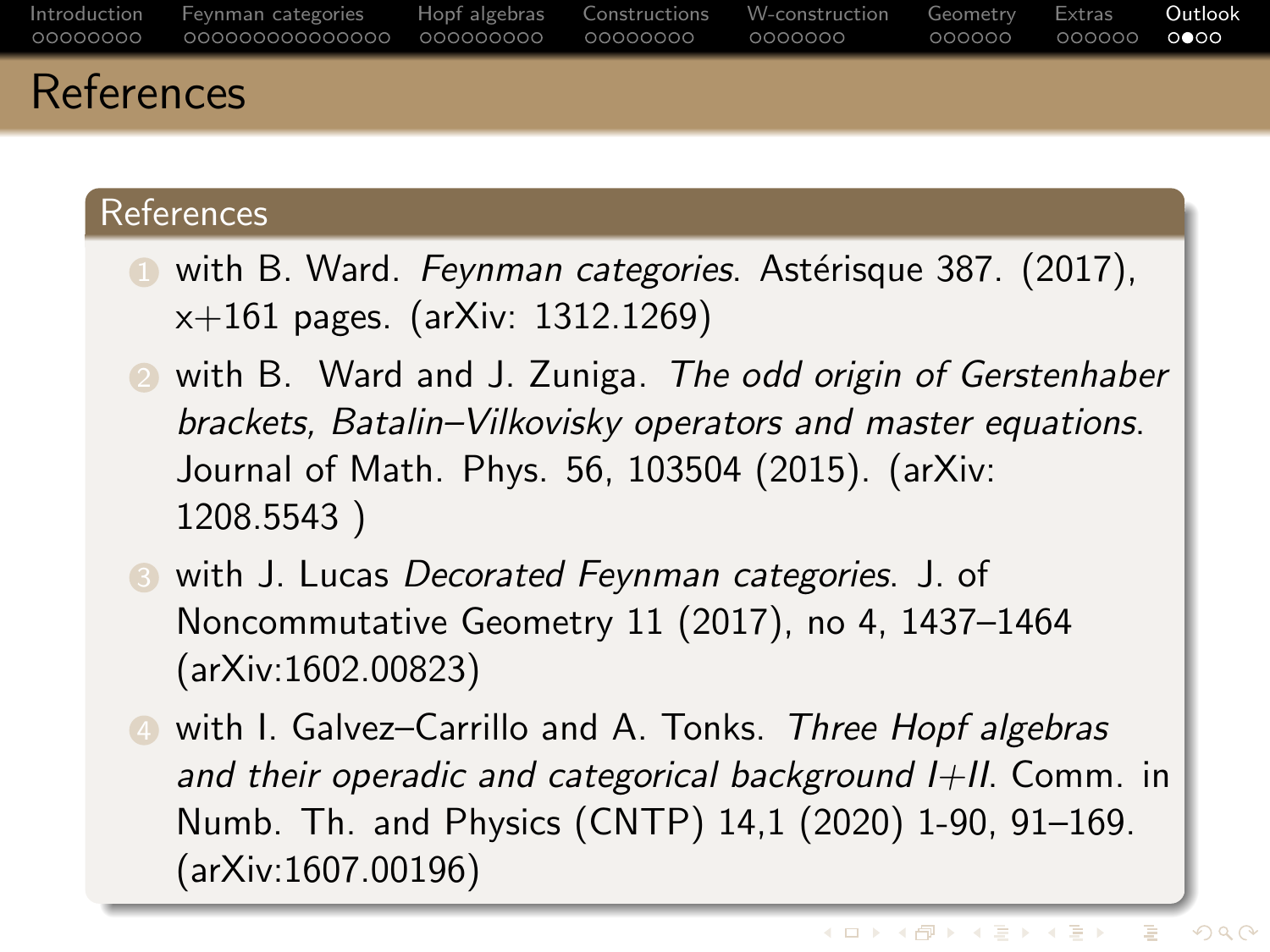|            | Introduction Fevnman-categories – Hopf-algebras Constructions W-construction Geometry Extras – Outlook |  | 000000 000000 <b>0000</b> |  |
|------------|--------------------------------------------------------------------------------------------------------|--|---------------------------|--|
| References |                                                                                                        |  |                           |  |

### **References**

- **5** with C. Berger Comprehensive Factorization Systems. Special Issue in honor of Professors Peter J. Freyd and F.William Lawvere on the occasion of their 80th birthdays, Tbilisi Mathematical Journal, 10, no. 3,. 255-277
- **6** with C. Berger *Derived modular envelopes and associated* moduli spaces, in preparation.
- **1** with C. Berger Feyman transforms and chain models for moduli spaces, in preparation.
- with M. Monaco Generalized Plus constructions, in preparation.
- 9 with Y. Mo On Morphism Co/Bialgebra Structures from Categories, in preparation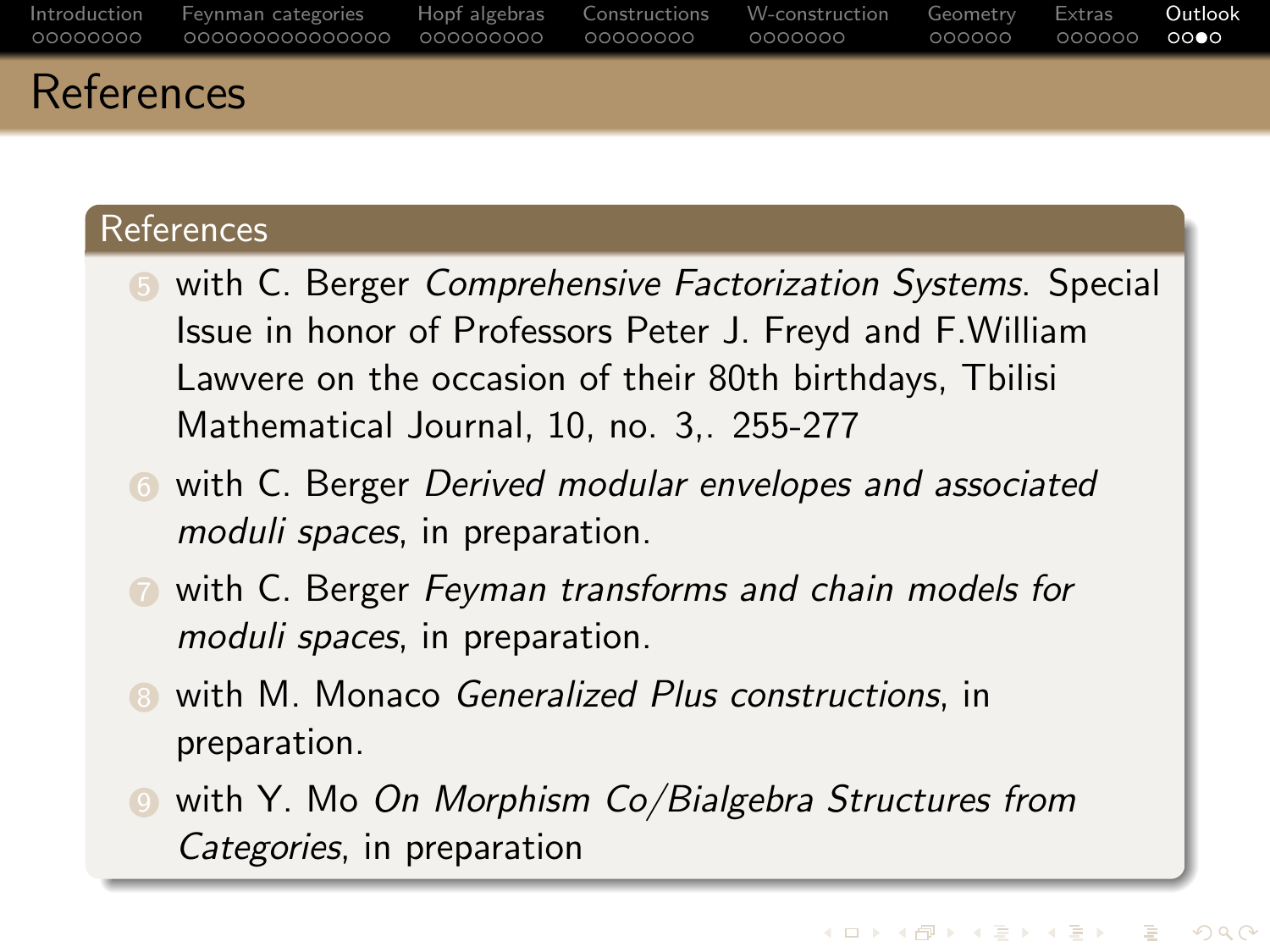|         | Introduction Fevnman categories Hopf algebras Constructions W-construction Geometry Extras <b>Outlook</b> |  |  | െറ⊕ |
|---------|-----------------------------------------------------------------------------------------------------------|--|--|-----|
| The end |                                                                                                           |  |  |     |

### Thank you!

K ロ ▶ K @ ▶ K 할 ▶ K 할 ▶ - 할 → 9 Q @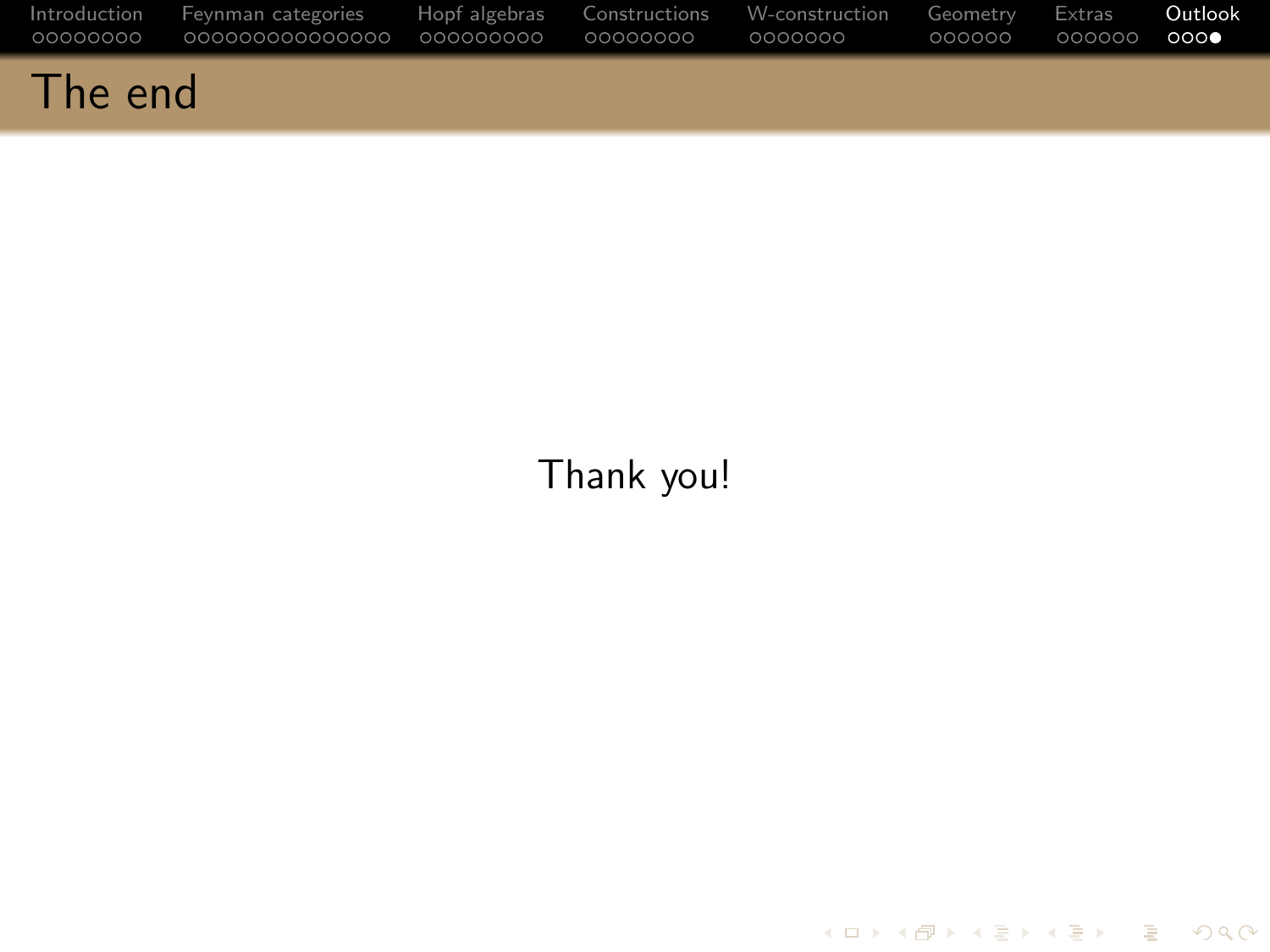**KOD KAR KED KED BOAR** 

#### $\mathbb{R}$ Dennis V. Borisov and Yuri I. Manin.

Generalized operads and their inner cohomomorphisms. In Geometry and dynamics of groups and spaces, volume 265 of Progr. Math., pages 247–308. Birkhäuser, Basel, 2008.

<span id="page-65-1"></span>ā.

Imma Gálvez-Carrillo, Ralph M. Kaufmann, and Andrew **Tonks** 

Three Hopf Algebras from Number Theory, Physics & Topology, and their Common Background I: operadic & simplicial aspects.

Comm. in Numb. Th. and Physics, 14:1–90, 2020.

<span id="page-65-2"></span>量

Imma Gálvez-Carrillo, Ralph M. Kaufmann, and Andrew Tonks.

Three hopf algebras from number theory, physics & topology, and their common background ii: general categorical formulation.

Comm. in Numb. Th. and Physics, 14:91–169, 2020.

<span id="page-65-0"></span>Ralph M. Kaufmann.